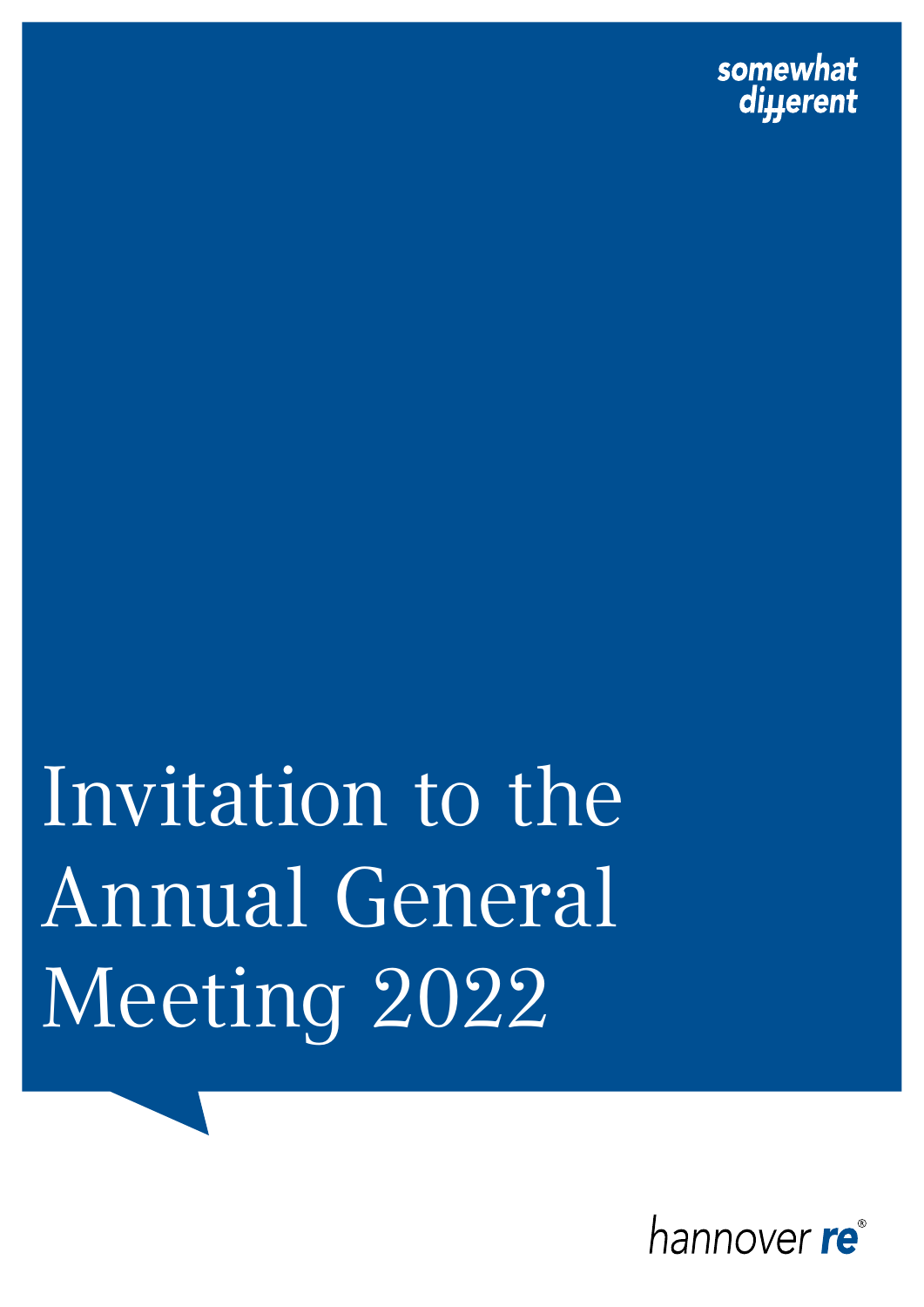# **Contents**

| <b>Key figures</b>                                                                     |    |
|----------------------------------------------------------------------------------------|----|
| <b>Invitation to the Annual General</b><br><b>Meeting 2022</b>                         | 4  |
| <b>Agenda and proposed resolutions</b>                                                 | 4  |
| <b>Remuneration report pursuant to Section</b><br>162 AktG for the 2021 financial year | 6  |
| Information regarding the holding<br>of the virtual Annual General Meeting             | 35 |
| Information about shareholders' rights                                                 | 35 |
| Information regarding participation                                                    | 37 |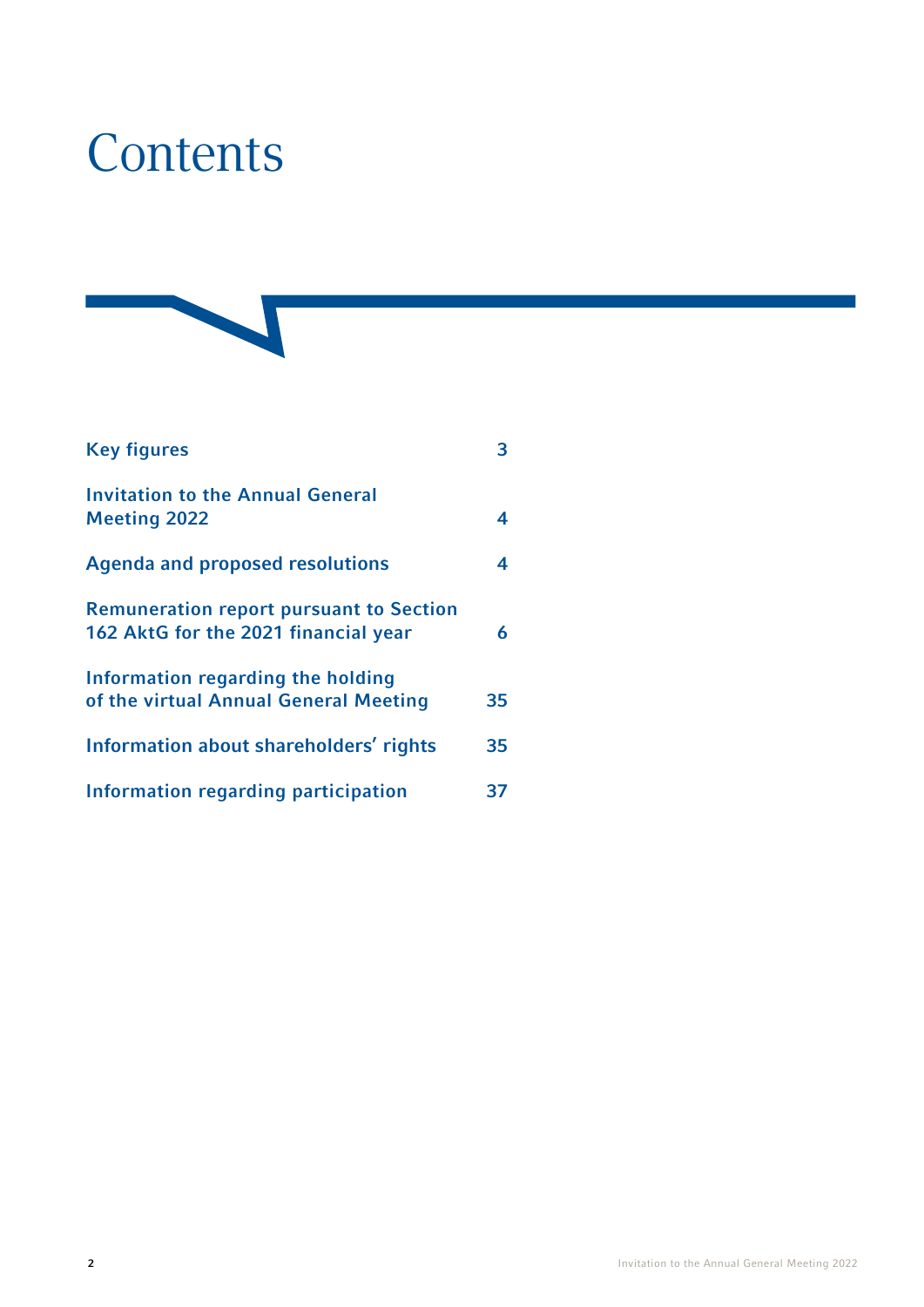## <span id="page-2-0"></span>Key figures

|                                                                                                         | 2021                | $+/-$    | 20201             | 2019                 | 2018           | 2017           |
|---------------------------------------------------------------------------------------------------------|---------------------|----------|-------------------|----------------------|----------------|----------------|
| in EUR million                                                                                          |                     | previous |                   |                      |                |                |
| <b>Results</b>                                                                                          |                     | year     |                   |                      |                |                |
|                                                                                                         |                     |          |                   |                      |                | 17,790.5       |
| Gross written premium                                                                                   | 27,762.3            | $+12.1%$ | 24,770.3          | 22,597.6<br>19,729.7 | 19,176.4       |                |
| Net premium earned                                                                                      | 24,143.7            | $+13.0%$ | 21,360.8          |                      | 17,289.1       | 15,631.7       |
| Net underwriting result <sup>2</sup>                                                                    | (211.1)             |          | (691.0)           | (9.7)                | 156.9          | (253.6)        |
| Net investment income                                                                                   | 1,943.0             | $+15.3%$ | 1,685.5           | 1,757.1              | 1,530.0        | 1,773.9        |
| Operating profit (EBIT)                                                                                 | 1,734.8             | $+42.9%$ | 1,214.1           | 1,853.2              | 1,596.6        | 1,364.4        |
| Group net income                                                                                        | 1,231.3             | $+39.4%$ | 883.1             | 1,284.2              | 1,059.5        | 958.6          |
| <b>Balance sheet</b>                                                                                    |                     |          |                   |                      |                |                |
| Policyholders' surplus                                                                                  | 15,733.6            | $+11.8%$ | 14,071.0          | 13,588.9             | 11,035.1       | 10,778.5       |
| Equity attributable to<br>shareholders of<br>Hannover Rück SE                                           | 11,885.0            | $+8.1%$  | 10,995.0          | 10,528.0             | 8,776.8        | 8,528.5        |
| Non-controlling interests                                                                               | 871.2               | $+3.2%$  | 844.4             | 826.5                | 765.2          | 758.1          |
| Hybrid capital                                                                                          | 2,977.4             | $+33.4%$ | 2,231.6           | 2,234.4              | 1,493.1        | 1,492.0        |
| Investments (excl. funds                                                                                |                     |          |                   |                      |                |                |
| withheld by ceding companies)                                                                           | 56,213.2            | $+14.7%$ | 49,001.6          | 47,629.4             | 42,197.3       | 40,057.5       |
| Total assets                                                                                            | 82,902.3            | $+16.0%$ | 71,437.5          | 71,356.4             | 64,508.6       | 61,196.8       |
| Share                                                                                                   |                     |          |                   |                      |                |                |
| Earnings per share<br>(basic and diluted) in EUR                                                        | 10.21               | $+39.4%$ | 7.32              | 10.65                | 8.79           | 7.95           |
| Book value per share in EUR                                                                             | 98.55               | $+8.1%$  | 91.17             | 87.30                | 72.78          | 70.72          |
| Dividend                                                                                                | 693.4               | $+27.8%$ | 542.7             | 663.3                | 633.1          | 603.0          |
| Dividend per share in EUR                                                                               | $4.50 + 1.25^{3,4}$ | $+27.8%$ | 4.50 <sup>4</sup> | $4.00 + 1.504$       | $3.75 + 1.504$ | $3.50 + 1.504$ |
| Share price at year-end in EUR                                                                          | 167.15              | $+28.3%$ | 130.30            | 172.30               | 117.70         | 104.90         |
| Market capitalisation at<br>year-end                                                                    | 20,157.8            | $+28.3%$ | 15,713.8          | 20,778.9             | 14,194.3       | 12,650.6       |
| Ratios                                                                                                  |                     |          |                   |                      |                |                |
| Combined ratio (property and<br>casualty reinsurance) <sup>2</sup>                                      | 97.7%               |          | 101.6%            | 98.2%                | 96.5%          | 99.8%          |
| Large losses as percentage of<br>net premium earned (property<br>and casualty reinsurance) <sup>5</sup> | 7.5%                |          | 11.2%             | 7.5%                 | 7.9%           | 12.3%          |
| Retention                                                                                               | 89.5%               |          | 90.1%             | 90.0%                | 90.7%          | 90.5%          |
| Return on investment<br>(excl. funds withheld by<br>ceding companies)                                   | 3.2%                |          | 3.0%              | 3.5%                 | $3.2\%$        | 3.8%           |
| EBIT margin <sup>6</sup>                                                                                | $7.2\%$             |          | 5.7%              | 9.4%                 | $9.2\%$        | 8.7%           |
| Return on equity (after tax)                                                                            | 10.8%               |          | 8.2%              | 13.3%                | 12.2%          | 10.9%          |

<sup>1</sup> Restated pursuant to IAS 8

<sup>2</sup> Including interest on funds withheld and contract deposits

<sup>3</sup> Proposed dividend

<sup>4</sup> Dividend of EUR 4.50 plus special dividend of EUR 1.25 for 2021, Dividend of EUR 4.50 for 2020, dividend of EUR 4.00 plus special dividend of EUR 1.50 for 2019, dividend of EUR 3.75 plus special dividend of EUR 1.50 for 2018 and dividend of EUR 3.50 plus special dividend of EUR 1.50 for 2017

<sup>5</sup> Hannover Re Group's net share for natural catastrophes and other major losses in excess of EUR 10 million gross as a percentage of net premium earned

<sup>6</sup> Operating result (EBIT)/net premium earned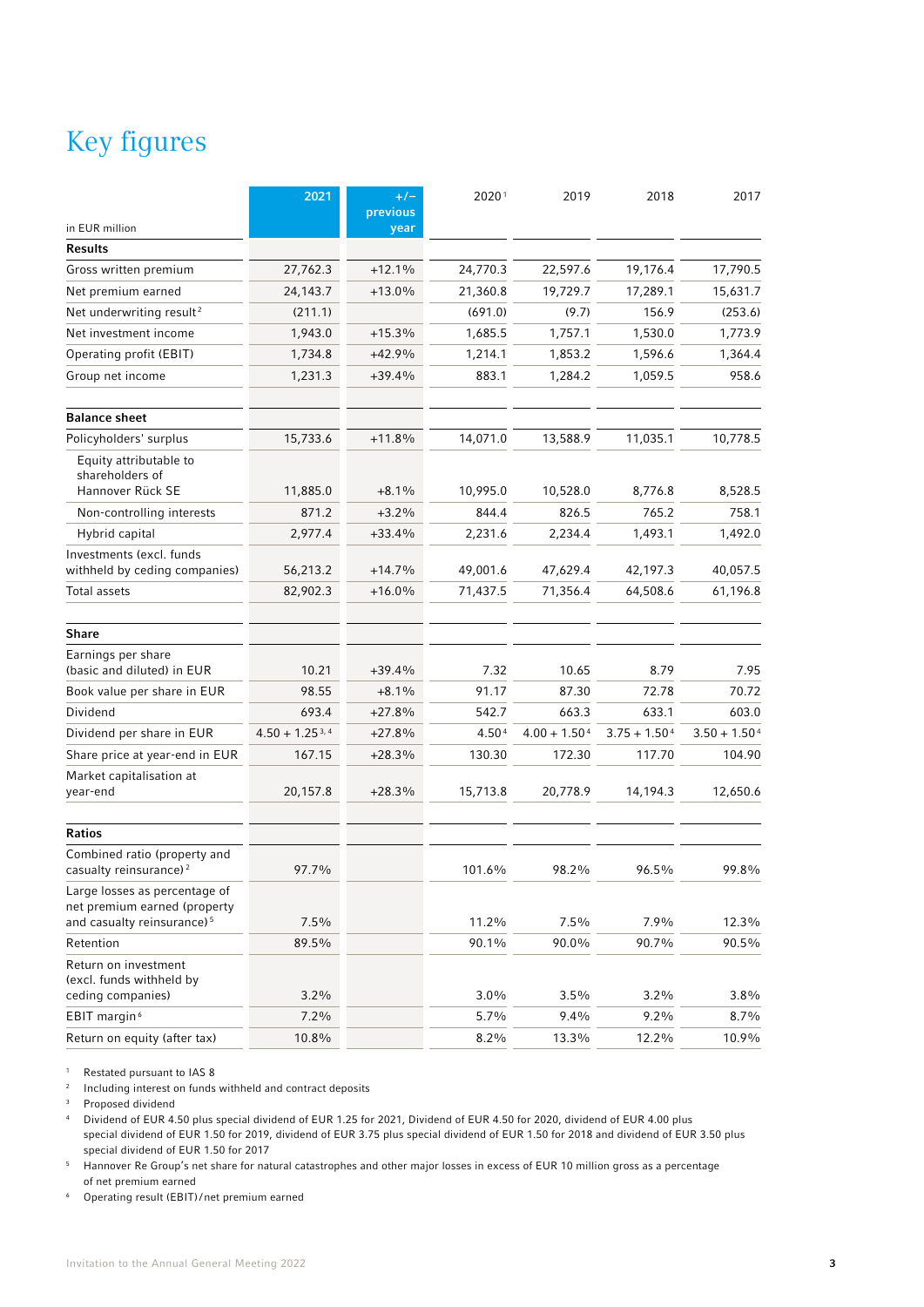## <span id="page-3-0"></span>Invitation to the Annual General Meeting 2022

Dear Shareholders,

We are hereby pleased to invite you to participate in the Annual General Meeting of Hannover Rück SE, Hannover,

### on Wednesday, 4 May 2022, at 11:00 a.m. (CEST),

which is to be held in the form of a virtual Annual General Meeting without the physical attendance of shareholders or their authorised representatives.

The Annual General Meeting will be streamed live online for our shareholders. Shareholders may exercise their voting rights solely by way of postal voting or by granting authority to the proxies designated by the company. The venue of the Annual General Meeting in the meaning of the Stock Corporation Act (AktG) is HDI-Platz 1, 30659 Hannover, Germany.

## Agenda and proposed resolutions

1. Presentation of the adopted annual financial statements and the approved consolidated financial statements as well as the combined management report for Hannover Rück SE and the Group for the 2021 financial year and report of the Supervisory Board

The Supervisory Board has approved the separate annual financial statements prepared by the Executive Board and the consolidated financial statements; the separate annual financial statements are thereby adopted. The Annual General Meeting is consequently not required to adopt a resolution on agenda item 1.

## 2. Resolution on the appropriation of the disposable profit

The Executive and Supervisory boards propose that the disposable profit for the 2021 financial year in an amount of  $\epsilon$  1,258,000,000 be appropriated as follows:

| Distribution of a $\in$ 4.50 dividend<br>on each eligible no-par-value share              | € 542,687,103.00   |
|-------------------------------------------------------------------------------------------|--------------------|
| Distribution of a $\epsilon$ 1.25 special dividend<br>on each eligible no-par-value share | € 150,746,417.50   |
| Profit carried forward to a new account                                                   | € 564,566,479.50   |
| Disposable profit                                                                         | € 1,258,000,000.00 |

## 3. Resolution ratifying the acts of management of the members of the Executive Board for the 2021 financial year

The Executive and Supervisory boards propose that the acts of management of the members of the Executive Board serving in the 2021 financial year be ratified for this period.

### 4. Resolution ratifying the acts of management of the members of the Supervisory Board for the 2021 financial year

The Executive and Supervisory boards propose that the acts of management of the members of the Supervisory Board serving in the 2021 financial year be ratified for this period.

### 5. Resolution on the appointment of the auditor

The Financial Market Integrity Strengthening Act (FISG) came into force on 1 July 2021.

Among other matters, this act stipulates that at (re)insurance companies the auditor of the separate annual or consolidated financial statements – as at other public interest entities – is now to be elected by the shareholders (and no longer by the Supervisory Board, as was previously the case).

For this reason, the Supervisory Board proposes, on the recommendation of its Finance and Audit Committee, that PricewaterhouseCoopers GmbH Wirtschaftsprüfungsgesellschaft, Hanover, be appointed as the auditors of both the separate annual financial statements and the consolidated financial statements for the 2022 financial year, and as the auditors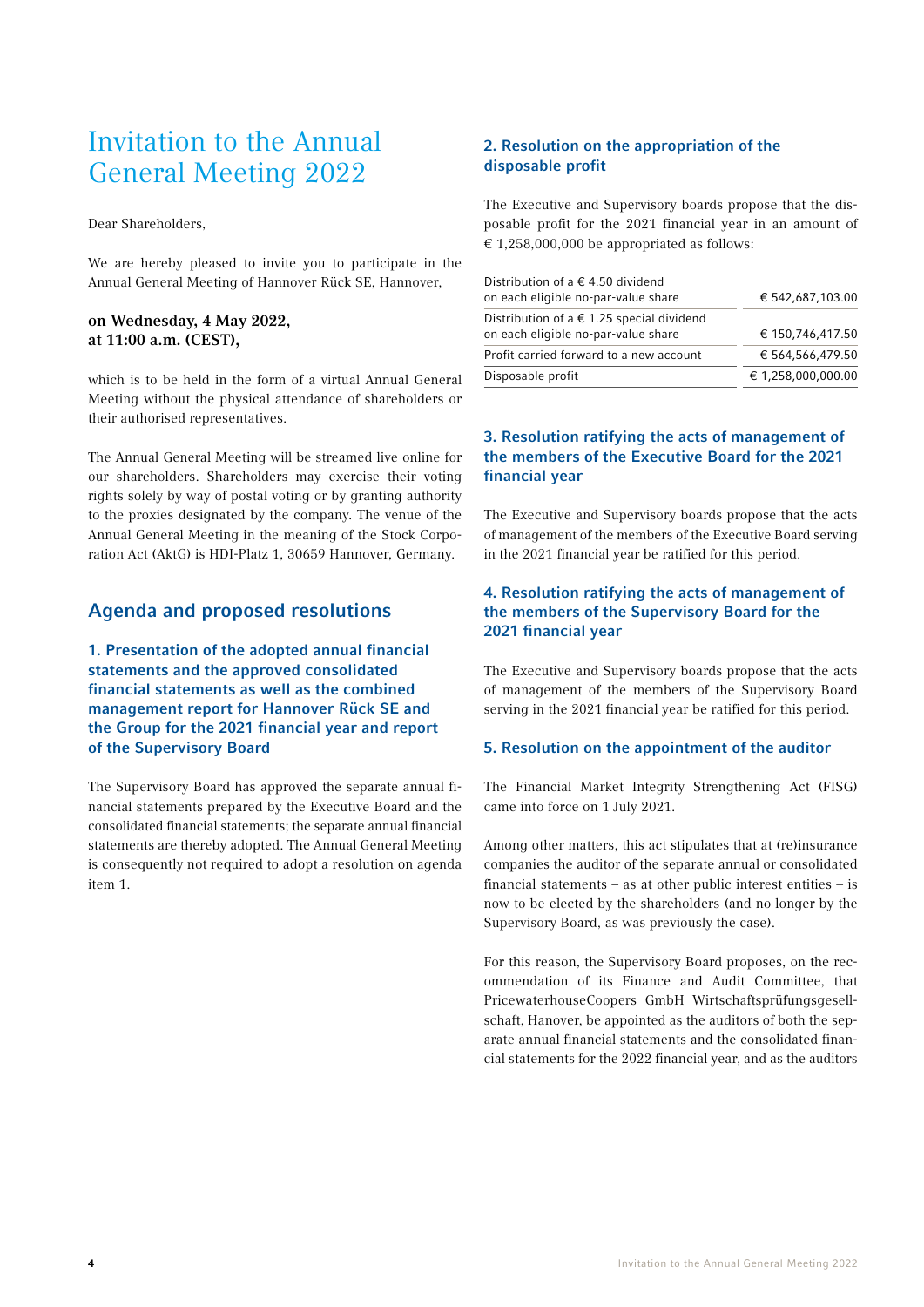to review the condensed interim consolidated financial statements and the interim Group management report for the first six months of the 2022 financial year.

In its recommendation to the Supervisory Board, the Finance and Audit Committee stated that it is free from undue influence by third parties and that no clause of the kind referred to in Article 16 (6) of Regulation (EU) No. 537/2014 (EU Statutory Audit Regulation) has been imposed upon it.

### 6. Resolution on the approval of the remuneration report

Following the amendment to the German Stock Corporation Act (AktG) by the Act Implementing the Second Shareholders' Rights Directive (ARUG II), a remuneration report is to be prepared by the Executive and Supervisory boards pursuant to Section 162 AktG and is to be submitted to the Shareholders' General Meeting for approval pursuant to Section 120 a (4) AktG.

The remuneration report has been prepared pursuant to Section 162 AktG concerning the remuneration granted and owed to members of the Executive and Supervisory boards in the 2021 financial year. Pursuant to Section 162 (3) AktG, the remuneration report was examined by the auditors to determine whether the legally required disclosures pursuant to Section 162 (1) and (2) AktG have been made. The report on the audit of the remuneration report is attached to the remuneration report.

The Supervisory and Executive boards propose that the remuneration report for the 2021 financial year, prepared and audited in accordance with Section 162 of the German Stock Corporation Act (AktG), be approved.

The remuneration report is reproduced below and is available from the date when the Annual General Meeting is convened on our website at [www.hannover-re.com/remuneration-report](https://www.hannover-re.com/1849339/remuneration-report) Furthermore, the remuneration report will also be accessible on the Shareholder Portal during the Annual General Meeting.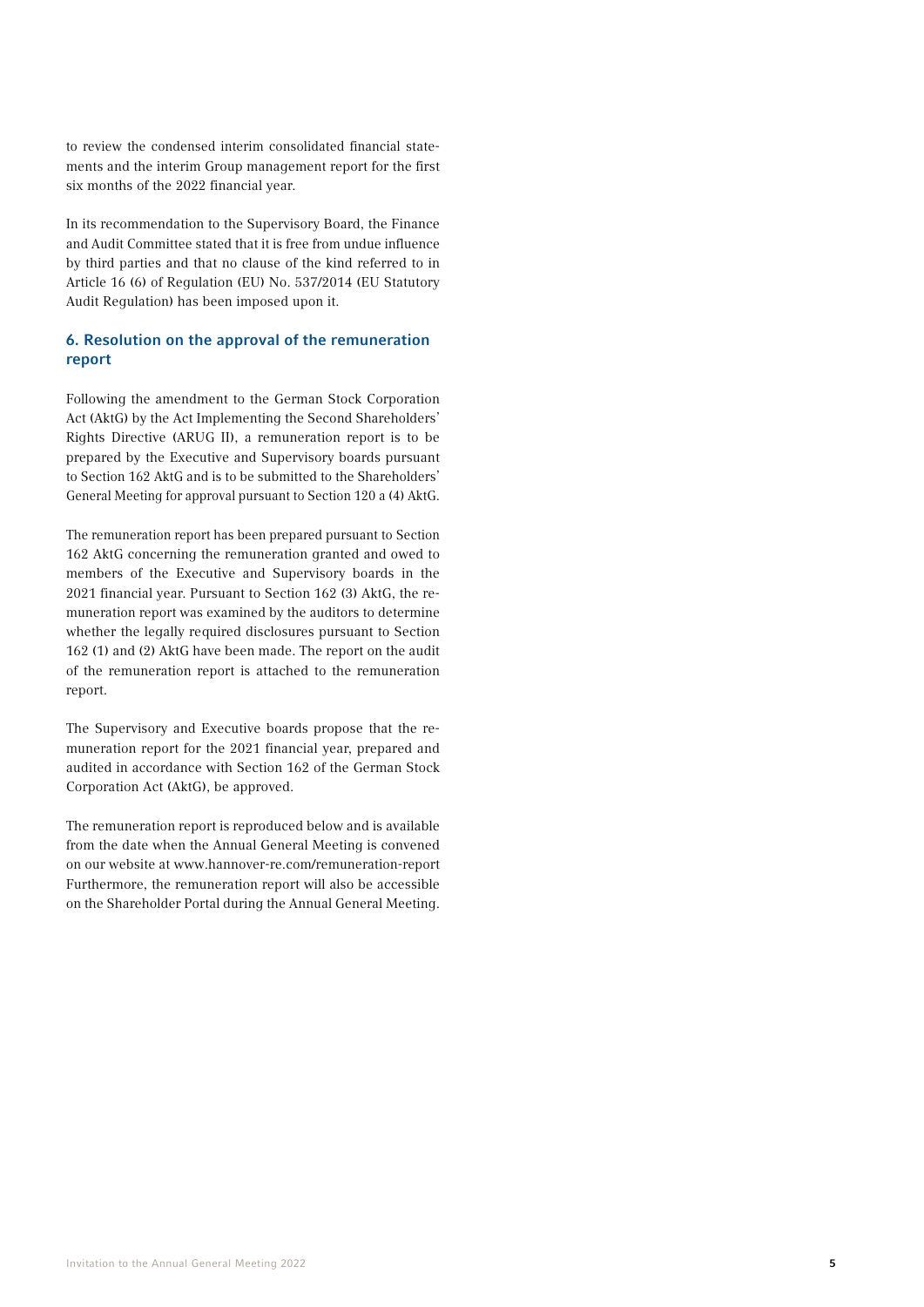## <span id="page-5-0"></span>Remuneration report

The remuneration report describes the structure and system of the remuneration for the Executive Board and Supervisory Board and provides detailed information about the individual remuneration of present and former members of the Executive Board and Supervisory Board of Hannover Rück SE that is granted and owing to them for their work in the 2021 financial year.

Due to the entry into force of the Act Implementing the Second Shareholders' Rights Directive (ARUG II) on 12 December 2019, the Executive Board and Supervisory Board have drawn up the remuneration report for the 2021 financial year for the first time on the basis of the new regulatory requirements of § 162 Stock Corporation Act (AktG). The report is in conformity with the recommendations and suggestions of the German Corporate Governance Code (DCGK) as amended on 16 December 2019 and takes account of relevant regulatory provisions.

## Remuneration of the Executive Board

### Modification of the remuneration system effective 1 January 2021/

### Procedure for determining and implementing the remuneration system

The changed legal and regulatory requirements for the remuneration system of the Executive Board due to the entry into force of the Act Implementing the Second Shareholders' Rights Directive (ARUG II) and the revised version of the German Corporate Governance Code (DCGK) prompted the Supervisory Board of Hannover Rück SE to review and comprehensively overhaul the system of remuneration for the members of the Executive Board. In his context the Supervisory Board also took into account the expectations of our investors and other key stakeholders.

In its elaboration of the current remuneration system the Supervisory Board was supported by the Standing Committee, which in particular put forward recommendations for the organisation of the system in light of the defined guidelines. As part of the elaboration and determination of the remuneration system, the Supervisory Board made use of its option to call upon the services of an external remuneration consultant who is independent of the Executive Board and the company.

The new remuneration system for the Executive Board was decided on by the Supervisory Board at its meeting on 4 August 2020 and – in view of the material changes – presented to the General Meeting on 5 May 2021 for its approval. The General Meeting approved the new remuneration system of the Executive Board with a majority of 85.54%.

Insofar as no material changes are made to the remuneration system, the system of remuneration will be resubmitted to the General Meeting at least every four years for its approval.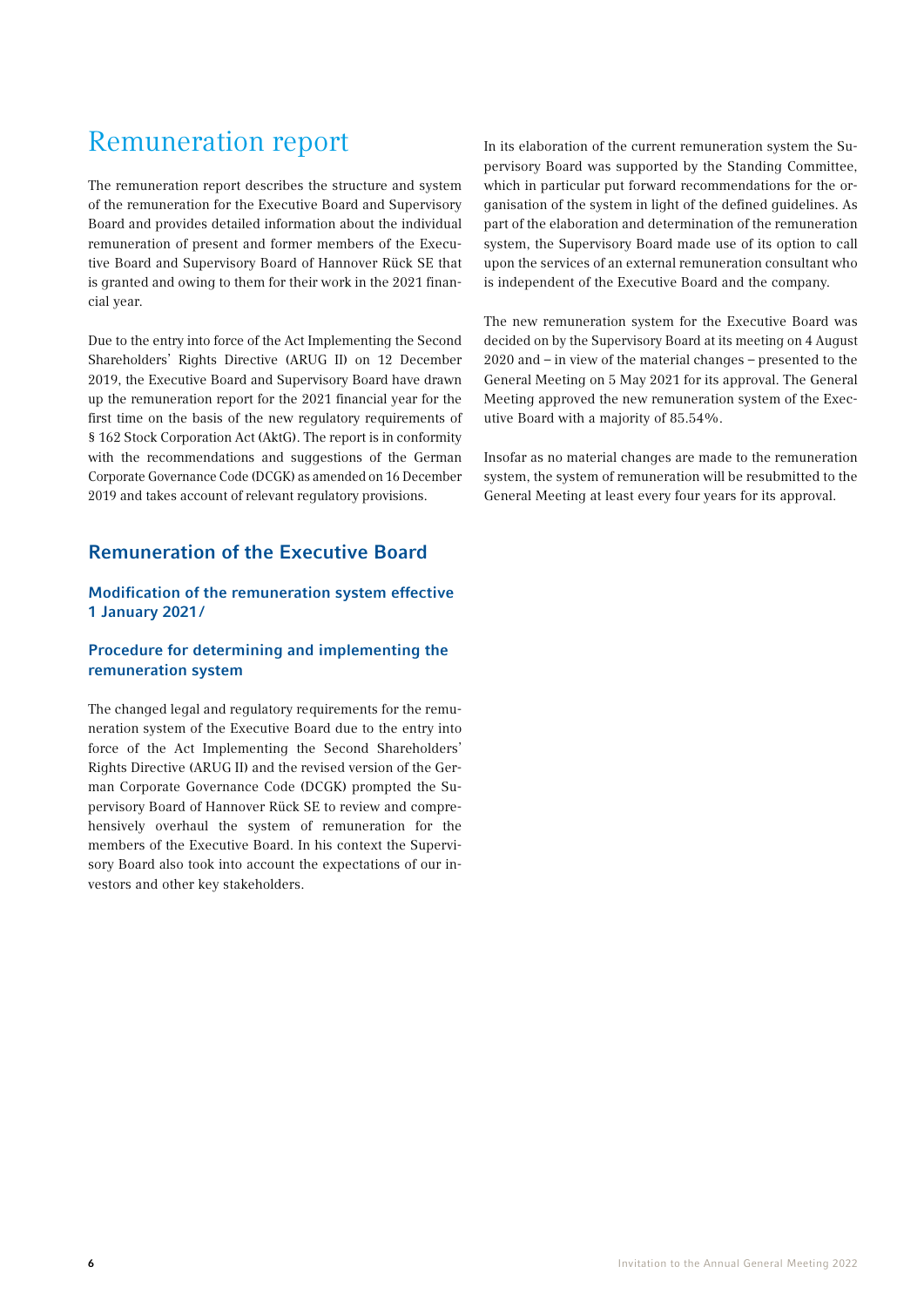The new remuneration system has been applicable to all members of the Executive Board with effect from 1 January 2021. It is in full conformity with the amended legal and regulatory requirements and the recommendations of the German Corporate Governance Code (DCGK).

Due to the reduction in the number of variable remuneration components and the focus on altogether fewer, yet at the same time central financial and non-financial performance criteria derived from Hannover Re's Group strategy, the remuneration system is structured more transparently and comprehensibly overall. The considerable relevance of the variable remuneration and the reinforcement of the concept of "pay-for-performance" remain front and centre in this re-

gard. The measurement of performance also takes account of sustainability criteria. In addition, the remuneration of the Executive Board is geared even more closely to the interests of our investors through a stronger share correlation based on the use of a Performance Share Plan and relative measurement of the Hannover Re share's performance in comparison with our competitors. Furthermore, the implementation of malus und clawback provisions makes it possible to reduce or claw back variable remuneration components in the event of serious compliance violations.

The material modifications to the system of Executive Board remuneration applicable until 2020 are summarised in the following overview:





### Remuneration of the Executive Board in the 2021 financial year

Basic principles for determining the remuneration The strategy of the Hannover Re Group is geared to sustainable outperformance in the interests of the Group's stakeholders (in particular investors, clients and employees). In remunerating the Executive Board our focus is therefore on the principles of continuity, financial strength and profitability. With a rigorous underwriting policy, partnership-based customer relationships, a lean operating model and our highly efficient risk and capital management, we aim to preserve our outstanding position as one of the world's leading and most profitable reinsurance groups on an enduring basis and be the market leader in terms of profitability, earnings growth and cost efficiency. In our "Striving for sustainable outperformance", governance, risk management, compliance and corporate social responsibility constitute the foundations for our growth as a trusted global reinsurance partner.

Risk management and corporate social responsibility are defined more closely in specific strategies derived from the Group strategy. For further information about the risk management system we would refer to the "Opportunity and risk report" in our Annual Report from page 86 onwards. For further information on corporate social responsibility and the compliance management system please see the non-financial information statement in our Annual Report from page 70 onwards. We report on the basic principles of our corporate governance in our Annual Report from page 118 onwards.

The remuneration of the Executive Board makes a substantial contribution to the advancement of our Group strategy and the long-term and sustainable development of the Hannover Re Group. The remuneration ensures a transparent, performance-related incentive, strongly focused on the company's long-term success, which in particular depends on performance criteria derived from the Group strategy and on the performance of the Hannover Rück SE share, including in comparison with our competitors. In addition, an excessive risk appetite is discouraged.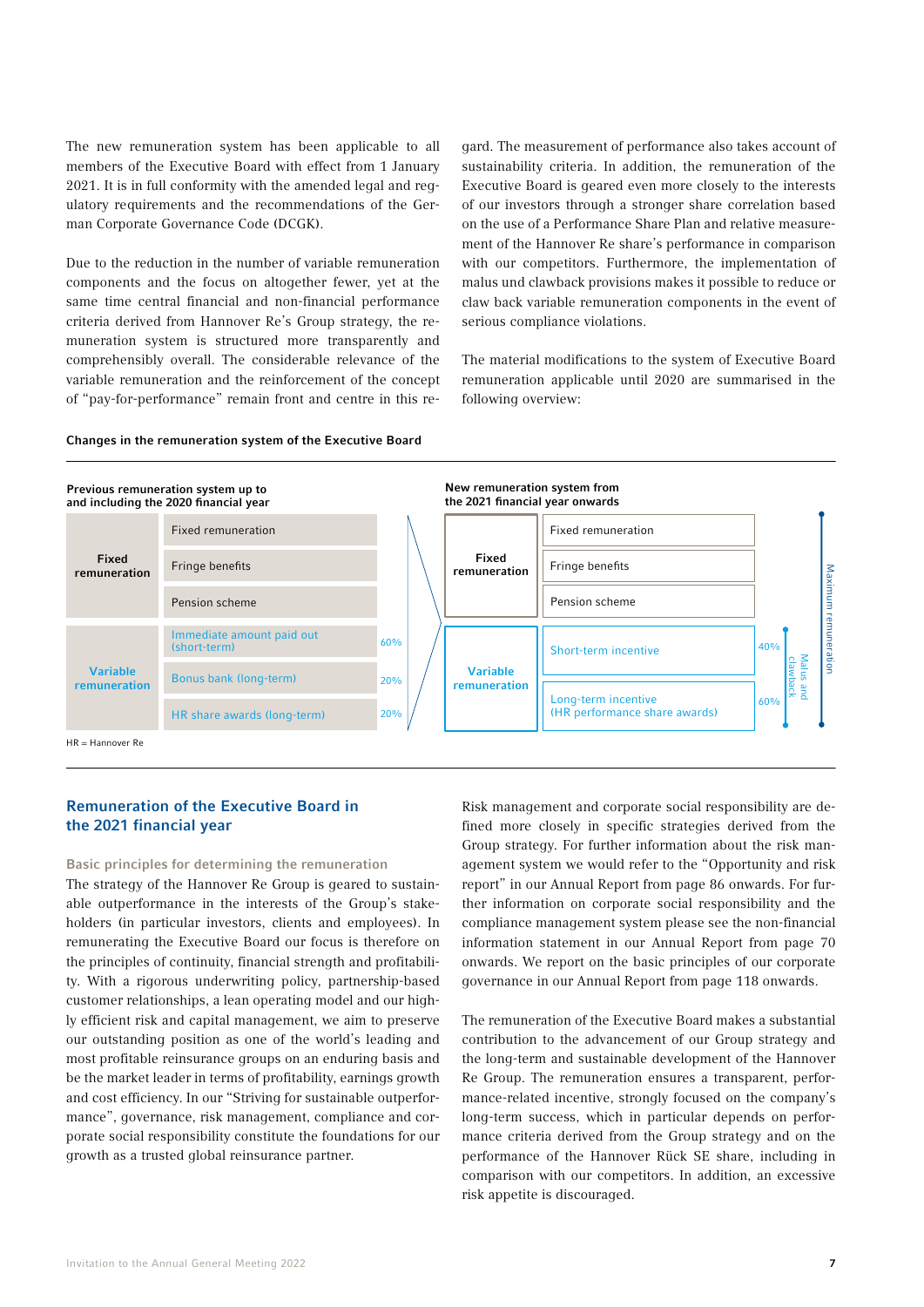The members of the Executive Board are remunerated in light of the company's position and according to their performance and their scope of activity and responsibility. The requirements of the Stock Corporation Act (AktG), the provisions of Article 275 of Delegated Regulation (EU) 2015/35 with amendments by Delegated Regulation (EU) 2016/2283 and of the Insurance Supervision Act in conjunction with the Regulation on the Supervisory Law Requirements for Remuneration Schemes in the Insurance Sector (VersVergV) as well as the recommendations for the remuneration of the management board contained in Section G of the German Corporate Governance Code (DCGK) establish the regulatory framework.

In determining the remuneration for the Executive Board of Hannover Re, the Supervisory Board followed the guidelines set out below:

#### Guiding principles for the Executive Board remuneration of Hannover Re

| Promoting the corporate strategy                           | • Performance criteria derived from the corporate strategy                                                                                                                                                                                                                                               |
|------------------------------------------------------------|----------------------------------------------------------------------------------------------------------------------------------------------------------------------------------------------------------------------------------------------------------------------------------------------------------|
| Long-termism and sustainability                            | • Variable remuneration largely share-based with a multi-year orientation<br>• Sustainability targets (ESG) integrated into the measurement of variable remuneration                                                                                                                                     |
| Pay-for-performance                                        | • Bulk of target direct remuneration comprised of variable remuneration components<br>• Adequate and ambitious defined performance criteria<br>• Variable remuneration can fluctuate between zero and a cap                                                                                              |
| Adequacy of remuneration                                   | • Remuneration of Executive Board members commensurate with the tasks and<br>performance of the respective Board member and the position of the company<br>• Allowance for internal and external remuneration ratios<br>• Caps on the individual variable remuneration components and total remuneration |
| Linkage to shareholder interests                           | • Harmonisation of the interests of the Executive Board with those of our shareholders<br>• Malus and clawback provisions apply to entire variable remuneration<br>• Relative performance measurement creates incentives for long-term outperformance of<br>our competitors on the capital market        |
| Allowance for market practice and<br>regulatory compliance | • Allowance for current market practice of relevant peers in the Board remuneration<br>• Ensuring conformity with legal and regulatory reguirements relevant to Hannover Re                                                                                                                              |
| Transparency                                               | Ex-post disclosure of target values and target attainment<br>• Ex-post disclosure of the individual premium/deduction per Board member                                                                                                                                                                   |
|                                                            |                                                                                                                                                                                                                                                                                                          |

#### Remuneration structure

The idea of "pay-for-performance" and the long-term orientation are paramount concepts central to the remuneration system for the Executive Board of Hannover Re.

In order to reinforce the concept of pay-for-performance, the target direct remuneration (sum of fixed remuneration and target amounts of the variable remuneration components in the event of 100% target attainment) is comprised of 40% fixed remuneration and 60% variable remuneration components. The variable remuneration consists of a short-term incentive (STI) and a long-term incentive (LTI) with a performance period of four years.

The remuneration structure is geared to the sustainable and long-term development of the Hannover Re Group. The STI accounts for 40% of the variable remuneration components and thus contributes 24% to the target direct remuneration. The LTI, which accounts for a 60% share of the variable remuneration components, represents 36% of the target direct remuneration.

#### Review of the appropriateness of the Executive Board remuneration

The remuneration of the members of the Executive Board is determined by the Supervisory Board on the basis of the remuneration system in accordance with the recommendations of the Standing Committee. When determining the remuneration of the members of the Executive Board, the Supervisory Board considers the responsibility and tasks of the individual members of the Executive Board, their individual performance, the economic situation and the success and future prospects of the company.

The customary nature of the remuneration in comparison to other similar companies (horizontal comparison) and in terms of the amount of remuneration as well as the remuneration structure within the company (vertical comparison) was reviewed as part of the overhaul of the remuneration system in 2020. Companies listed on the DAX and MDAX (excluding Hannover Re) as at 1 May 2020 were used on a combined basis as a peer group for the horizontal comparison of remuneration. The vertical comparison is based on the proportion of the remuneration of the Executive Board relative to the remuneration of the total workforce of Hannover Re in Germany. Both the status quo and the development over time of the remuneration ratios were taken into consideration. The remuneration ratios between the Executive Board and the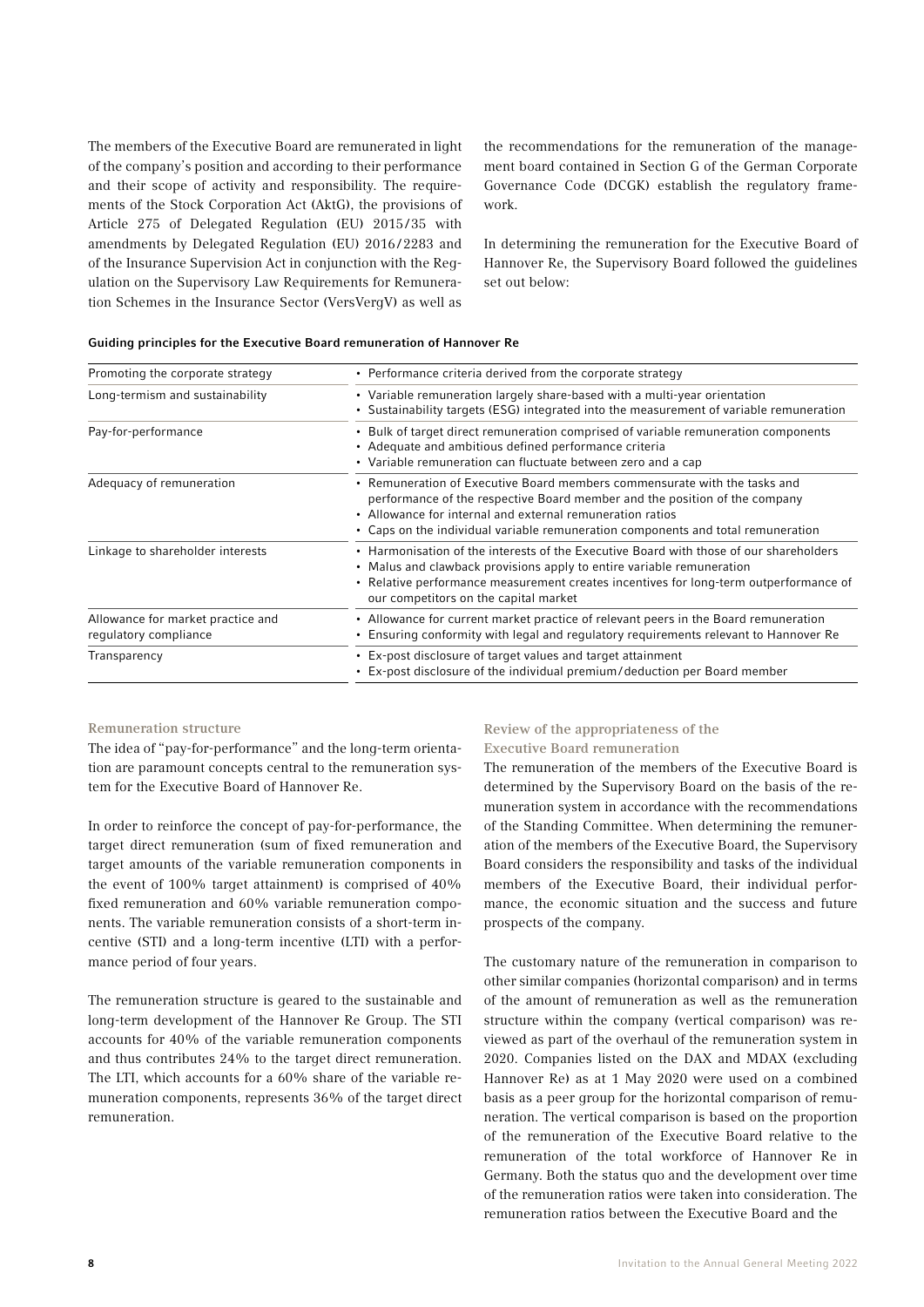total workforce were also compared with the remuneration ratios of selected peers from the insurance industry, where available.

#### Determination of target remuneration

Every member of the Executive Board is given a contractual commitment to customary target remuneration. This is aligned with their scope of responsibility and with their expertise and experience that are relevant to the role.

In the context of the overhaul of the remuneration system, the Supervisory Board also modified the amount of target remuneration of the members of the Executive Board with effect from 1 January 2021, i.e. at the same time as the entry into force of the new remuneration system. This was done on the basis of the development of remuneration at the major peers used for comparative purposes as well as the development of business at the company. In keeping with the pay-for-performance concept and the long-term focus of the Executive Board remuneration, the remuneration modification centred on the LTI as the remuneration component with a long-term orientation and multi-year structure. As a consequence of the remuneration modification, the target remuneration of the members of the Executive Board is in the customary range for a company the size of Hannover Re.

The following tables show the target remuneration for each member of the Executive Board for the 2021 financial year. The target remuneration encompasses the remuneration commitment for the financial year that is granted in the event of 100% target attainment.

#### Structure of the target direct remuneration

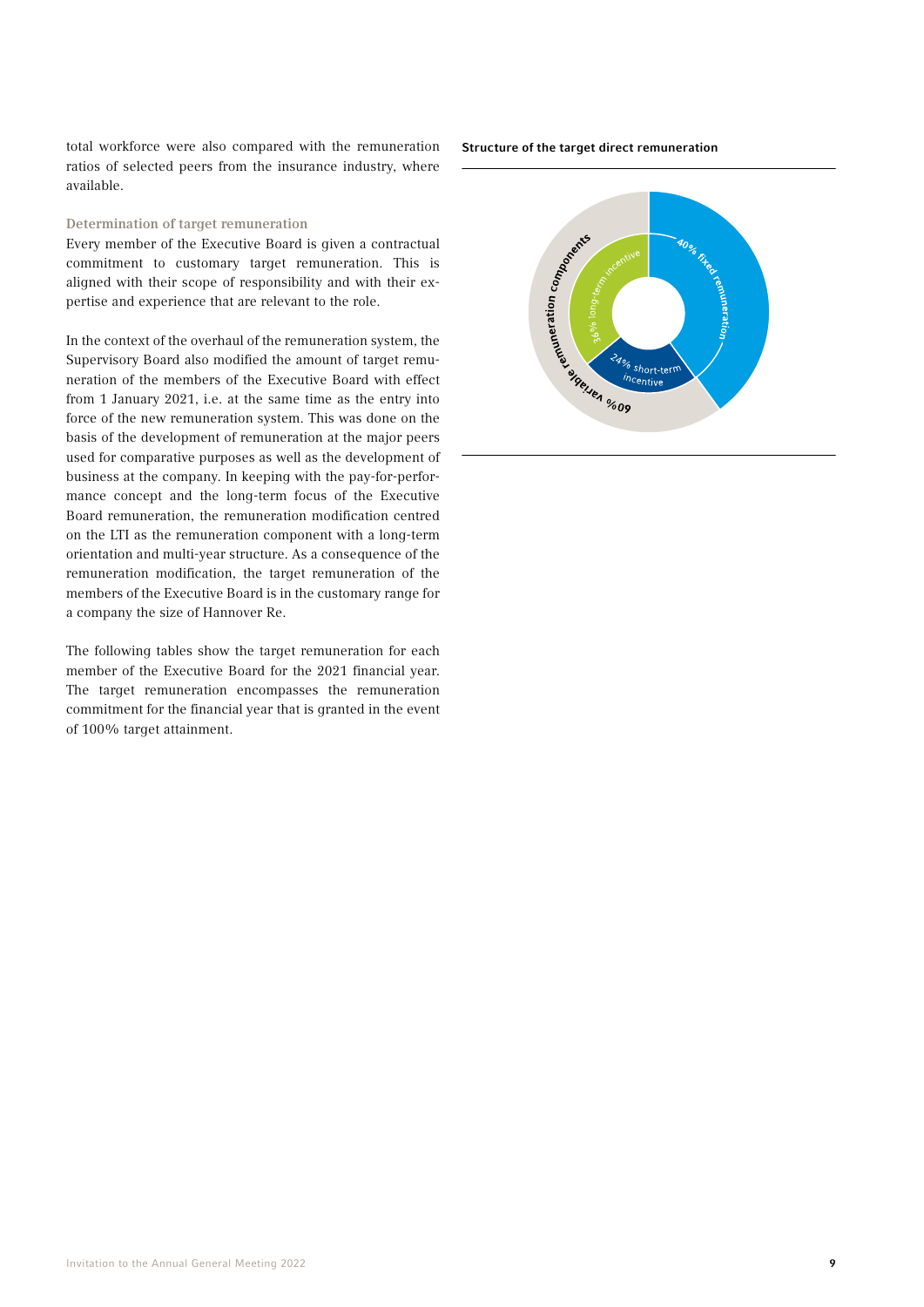#### Target remuneration

#### Jean-Jacques Henchoz (Chief Executive Officer)

#### Sven Althoff (Board member with divisional responsibility/ Coordinator of the Property & Casualty reinsurance business group)

|                                                                                          | 2021            |         | 2021            |         |
|------------------------------------------------------------------------------------------|-----------------|---------|-----------------|---------|
|                                                                                          | in EUR thousand | in $\%$ | in EUR thousand | in $\%$ |
| Basic remuneration                                                                       | 840.0           | 37.4    | 520.0           | 39.5    |
| Fringe benefits <sup>1</sup>                                                             | 14.1            | 0.6     | 16.1            | 1.2     |
| Signing bonuses                                                                          | 130.0           | 5.8     |                 | 0.0     |
| <b>Fixed remuneration components</b>                                                     | 984.1           | 43.8    | 536.1           | 40.7    |
| One-year variable remuneration (STI)                                                     | 504.0           | 22.5    | 312.0           | 23.7    |
| Multi-year variable remuneration (LTI) <sup>2,3</sup><br>(performance share awards 2021) | 756.0           | 33.7    | 468.0           | 35.6    |
| Variable remuneration components                                                         | 1,260.0         | 56.2    | 780.0           | 59.3    |
| <b>Total target remuneration</b>                                                         | 2,244.1         | 100.0   | 1,316.1         | 100.0   |
| Service cost <sup>4</sup>                                                                | 215.0           |         | 288.7           |         |

|                                                                                           | Claude Chèvre<br>(Board member with<br>divisional responsibility)<br>2021 |         | Clemens Jungsthöfel<br>(Chief Financial Officer)<br>2021 |         |
|-------------------------------------------------------------------------------------------|---------------------------------------------------------------------------|---------|----------------------------------------------------------|---------|
|                                                                                           |                                                                           |         |                                                          |         |
|                                                                                           | in EUR thousand                                                           | in $\%$ | in EUR thousand                                          | in $\%$ |
| <b>Basic remuneration</b>                                                                 | 520.0                                                                     | 39.6    | 400.0                                                    | 39.7    |
| Fringe benefits <sup>1</sup>                                                              | 15.0                                                                      | 1.1     | 8.0                                                      | 0.8     |
| <b>Fixed remuneration components</b>                                                      | 535.0                                                                     | 40.7    | 408.0                                                    | 40.5    |
| One-year variable remuneration (STI)                                                      | 312.0                                                                     | 23.7    | 240.0                                                    | 23.8    |
| Multi-year variable remuneration (LTI) <sup>2, 3</sup><br>(performance share awards 2021) | 468.0                                                                     | 35.6    | 360.0                                                    | 35.7    |
| Variable remuneration components                                                          | 780.0                                                                     | 59.3    | 600.0                                                    | 59.5    |
| <b>Total target remuneration</b>                                                          | 1,315.0                                                                   | 100.0   | 1,008.0                                                  | 100.0   |
| Service cost <sup>4</sup>                                                                 | 148.7                                                                     |         | 103.2                                                    |         |

<sup>1</sup> Excluding insurance under group contracts

<sup>2</sup> The LTI tranche 2021 (Hannover Re performance share awards 2021) is allocated at the start of the 2022 financial year. The LTI amount payable is determined and paid out at the end of the four-year performance period in the 2026 financial year under the terms of the plan (see detailed description of the LTI).

<sup>3</sup> In the 2021 financial year the members of the Executive Board received further benefits from multi-year variable remuneration that refer to earlier financial years. This table shows the target remuneration for the 2021 financial year without entitlements from previous years.

<sup>4</sup> For details of the service cost see the table "Pension commitments" on page 24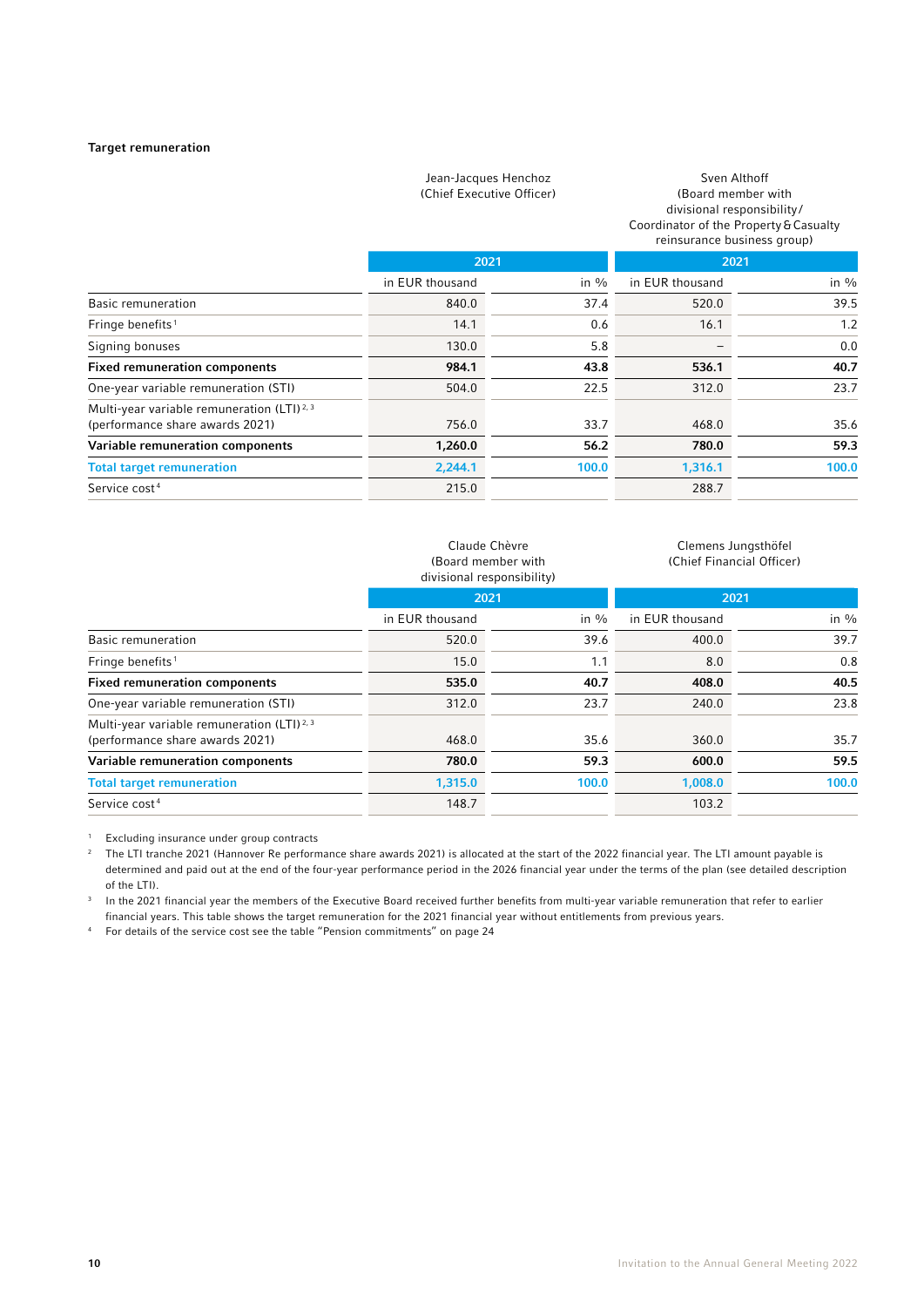|                                                                                          | Dr. Klaus Miller<br>(Board member with<br>divisional responsibility) |         | Dr. Michael Pickel<br>(Board member with<br>divisional responsibility) |         |  |
|------------------------------------------------------------------------------------------|----------------------------------------------------------------------|---------|------------------------------------------------------------------------|---------|--|
|                                                                                          |                                                                      | 2021    |                                                                        | 2021    |  |
|                                                                                          | in EUR thousand                                                      | in $\%$ | in EUR thousand                                                        | in $\%$ |  |
| Basic remuneration                                                                       | 520.0                                                                | 40.0    | 520.0                                                                  | 39.8    |  |
| Fringe benefits <sup>1</sup>                                                             | 0.7                                                                  | 0.0     | 7.0                                                                    | 0.5     |  |
| <b>Fixed remuneration components</b>                                                     | 520.7                                                                | 40.0    | 527.0                                                                  | 40.3    |  |
| One-year variable remuneration (STI)                                                     | 312.0                                                                | 24.0    | 312.0                                                                  | 23.9    |  |
| Multi-year variable remuneration (LTI) <sup>2,3</sup><br>(performance share awards 2021) | 468.0                                                                | 36.0    | 468.0                                                                  | 35.8    |  |
| Variable remuneration components                                                         | 780.0                                                                | 60.0    | 780.0                                                                  | 59.7    |  |
| <b>Total target remuneration</b>                                                         | 1,300.7                                                              | 100.0   | 1,307.0                                                                | 100.0   |  |
| Service cost <sup>4</sup>                                                                | 136.1                                                                |         | 203.9                                                                  |         |  |

Silke Sehm

|                                                                                          | (Board member with<br>divisional responsibility)<br>2021 |         |  |
|------------------------------------------------------------------------------------------|----------------------------------------------------------|---------|--|
|                                                                                          |                                                          |         |  |
|                                                                                          | in EUR thousand                                          | in $\%$ |  |
| <b>Basic remuneration</b>                                                                | 400.0                                                    | 39.6    |  |
| Fringe benefits <sup>1</sup>                                                             | 10.4                                                     | 1.0     |  |
| <b>Fixed remuneration components</b>                                                     | 410.4                                                    | 40.6    |  |
| One-year variable remuneration (STI)                                                     | 240.0                                                    | 23.8    |  |
| Multi-year variable remuneration (LTI) <sup>2,3</sup><br>(performance share awards 2021) | 360.0                                                    | 35.6    |  |
| Variable remuneration components                                                         | 600.0                                                    | 59.4    |  |
| <b>Total target remuneration</b>                                                         | 1,010.4                                                  | 100.0   |  |
| Service cost <sup>4</sup>                                                                | 188.7                                                    |         |  |

<sup>1</sup> Excluding insurance under group contracts

<sup>2</sup> The LTI tranche 2021 (Hannover Re performance share awards 2021) is allocated at the start of the 2022 financial year. The LTI amount payable is determined and paid out at the end of the four-year performance period in the 2026 financial year under the terms of the plan (see detailed description of the LTI).

<sup>3</sup> In the 2021 financial year the members of the Executive Board received further benefits from multi-year variable remuneration that refer to earlier financial years. This table shows the target remuneration for the 2021 financial year without entitlements from previous years.

<sup>4</sup> For details of the service cost see the table "Pension commitments" on page 24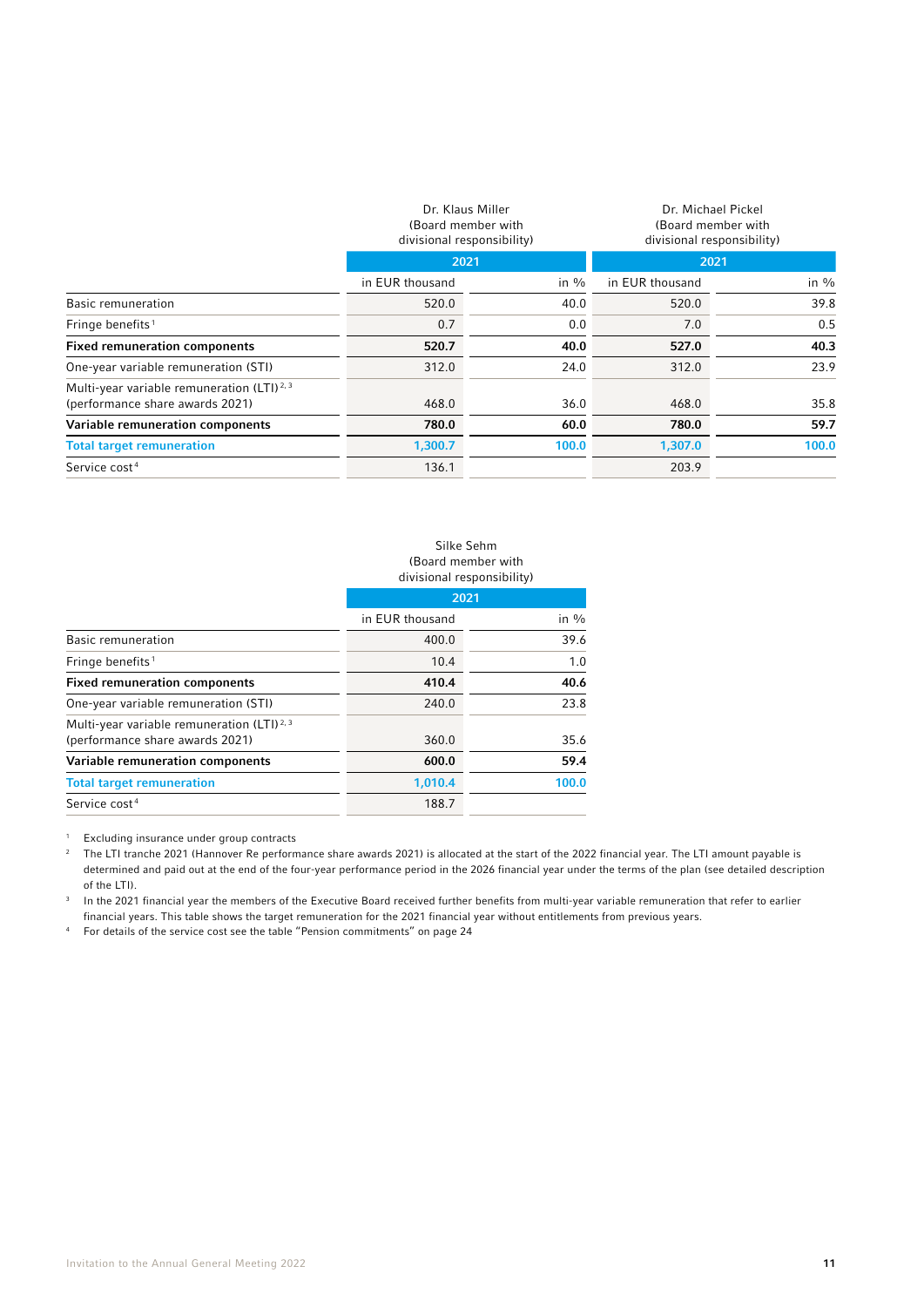#### Adherence to maximum remuneration

The Supervisory Board has determined an upper limit for each member of the Executive Board based on the amount for the total of fixed remuneration, fringe benefits, STI and LTI as well as pension service cost ("maximum remuneration") in accordance with § 87a Para. 1 Sentence 2 No. 1 Stock Corporation Act (AktG). The maximum remuneration limits all payments that result from the commitment for a financial year, irrespective of the date of receipt. The maximum remuneration is EUR 5,000,000 for the Chief Executive Officer and EUR 3,000,000 for all other members of the Executive Board.

It is only possible to report definitively on adherence to the maximum remuneration for the 2021 financial year after the LTI tranche awarded for 2021 has been paid out, which will occur in 2026. Should the payment made from the LTI lead to the maximum remuneration being exceeded, the amount paid out will be reduced accordingly so as to ensure adherence to the maximum remuneration.

#### Application of the remuneration system in the 2021 financial year

The following table provides an overview of the components of Hannover Re's remuneration system in the 2021 financial year and the associated targets:

#### Remuneration components and their target

|                                  | <b>Remuneration condition</b> | Remuneration component/ Measurement basis/parameter                                                                                                                                                                                                                                                                                                                                                                                                                                                                                                                       | <b>Target</b>                                                                                                                                                                                     |
|----------------------------------|-------------------------------|---------------------------------------------------------------------------------------------------------------------------------------------------------------------------------------------------------------------------------------------------------------------------------------------------------------------------------------------------------------------------------------------------------------------------------------------------------------------------------------------------------------------------------------------------------------------------|---------------------------------------------------------------------------------------------------------------------------------------------------------------------------------------------------|
|                                  | Fixed remunera-<br>tion       | The fixed remuneration is paid in cash in twelve equal<br>monthly instalments.                                                                                                                                                                                                                                                                                                                                                                                                                                                                                            | • Attracting and retaining the most suitable<br>Board members<br>• Remunerating the scope of responsibility,<br>expertise and experience of the individual<br>Board members                       |
|                                  | Fringe benefits               | Vehicle for business and personal use, accident, luggage and<br>D&O insurance in an appropriate amount                                                                                                                                                                                                                                                                                                                                                                                                                                                                    | • Granting customary fringe benefits and<br>pension schemes to attract and retain the                                                                                                             |
| Fixed remuneration components    | Pension scheme                | Defined contribution commitment: annual funding contribu-<br>tion amounting to 25% of the defined measurement basis<br>Dr. Pickel: continuation of a defined benefit commitment<br>(legacy commitment): commitment to a pension calculated as<br>a percentage of the pensionable fixed annual remuneration                                                                                                                                                                                                                                                                | most suitable Board members                                                                                                                                                                       |
|                                  | Short-term<br>incentive (STI) | <b>Target bonus model</b><br>Performance criteria:<br>• Hannover Re Group ROE<br>• Individual performance criteria (financial and non-financial,<br>including ESG targets)<br>Cap: 200% of the STI target amount                                                                                                                                                                                                                                                                                                                                                          | • Incentivising attainment or outperfor-<br>mance of the annual corporate and<br>business group targets and remuneration<br>of the individual contribution to the result<br>and to sustainability |
| Variable remuneration components | Long-term<br>incentive (LTI)  | <b>Performance Share Plan</b><br>("Hannover Re Performance Shares")<br>Four-year performance period<br>LTI allocation value is dependent on the determined target<br>attainment for:<br>• Hannover Re Group ROE of the financial year<br>• Individual performance criteria of the financial year<br>Performance criteria:<br>• Performance of the Hannover Re share (plus dividends)<br>• Relative Total Shareholder Return (TSR) compared to<br>relevant peers<br>Cap: 400% of the LTI target amount (max. 200% LTI<br>allocation value + max. 200% measured by the TSR) | • Recognising the performance in the<br>financial year<br>• Incentivising the creation of long-term<br>shareholder value<br>• Motivating outperformance of peers                                  |
| <b>Further provisions</b>        | Maximum<br>remuneration       | Chief Executive Officer: EUR 5,000,000<br>Other Board members: EUR 3,000,000                                                                                                                                                                                                                                                                                                                                                                                                                                                                                              | • Limiting the total remuneration promised<br>for a financial year<br>• Fulfilment of regulatory standards of the<br>Stock Corporation Act (AktG)                                                 |
|                                  | Malus and<br>clawback         | Option of the Supervisory Board to partially or fully withhold<br>("malus") or claim back ("clawback") the variable<br>remuneration in the event of gross misconduct or an incorrect<br>consolidated financial statement<br>In addition, reduction or elimination of the variable<br>remuneration is possible if required by the regulator                                                                                                                                                                                                                                | • Strengthening the position of the<br>Supervisory Board in the event of severe<br>compliance violations                                                                                          |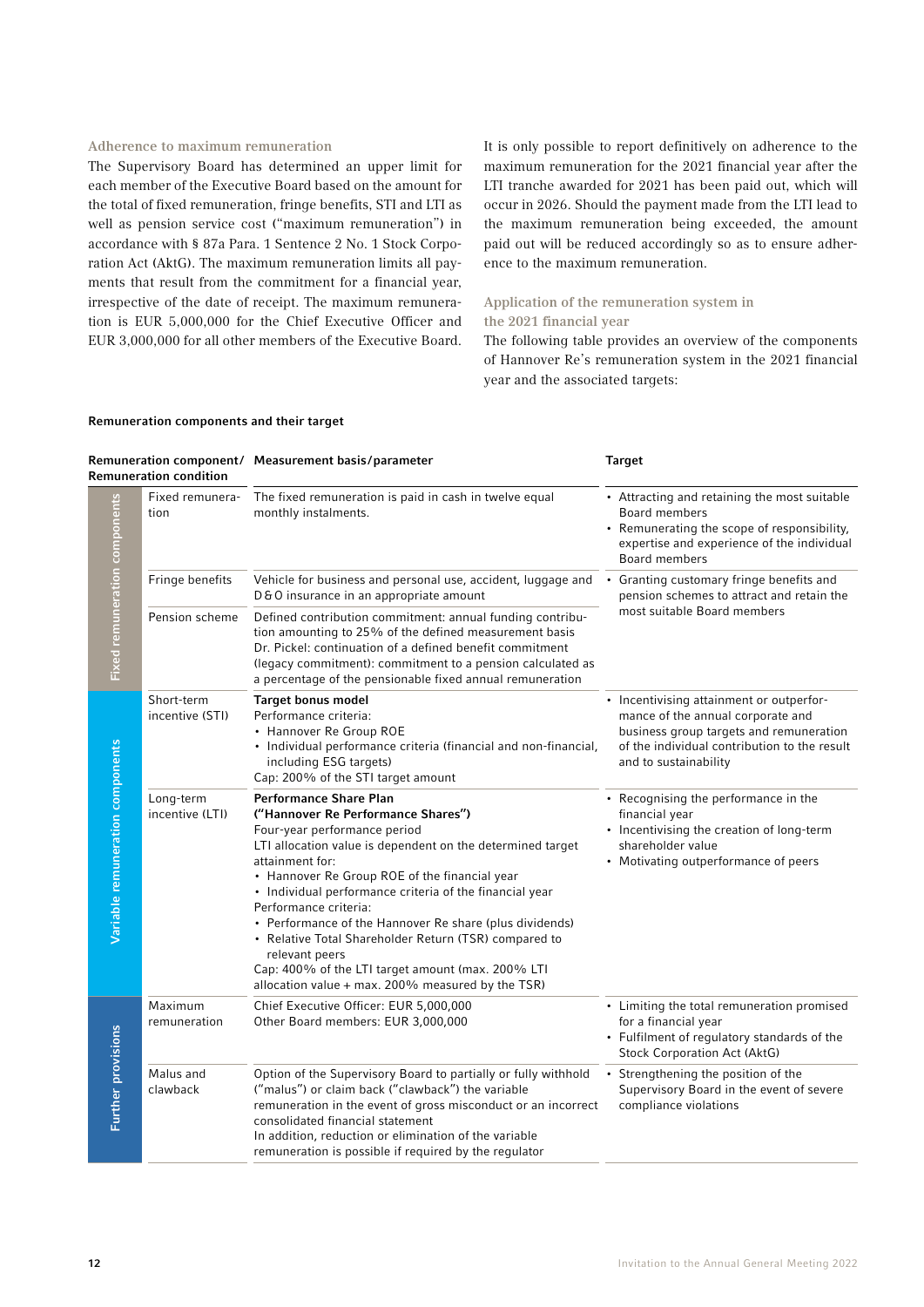#### Fixed remuneration components

#### Fixed remuneration

The fixed remuneration is paid out in cash in twelve equal monthly instalments. It is aligned in particular with the scope of tasks and professional experience of the respective member of the Executive Board.

#### Fringe benefits

The members of the Executive Board additionally receive certain non-performance-based fringe benefits in the customary scope; these are reviewed at regular intervals. A vehicle is made available for company and personal use for the duration of the Board appointment. The member of the Executive Board is responsible for paying tax on the pecuniary advantage associated with personal use of the company car. In addition, the company grants the members of its Executive Board an appropriate amount of insurance protection under group policies (accident, luggage and D&O insurance).

#### Retirement provision

With the exception of Dr. Pickel, whose annual pension is based on a defined benefit commitment, the members of the Executive Board have defined contribution commitments. Further information in this regard is provided in the subsection "Benefits on leaving the company".

#### Variable remuneration components

The variable remuneration components consist of a shortterm incentive (STI), which is assessed on the basis of the respective financial year, and a long-term incentive (LTI) with a performance period of four years.

The performance criteria for measuring and evaluating target attainment are derived from Hannover Re's corporate strategy. To this end, the variable remuneration components are structured in such a way as to promote the long-term development of the Hannover Re Group. The following overview shows the close linkage between the performance criteria and other aspects of the variable remuneration and the corporate strategy and explains how the variable remuneration promotes Hannover Re's long-term development.

| Remuneration<br>component             | Performance criterion/aspect                           | Strategy relevance/Promotion of long-term development                                                                                                                                            |  |  |
|---------------------------------------|--------------------------------------------------------|--------------------------------------------------------------------------------------------------------------------------------------------------------------------------------------------------|--|--|
| Short-term<br>incentive               | Group ROE                                              | • ROE: one of Hannover Re's strategic KPIs<br>• Target value consistent with the target set for attainment of sustainable<br>value creation                                                      |  |  |
| (STI)                                 | Individual targets<br>(premium/deduction)              | • Allowance for the individual contribution made by Board members and the<br>results of the areas under their responsibility<br>• Implementation of sustainability targets in Board remuneration |  |  |
| Long-term<br><i>incentive</i><br>(LT) | Allocation value depending on STI<br>target attainment | • Higher incentivising for target attainment in the STI<br>• Strengthening of the pay-for-performance concept                                                                                    |  |  |
|                                       | Share performance                                      | • Linkage of share performance and Board remuneration<br>• Harmonisation of the interests of the Board and those of shareholders                                                                 |  |  |
|                                       | Four-year performance period                           | • Orientation towards long-term success and assuring the long-term<br>development of Hannover Re                                                                                                 |  |  |
|                                       | <b>Relative TSR</b>                                    | • Incentivising long-term outperformance of relevant peers on the capital<br>market                                                                                                              |  |  |

#### Performance criteria for the variable remuneration and their relevance to the corporate strategy/development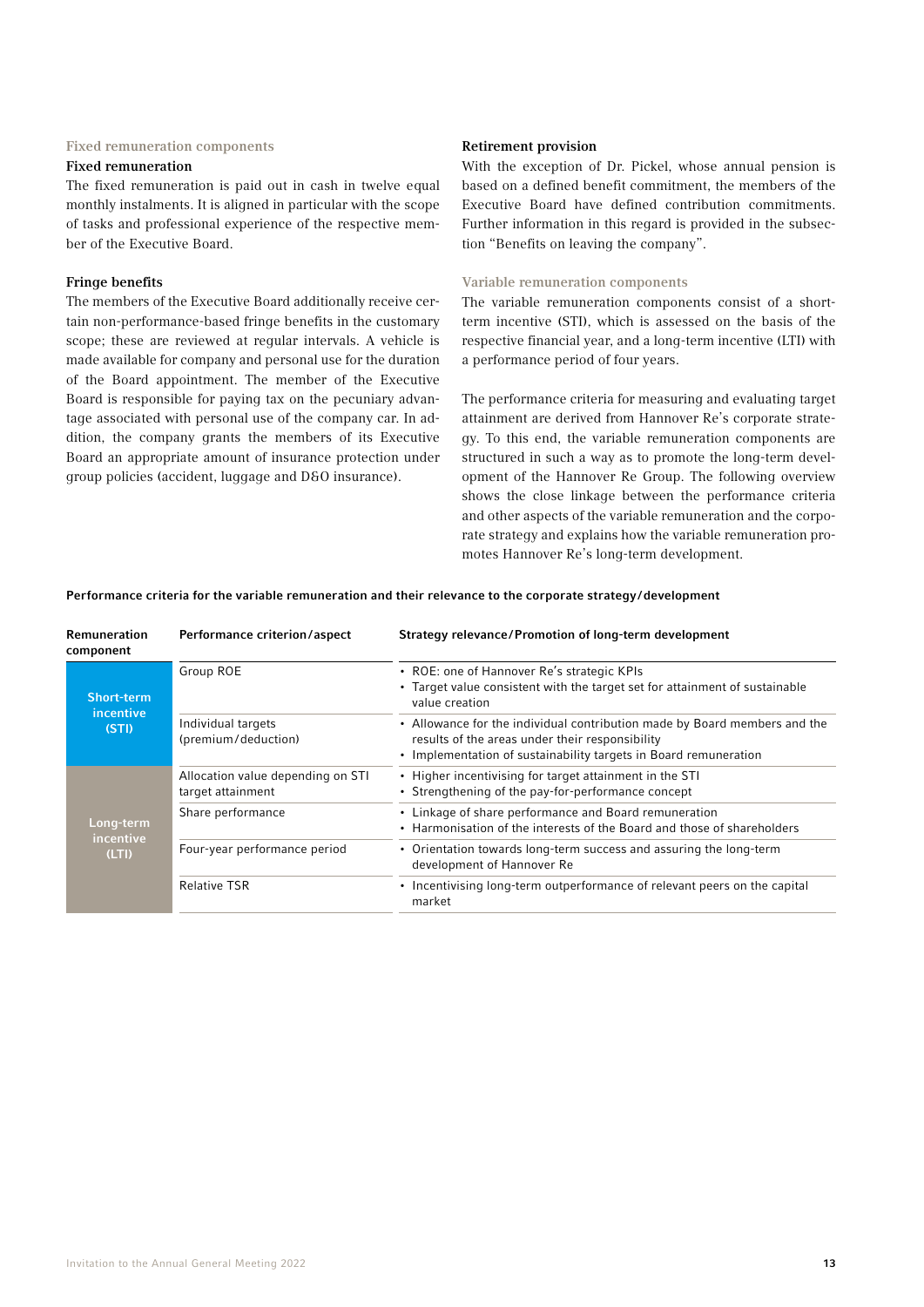## Short-Term Incentive (STI)

I. Fundamentals

The STI is geared to Hannover Re's commercial success in the relevant financial year. In addition to the financial performance criterion of the return on equity (RoE) generated by the Hannover Re Group pursuant to the consolidated financial statement of Hannover Rück SE ("Group RoE"), an individual premium or deduction is considered in the determination of the amount paid out which comprises both financial and non-financial performance criteria, in particular sustainability targets, and makes allowance for the respective divisional responsibilities of the individual members of the Executive Board in addition to the overall responsibility of the

#### Calculation of the short-term incentive (STI)

Executive Board. In this way, the STI addresses the goal of a high and stable return on equity for the Hannover Re Group, promotes action on Board- or division-specific focus topics and integrates the interests of our clients, employees and other key stakeholders.

The basis for payment of the STI consists of the contractually defined STI target amount, which is based on overall target attainment of 100%. The overall target attainment (including the individual premium or deduction) can reach values between 0% and 200% of the STI target amount. The amount that can be paid out under the STI is thus limited to 200% of the target amount.

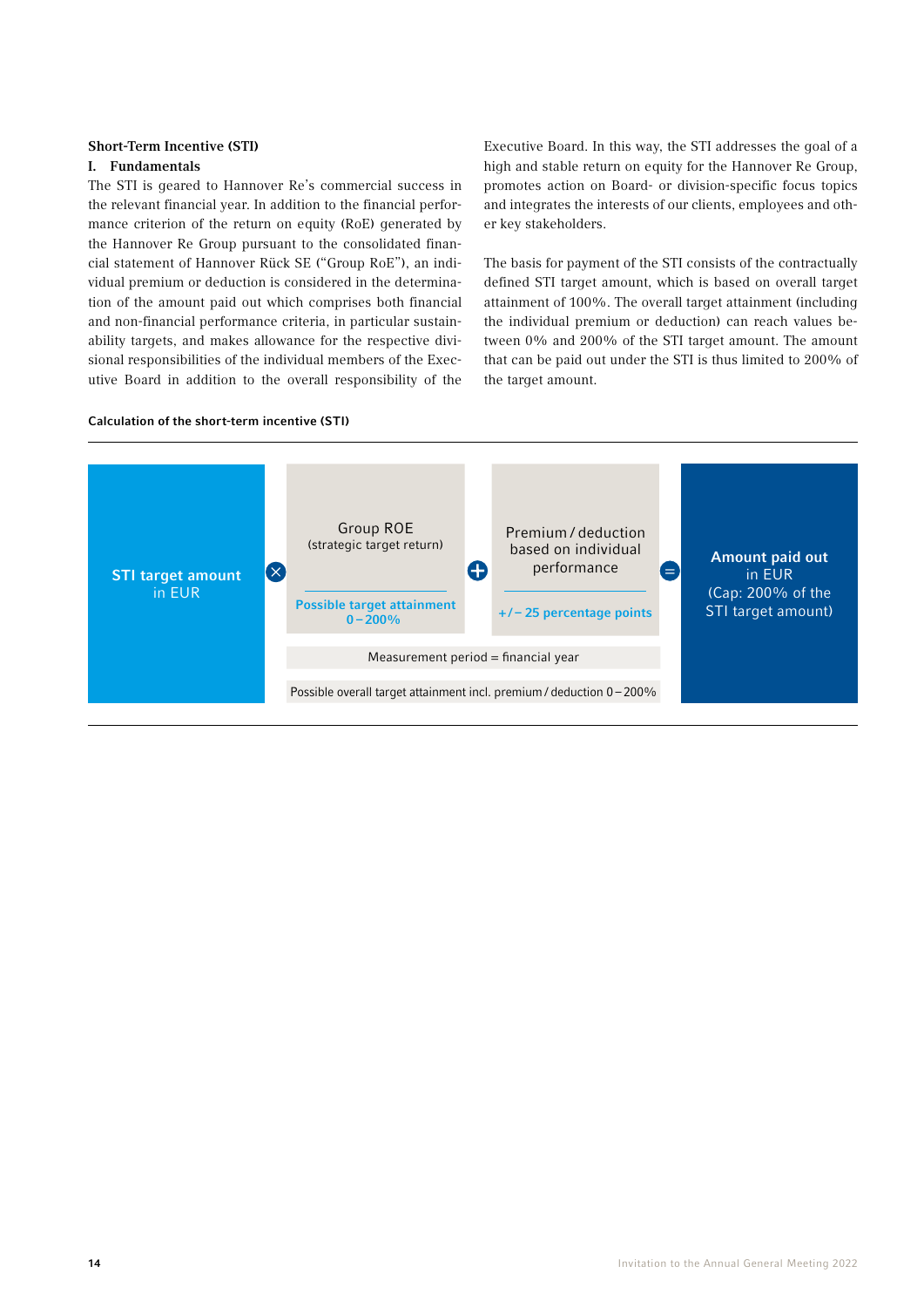#### II. Financial performance criterion

The determinative financial performance criterion for the STI is – with a weighting of 100% – the Group RoE for the financial year in comparison with a strategic target return, which is established on the basis of the risk-free interest rate on a 5-year average plus an ambitious spread. The risk-free interest rate is the average market rate over the past five years for ten-year German government bonds, with the average being calculated on the basis of the respective interest rate at yearend. The Group RoE is one of the central performance indicators in Hannover Re's management system and as such is also implemented in the remuneration of the Executive Board. Hannover Re pursues the goal of generating a high return on equity. The Group's focus here is on long-term value enhancement. The use of the Group RoE as a determinative performance criterion for the STI creates incentives for accomplishment of this goal.

The target value for the Group-RoE as well as the target corridor with upper and lower thresholds are in each case defined in advance by the Supervisory Board for the coming

#### Target attainment Group RoE in the 2021 financial year

financial year. In this context, the target value is aligned with the strategic target return of the Hannover Re Group at the time when it was determined.

For the 2021 financial year the Supervisory Board defined a target value (100% target attainment) of 900 basis points above the riskfree interest rate for the Group RoE. This is consistent with the company's strategic target of generating sustainable value creation through a return on equity of at least 900 basis points above the risk-free interest rate. The lower threshold was defined as the risk-free interest rate without a spread, while the upper threshold was set at 1,800 basis points above the risk-free interest rate.

The risk-free interest rate on 10-year German government bonds over a five-year average amounted to -0.04% as at the end of 2021. For the 2021 financial year the target Group RoE therefore stands at 896 basis points. In the 2021 financial year a Group RoE of 10.8% (1080 basis points) was generated. This corresponds to target attainment of the performance criterion Group RoE of 120.5%.

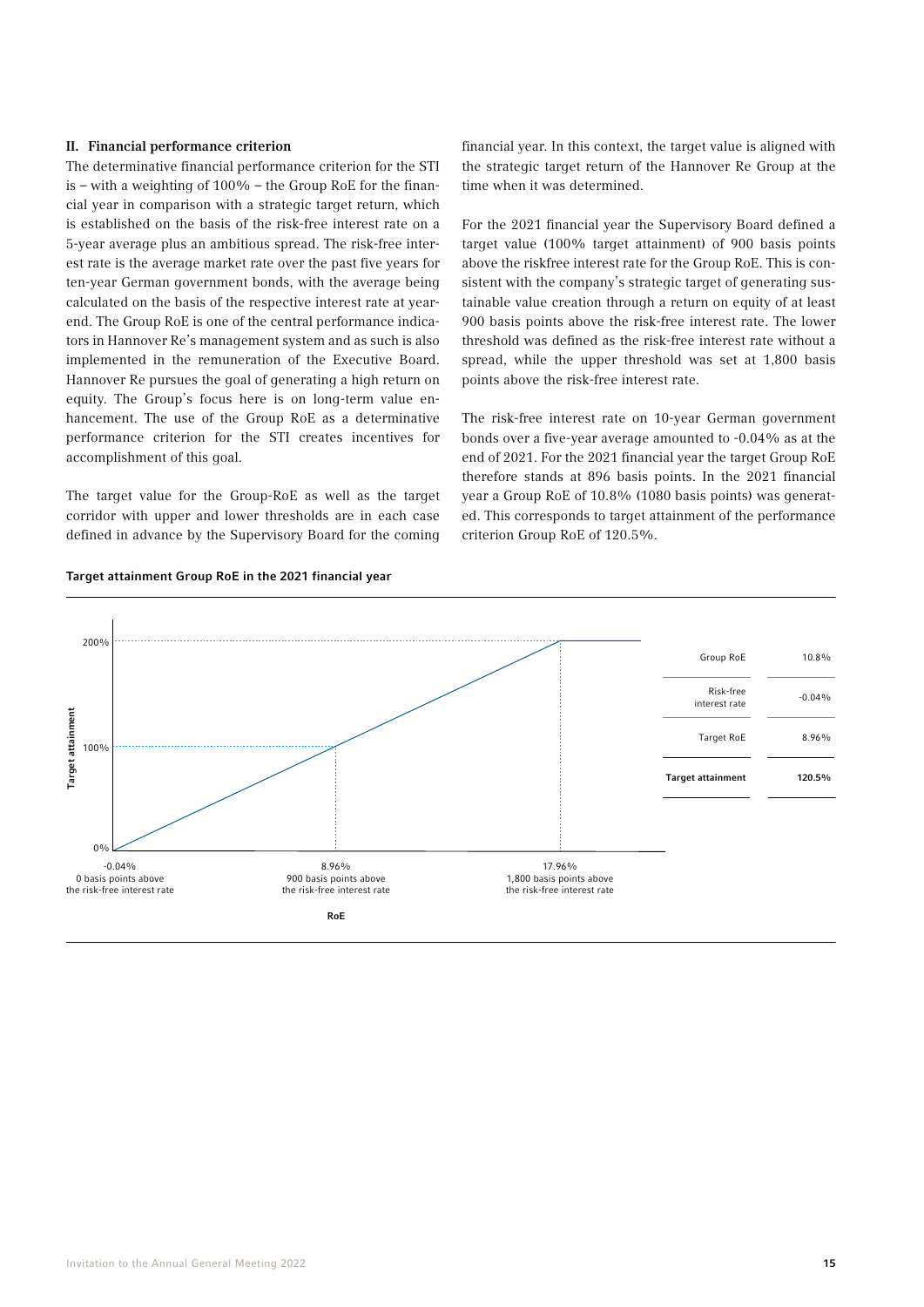#### III. Individual targets (premium or deduction)

By applying an individual premium or deduction to target attainment of the performance criterion Group RoE, the Supervisory Board can consider – in addition to the financial success of the Hannover Re Group – the individual contribution made by the member of the Executive Board and, as appropriate, the division under their responsibility to the result as well as the attainment of sustainability targets in the context of the STI. The amount of the premium or deduction, which can range from  $-25$  percentage points to  $+25$  percentage points, is determined by the Supervisory Board at its reasonable discretion. The criteria and indicators for determination of the individual premium or deduction are in each case defined in advance by the Supervisory Board for the coming financial year and communicated to the members of the Executive Board.

For the 2021 financial year the Supervisory Board determined for the individual members of the Executive Board the following criteria and indicators as well as – on this basis – the following individual premiums and deductions subsequent to the financial year:

#### Individual targets and target attainment of the member of the Executive Board

| Individual contribution to the result   |                                                     |                                            |                                                                                                                                                                                                              |
|-----------------------------------------|-----------------------------------------------------|--------------------------------------------|--------------------------------------------------------------------------------------------------------------------------------------------------------------------------------------------------------------|
| Member of the<br><b>Executive Board</b> | Performance                                         | Dividend continuity/<br>distribution       | Strategic target                                                                                                                                                                                             |
| Jean-Jacques Henchoz                    | Covered by performance<br>criterion Group RoE       | Dividend continuity of<br>Hannover Rück SE | Successful launch of strategy cycle 2021-2023;<br>Implementation of the strategic initiatives                                                                                                                |
| Sven Althoff                            | IVC <sup>2</sup> Property & Casualty<br>reinsurance | Dividend continuity of<br>Hannover Rück SE | Successful launch of strategy cycle 2021-2023<br>with concentrations on ongoing development of<br>P&C <sup>3</sup> strategy, implementation of strategic initiative<br>APAC <sup>4</sup> P&C <sup>3</sup>    |
| Claude Chèvre                           | $IVC2$ Life & Health<br>reinsurance                 | Dividend continuity of<br>Hannover Rück SE | Successful launch of strategy cycle 2021-2023 with<br>concentrations on implementation of strategic initiative<br>APAC <sup>4</sup> L & H <sup>6</sup> , Client Excellence, innovation & digital<br>strategy |
| Clemens Jungsthöfel                     | Covered by performance<br>criterion Group RoE       | Dividend continuity of<br>Hannover Rück SE | Successful launch of strategy cycle 2021-2023 with<br>concentrations on implementation of IFRS 17, develop-<br>ment of IT strategy and support for HDI Global Specialty                                      |
| Dr. Klaus Miller                        | $IVC2$ Life & Health<br>reinsurance                 | Dividend continuity of<br>Hannover Rück SE | Successful launch of strategy cycle 2021-2023 with<br>concentration on expansion of Financial Solutions<br>business, inforce management                                                                      |
| Dr. Michael Pickel                      | IVC <sup>2</sup> Property & Casualty<br>reinsurance | Dividend continuity of<br>Hannover Rück SE | Successful launch of strategy cycle 2021-2023 with<br>concentration on implementation of strategic initiative<br><b>Client Excellence</b>                                                                    |
| Silke Sehm                              | IVC <sup>2</sup> Property & Casualty<br>reinsurance | Dividend continuity of<br>Hannover Rück SE | Successful launch of strategy cycle 2021-2023 with<br>concentration on implementation of strategic initiatives<br>Client Excellence and innovation und digital strategy                                      |
|                                         |                                                     |                                            |                                                                                                                                                                                                              |

<sup>1</sup> OHC (Organisational Health Check) = Employee survey that measures the health of an organisation and hence provides an indicator of how an organisation aligns itself, optimally executes its plans and innovates in order to achieve its targets on a lasting basis.

<sup>2</sup> IVC (Intrinsic Value Creation) = A tool of value-based enterprise management used to measure the attainment of long-term targets on the level of the Group, the business groups and the operational units.

 $3$  P&C = Property & Casualty reinsurance

<sup>4</sup> APAC = Asia-Pacific region

<sup>5</sup> ESG = Environmental, Social and Governance

 $L$ &H = Life & Health reinsurance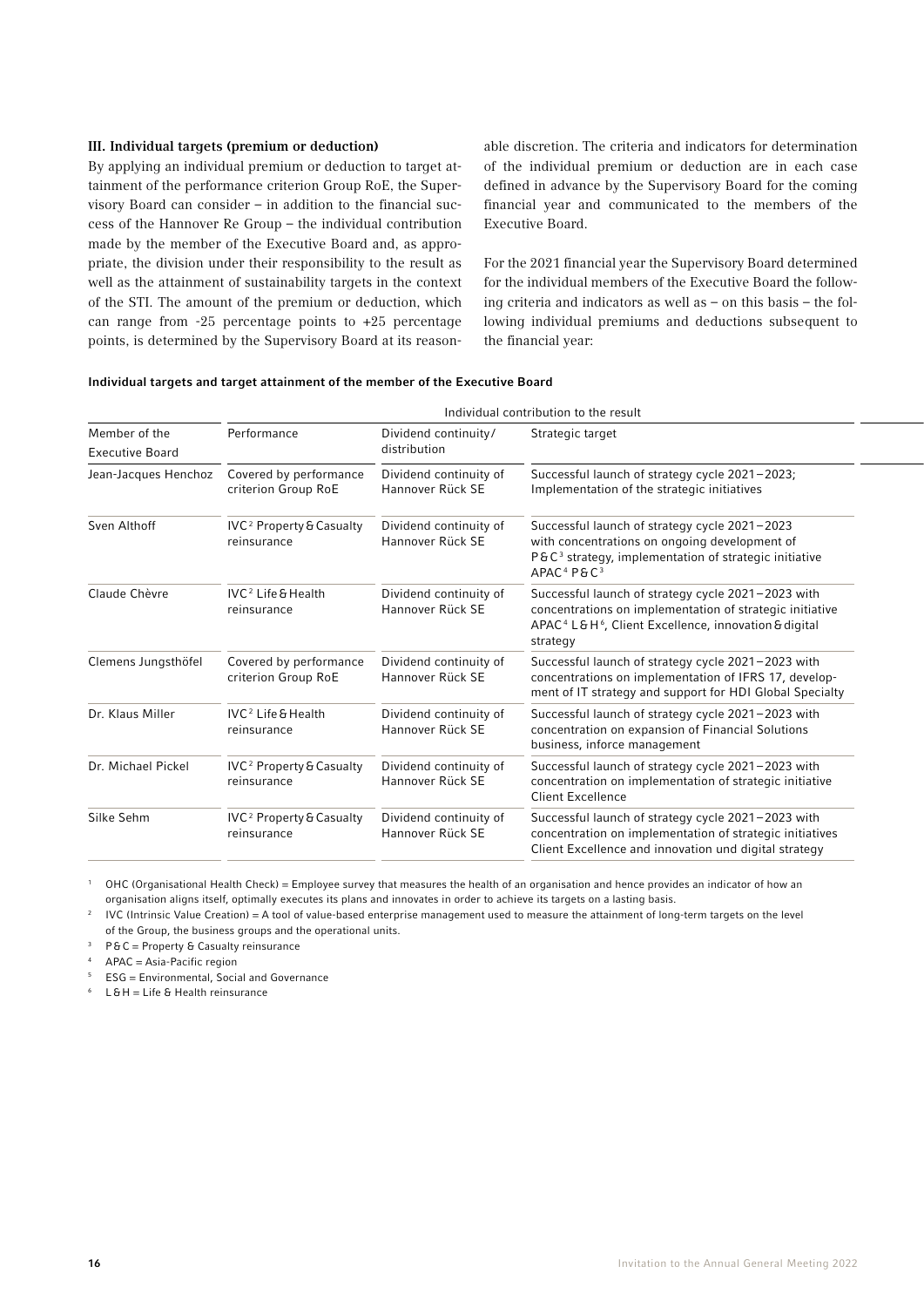| Sustainability                                                                                                 |                                                                                                                            |                                        |  |
|----------------------------------------------------------------------------------------------------------------|----------------------------------------------------------------------------------------------------------------------------|----------------------------------------|--|
| Leadership/Commitment (OHC <sup>1</sup> )                                                                      | Contribution to the sustainability strategy                                                                                | Individual premium/deduction<br>in $%$ |  |
| Change in OHC score 2020/2021;<br>relative improvement of the OHC <sup>1</sup> score in<br>certain focus areas | Ongoing development of the HR sustainability<br>strategy; Implementation of catalogue of<br>measures                       | 15.0                                   |  |
| Change in OHC score 2020/2021;<br>relative improvement of the OHC <sup>1</sup> score in<br>certain focus areas | Promoting sustainability in the action fields<br>"ESG <sup>5</sup> in insurance business" and "Sustainable"<br>protection" | 15.0                                   |  |
| Change in OHC score 2020/2021;<br>relative improvement of the OHC <sup>1</sup> score in<br>certain focus areas | Promoting sustainability in the action fields<br>"ESG <sup>5</sup> in insurance business" and "Sustainable"<br>protection" | 5.0                                    |  |
| Change in OHC score 2020/2021;<br>relative improvement of the OHC <sup>1</sup> score in<br>certain focus areas | Promoting sustainability in the action field<br>"ESG <sup>5</sup> in asset management"                                     | 15.0                                   |  |
| Change in OHC score 2020/2021;<br>relative improvement of the OHC <sup>1</sup> score in<br>certain focus areas | Promoting sustainability in the action fields<br>"ESG <sup>5</sup> in insurance business" and "Sustainable"<br>protection" | 0,0                                    |  |
| Change in OHC score 2020/2021;<br>relative improvement of the OHC <sup>1</sup> score in<br>certain focus areas | Promoting sustainability in the action fields<br>"ESG <sup>5</sup> in insurance business" and "Sustainable<br>protection"  | 5.0                                    |  |
| Change in OHC score 2020/2021;<br>relative improvement of the OHC <sup>1</sup> score in<br>certain focus areas | Promoting sustainability in the action fields<br>"ESG <sup>5</sup> in insurance business" and "Sustainable"<br>protection" | 15.0                                   |  |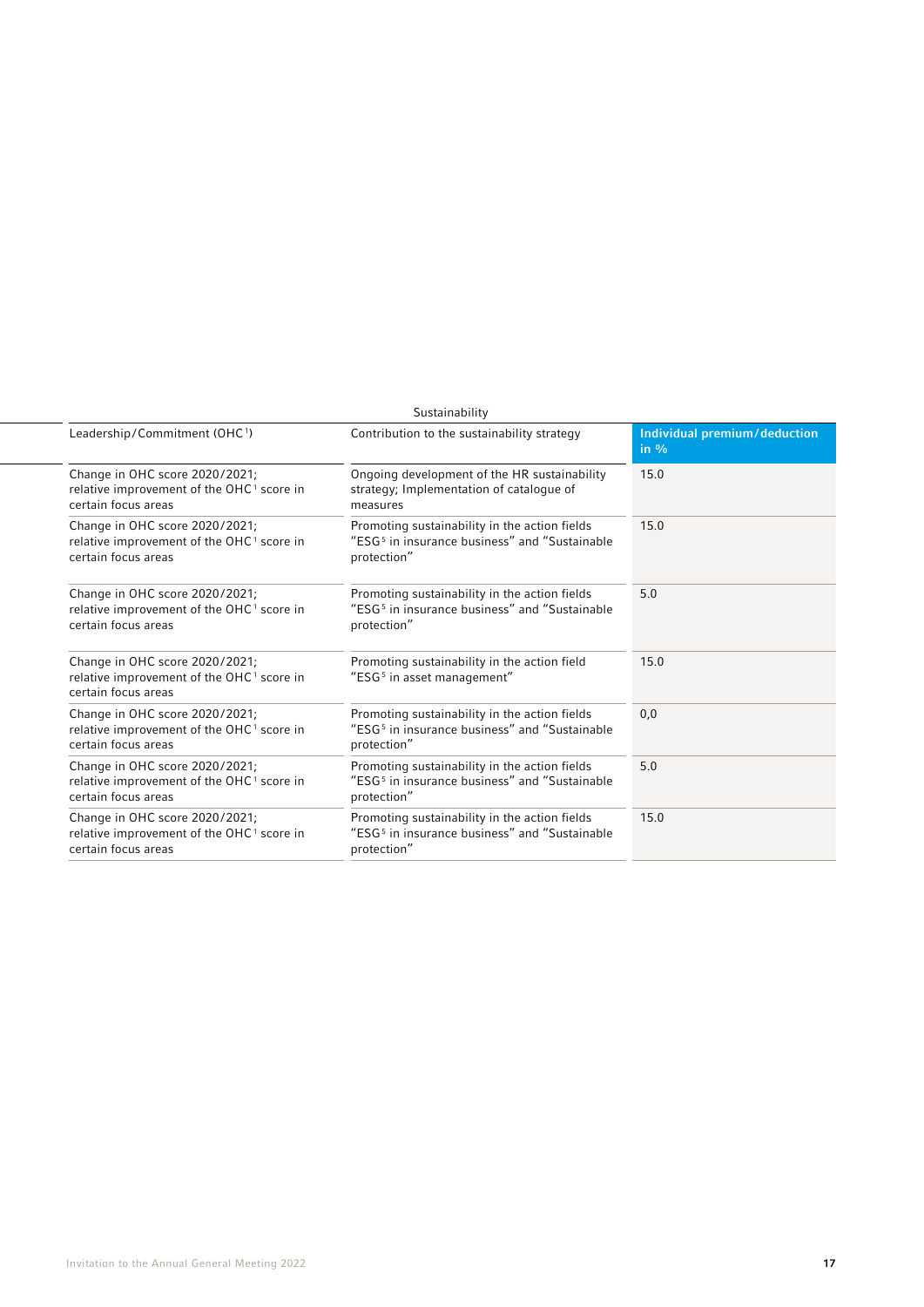#### IV. Overall target attainment and amount paid out under the STI 2021

The following table shows the overall target attainment as well as the resulting amount paid out to each member of the Executive Board for the STI 2021:

#### Overall target attainment and amount paid out under STI 2021

| Member of the          | Target amount   |           | Target attainment Individual premium/ | Overall target | <b>Amount paid out</b> |
|------------------------|-----------------|-----------|---------------------------------------|----------------|------------------------|
| <b>Executive Board</b> | in EUR thousand | Group RoE | deduction                             | attainment     | in EUR thousand        |
| Jean-Jacques Henchoz   | 504             | 120.5%    | 15.0%                                 | 135.5%         | 682.9                  |
| Sven Althoff           | 312             | 120.5%    | 15.0%                                 | 135.5%         | 422.8                  |
| Claude Chèvre          | 312             | 120.5%    | $5.0\%$                               | 125.5%         | 391.6                  |
| Clemens Jungsthöfel    | 240             | 120.5%    | 15.0%                                 | 135.5%         | 325.2                  |
| Dr. Klaus Miller       | 312             | 120.5%    | $0.0\%$                               | 120.5%         | 376.0                  |
| Dr. Michael Pickel     | 312             | 120.5%    | $5.0\%$                               | 125.5%         | 391.6                  |
| Silke Sehm             | 240             | 120.5%    | 15.0%                                 | 135.5%         | 325.2                  |
| <b>Total</b>           | 2,232           |           |                                       |                | 2,915.3                |

#### Multi-year variable remuneration components

In the new remuneration system the multi-year variable remuneration consists of a long-term incentive (LTI), which is structured as a Performance Share Plan. The amount of the LTI allocation depends on the overall target attainment determined for the respective financial year in connection with the short-term incentive (STI). The allocation of the LTI tranche 2021 (Hannover Re Performance Share Awards 2021) therefore takes place at the beginning of the 2022 financial year. The LTI tranche 2022 will be paid out in the 2026 financial year following the four-year performance period.

Within the 2021 financial year, payments due under multiyear variable remuneration components of the legacy remuneration system were made. The Hannover Re share awards allocated on the basis of the target attainment for the 2016 financial year in the 2017 financial year (Hannover Re share awards 2016) as well as the amount contributed to the bonus bank on the basis of the target attainment for the 2017 financial year in the 2018 financial year (bonus bank 2017) were paid out. Details are provided under "Amounts paid out under multi-year variable remuneration components" in the Annual Report on page 140 et seq.

The following chart provides an overview of the multi-year variable remuneration components that are still to be paid out in subsequent years: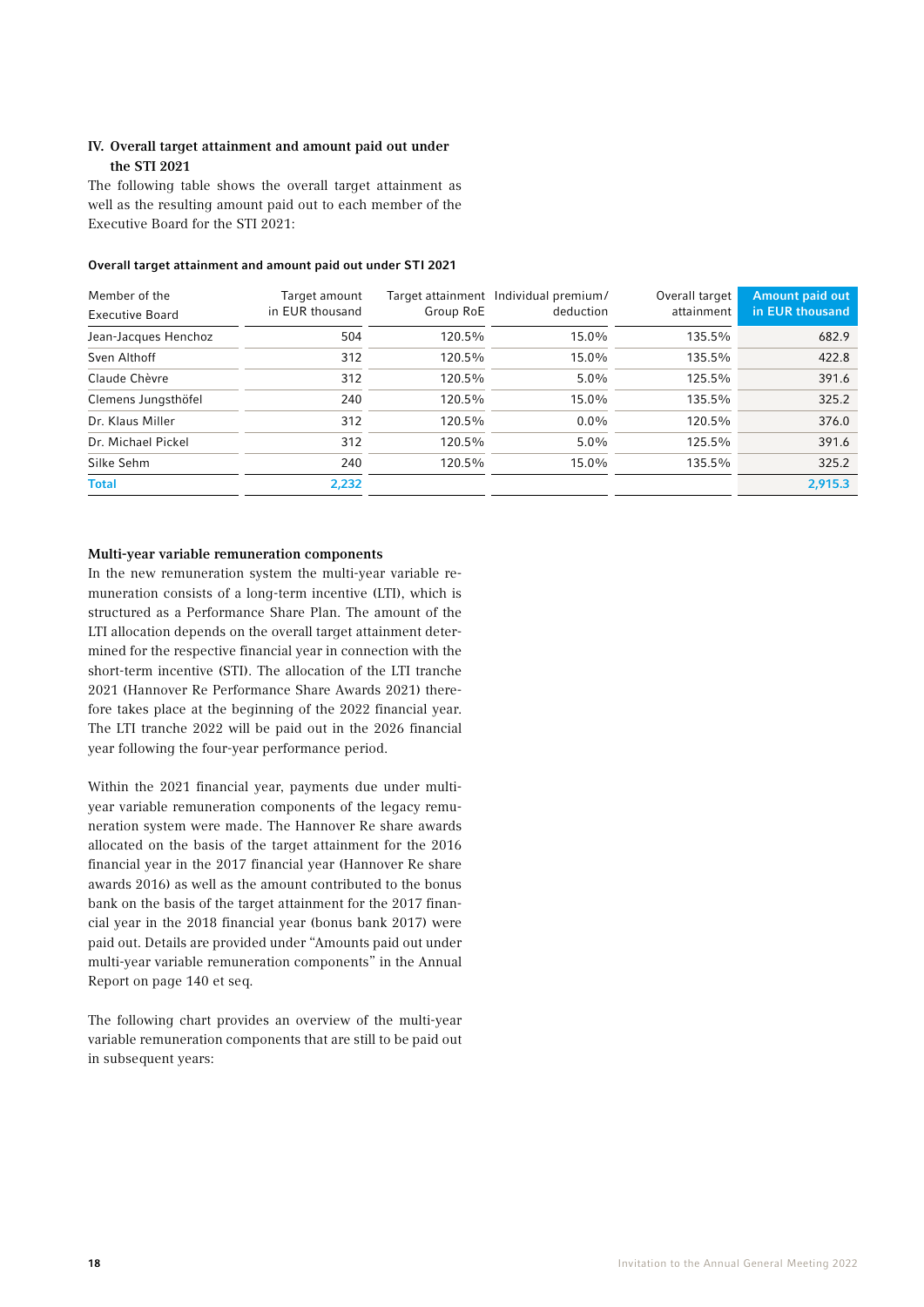#### Multi-year variable remuneration components



## I. Long-Term Incentive (LTI)

## a) Fundamentals

The LTI plays a key role in aligning the interests of the Executive Board with those of our shareholders. Through relative measurement of the Hannover Re share performance incentives are created for long-term outperformance of our competitors on the capital market.

The LTI is structured in the form of a performance share plan and thereby incentivises increases in the value of the Hannover Re share in the interests of our investors. The amount of the LTI allocation value is based on the contractually agreed LTI target amount (target attainment 100%) and depends on the target attainment for the financial performance criterion Group RoE determined in the context of the STI for the respective financial year as well as the individual premium or deduction defined by the Supervisory Board for the financial year.

#### Calculation of the long-term incentive (LTI) allocation value

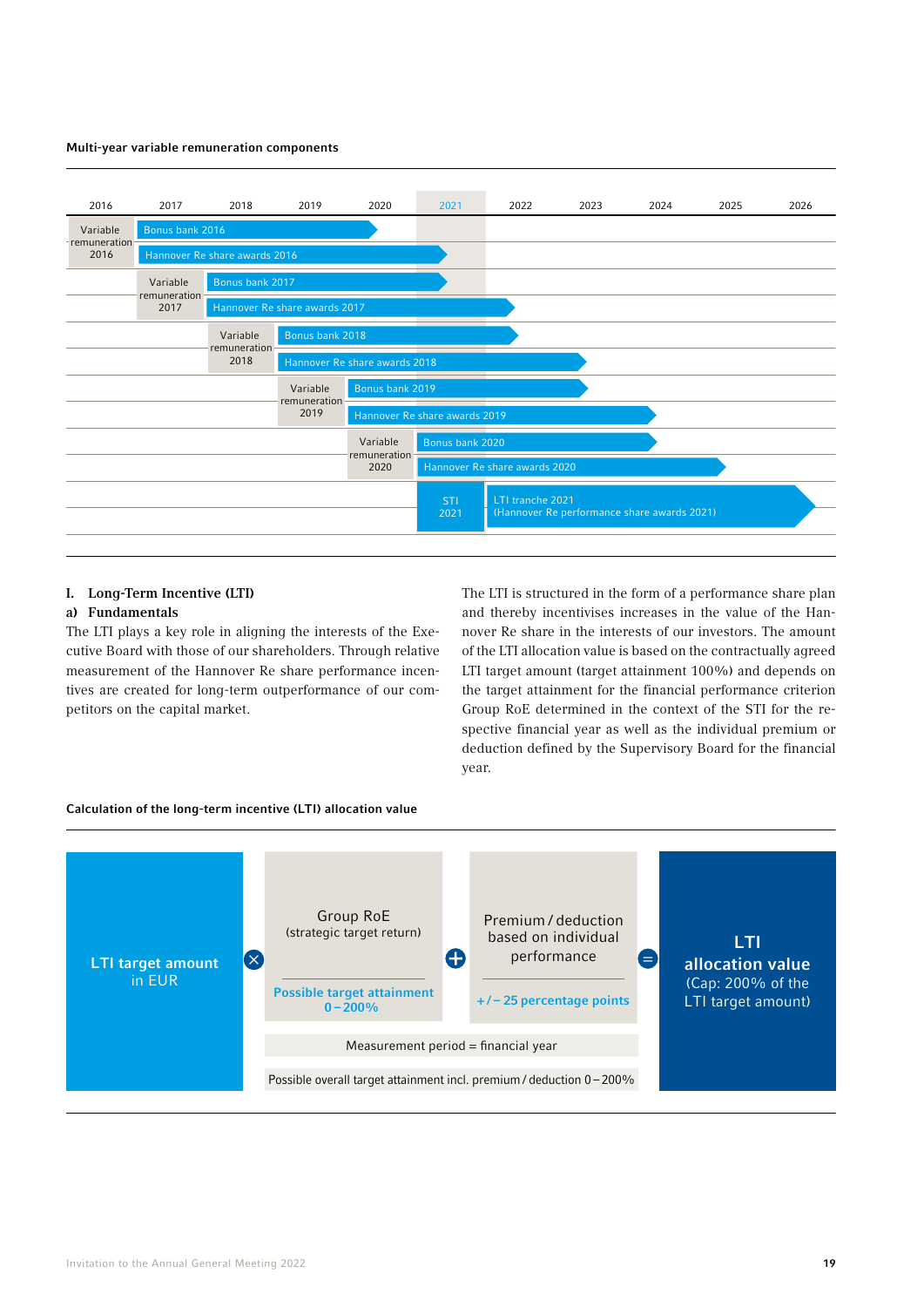The LTI tranche 2021 is allocated in the 2022 financial year on the basis of the overall target attainment for the STI 2021 (Hannover Re performance share awards). The number of allocated Hannover Re performance shares is determined from the LTI allocation value as well as the average Hannover Re share price over a period extending from 15 trading days before to 15 trading days after the meeting of the Supervisory Board that approves the consolidated financial statement. The Hannover Re performance shares have a total term of four years ("performance period"). The LTI tranche 2021 will be paid out in the 2026 calendar year following the four-year performance period.

The following table presents the most important aspects of the allocation of the LTI tranche 2021.

#### LTI 2021 allocation

| Member of the<br>Executive Board | Target<br>amount<br>in EUR<br>thousand | Overall target<br>attainment of<br>the STI 2021 | <b>Allocation</b><br>amount<br>in EUR<br>thousand |
|----------------------------------|----------------------------------------|-------------------------------------------------|---------------------------------------------------|
| Jean-Jacques Henchoz             | 756.0                                  | 135.5%                                          | 1,024.4                                           |
| Sven Althoff                     | 468.0                                  | 135.5%                                          | 634.1                                             |
| Claude Chèvre                    | 468.0                                  | 125.5%                                          | 587.3                                             |
| Clemens Jungsthöfel              | 360.0                                  | 135.5%                                          | 487.8                                             |
| Dr. Klaus Miller                 | 468.0                                  | 120.5%                                          | 563.9                                             |
| Dr. Michael Pickel               | 468.0                                  | 125.5%                                          | 587.3                                             |
| Silke Sehm                       | 360.0                                  | 135.5%                                          | 487.8                                             |
| <b>Total</b>                     | 3,348.0                                |                                                 | 4,372.6                                           |

At the end of the four-year performance period the base payment amount is initially calculated on the basis of the Hannover Re share price performance. This base amount is determined from the allocated number of Hannover Re performance shares and the average share price of Hannover Rück SE over a period extending from 15 trading days before to 15 trading days after the meeting of the Supervisory Board that approves the consolidated financial statement in the year when the performance period ends plus the dividends paid out during the performance period. The performance thus fully reflects the total shareholder return.



#### Calculation of the LTI base payment amount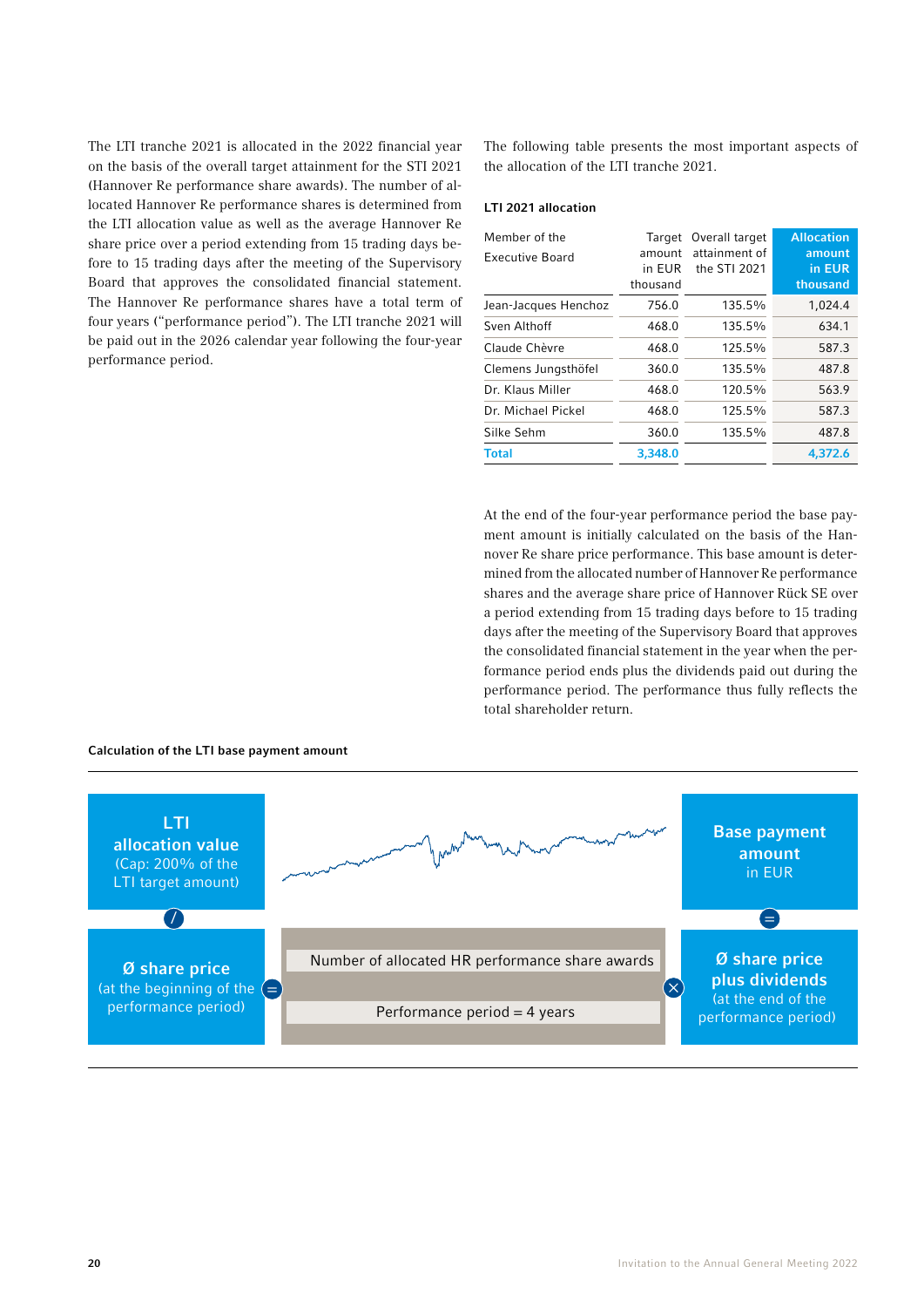The final amount to be paid out is determined from the base payment amount and the target attainment of the relative total shareholder return ("relative TSR") measured against a peer group. The amount paid out for the LTI is limited to 200% of the LTI allocation value and can thus amount to altogether at most 400% of the LTI target amount (max. 200%

LTI allocation value  $+$  max. 200% measured by the relative TSR) – provided that the sum total of all remuneration components does not exceed the maximum remuneration pursuant to § 87a Para. 1 Sentence 2 No. 1 Stock Corporation Act (AktG).

#### Calculation of the LTI amount paid out



#### b) Financial performance criterion

The determinative performance criterion for the final LTI amount to be paid out is the relative TSR. By means of the relative TSR, an external performance criterion geared to the capital market is integrated into the variable remuneration that facilitates relative performance measurement as well as alignment of the interests of the Executive Board and those of shareholders. The relative TSR maps the development of the Hannover Re share price during the four-year performance period including gross dividends in comparison with a peer group comprised of relevant competitors in the insurance industry. In this way, the LTI creates incentives for the strong performance of the Hannover Re share on the capital market on a long-term and sustainable basis.

The target attainment for the relative TSR is established by comparing the TSR of the Hannover Re share with the shares of companies in the peer group during the four-year performance period. For this purpose, the TSR of the Hannover Re share in the respective performance period is compared with the unweighted average TSR of the peer group. The Supervisory Board reviews the peer group before the start of each performance period of a new LTI tranche. For the LTI tranche 2021 it is composed of the following companies:

- Munich Re
- Swiss Re
- Everest Re
- RGA (Reinsurance Group of America)
- SCOR

If the TSR of the Hannover Re share corresponds to the unweighted average TSR of the peer group, the target attainment for the relative TSR amounts to 100%. Each percentage point by which the TSR of the Hannover Re share exceeds or falls short of the unweighted average TSR of the peer group results in a corresponding increase or reduction in the target attainment (linear scaling). If the TSR of the Hannover Re share exceeds the unweighted average TSR of the peer group by 100 percentage points or more, the target attainment for the relative TSR amounts to 200%. Any further increase in the relative TSR will not lead to a further increase in the target attainment. If the TSR of the Hannover Re share is 100 percentage points or more below the unweighted average TSR of the peer group, the target attainment for the relative TSR amounts to 0%.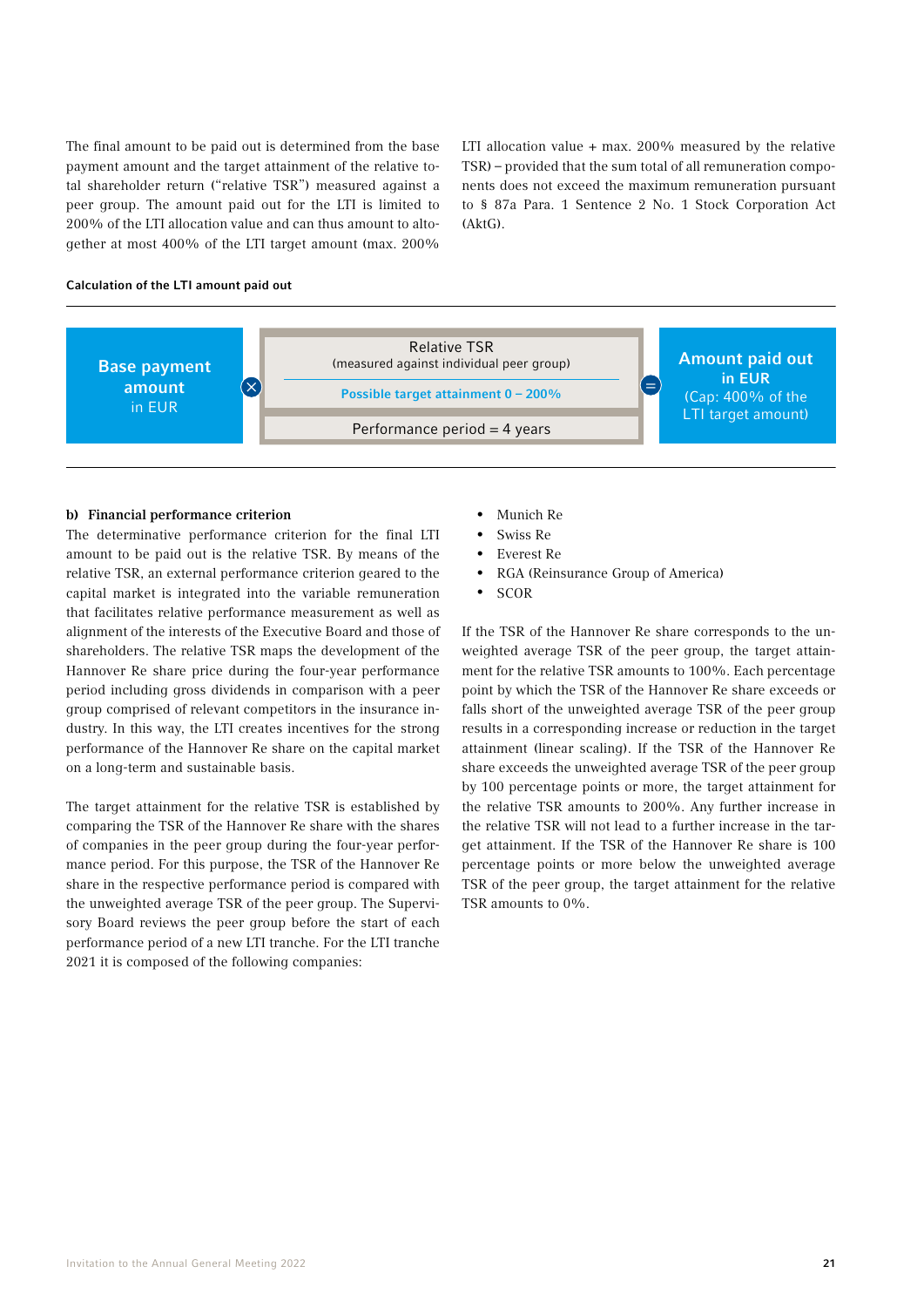#### Target attainment curve relative TSR



The target attainment for the LTI tranche 2021 will be disclosed in the 2026 remuneration report after the end of the performance period.

#### II. Amounts paid out from multi-year variable remuneration components

In the old remuneration system that applied until the end of the 2020 financial year, the variable remuneration for a financial year consisted of a Group bonus and an individual bonus as well as – in the case of members of the Executive Board with responsibility for a certain division – a divisional bonus. 60% of the amount determined for each member of the Executive Board was paid out after the end of the respective financial year, while 20% was allocated as virtual shares (Hannover Re share awards) and a further 20% was contributed to a so-called bonus bank. The Hannover Re share awards allocated in the 2017 financial year on the basis of the target attainment for the variable remuneration of the 2016 financial year (Hannover Re share awards 2016) as well as the amount contributed to the bonus bank in the 2018 financial year on the basis of the target attainment for the variable remuneration of the 2017 financial year (bonus bank 2017) were paid out in 2021.

#### a) Hannover Re share awards 2016

After the variable remuneration had been established for the 2016 financial year, Hannover Re share awards were automatically allocated in the equivalent amount of 20% of the determined variable remuneration. The value per share upon allocation in 2017 was established on the basis of the unweighted arithmetic mean of the XETRA closing prices over a period of five trading days before to five trading days after the meeting of the Supervisory Board that approved the consolidated financial statement in March 2017. After a vesting period of four years the value of the Hannover Re share awards calculated at the payment date was paid out in 2021. In this context, the value of the share was established on the basis of the unweighted arithmetic mean of the XETRA closing prices over a period of five trading days before to five trading days after the meeting of the Supervisory Board that approved the consolidated financial statement in March 2021. In addition, the sum total of all dividends per share distributed during the vesting period was paid out in accordance with the remuneration system.

The following table provides an overview of the Hannover Re share awards 2016: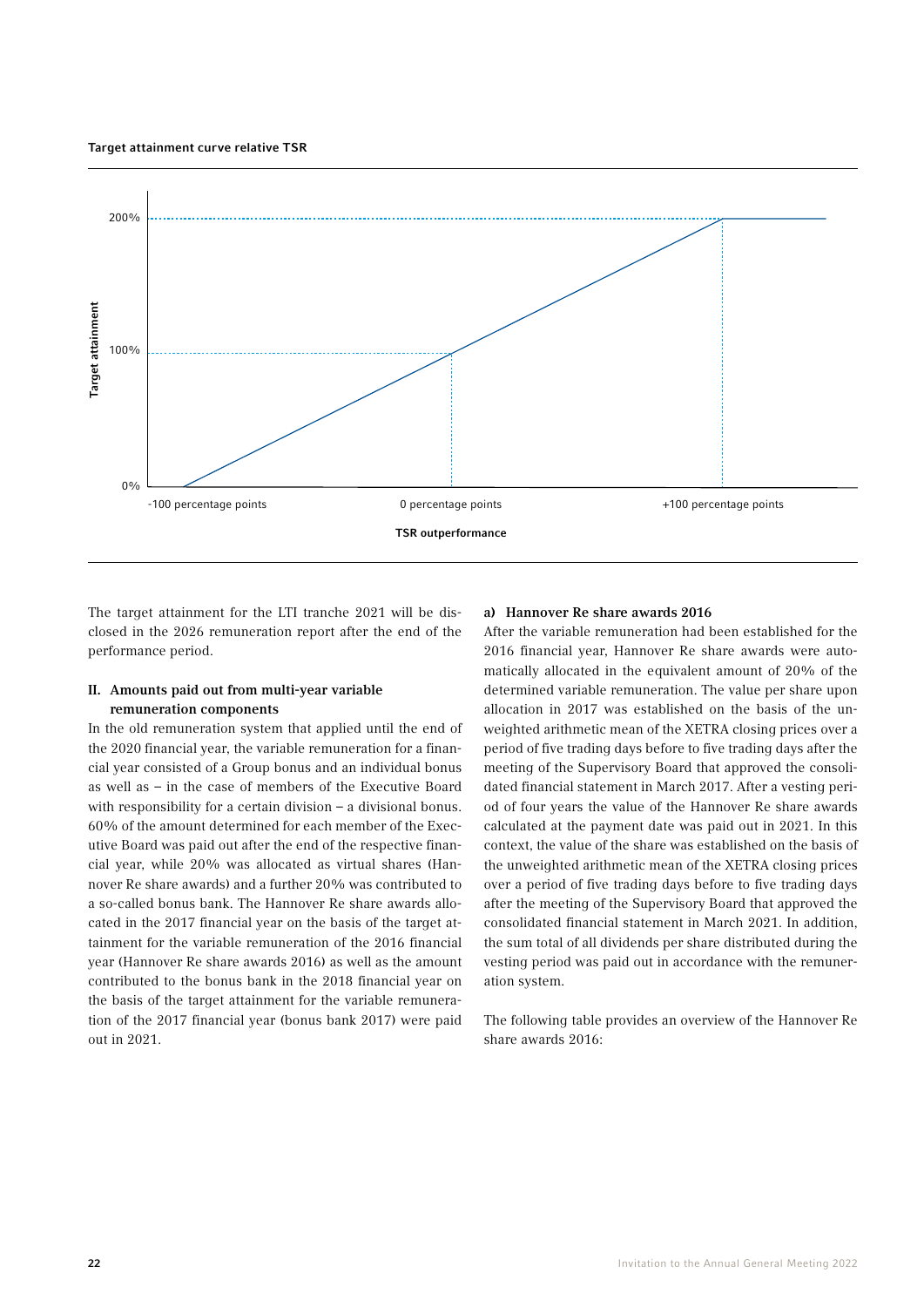#### HR Share Awards (HR SA) 2016

| Member of the<br><b>Executive Board</b>       | Allocation value<br>20% of the variable<br>remuneration 2016<br>in EUR thousand | Average share<br>price on<br>allocation 2017<br>in EUR | Number of<br>allocated<br>HR SA | share price on<br>payout 2021<br>in EUR | Average Total distributed<br>dividends<br>per share<br>in EUR | <b>Amount paid</b><br>out 2021<br>in EUR<br>thousand |
|-----------------------------------------------|---------------------------------------------------------------------------------|--------------------------------------------------------|---------------------------------|-----------------------------------------|---------------------------------------------------------------|------------------------------------------------------|
| Jean-Jacques Henchoz<br>since 1 April 2019    |                                                                                 |                                                        |                                 |                                         |                                                               |                                                      |
| Sven Althoff                                  | 121.2                                                                           | 107.15                                                 | 1,132                           | 150.42                                  | 20.75                                                         | 193.8                                                |
| Claude Chèvre                                 | 158.0                                                                           | 107.15                                                 | 1,475                           | 150.42                                  | 20.75                                                         | 252.5                                                |
| Clemens Jungsthöfel<br>since 1 September 2020 |                                                                                 |                                                        |                                 |                                         |                                                               |                                                      |
| Dr. Klaus Miller                              | 130.6                                                                           | 107.15                                                 | 1,219                           | 150.42                                  | 20.75                                                         | 208.7                                                |
| Dr. Michael Pickel                            | 136.0                                                                           | 107.15                                                 | 1,270                           | 150.42                                  | 20.75                                                         | 217.4                                                |
| Silke Sehm <sup>1</sup><br>since 6 March 2019 |                                                                                 |                                                        |                                 |                                         |                                                               | 141.6                                                |
| <b>Total</b>                                  | 545.8                                                                           |                                                        | 5,096                           |                                         |                                                               | 1.014.0                                              |

<sup>1</sup> The amount paid out to Ms. Silke Sehm refers to HR SA that were allocated to her for her work as a senior executive before her appointment as a member of the Executive Board.

#### b) Bonus bank 2017

Following determination of the variable remuneration for the 2017 financial year, 20% of this remuneration was contributed to a bonus bank in the 2018 financial year.

The positive amount contributed to the bonus bank in 2018 was due to be paid out in 2021, insofar as it did not exceed the balance of the bonus bank after allowance for credits/debits during the three-year performance period (2018 - 2020). The variable total bonus could be negative in the remuneration system applicable until 2020. This minus value would potentially have been carried over in full to the bonus bank, meaning that the level of the bonus bank could be reduced even without an amount being paid out.

The amounts contributed for 2017 were paid out in full. Pending payments not covered by a positive balance in the bonus bank would have lapsed.

The amounts paid out correspond to the values contributed in 2018 (20% of the variable remuneration for 2017) because the level of the bonus bank at the time of payment in 2021 was sufficient for the contributed values to be paid out in full.

The following table provides an overview of the bonus bank 2017:

#### Bonus bank 2017

| Member of the<br>Executive Board              | Amount contributed<br>(2018) (20% of the<br>2017 variable<br>remuneration)<br>in EUR thousand | <b>Amount paid</b><br>out 2021<br>in EUR<br>thousand |
|-----------------------------------------------|-----------------------------------------------------------------------------------------------|------------------------------------------------------|
| Jean-Jacques Henchoz<br>since 1 April 2019    |                                                                                               |                                                      |
| Sven Althoff                                  | 109.6                                                                                         | 109.6                                                |
| Claude Chèvre                                 | 125.8                                                                                         | 125.8                                                |
| Clemens Jungsthöfel<br>since 1 September 2020 |                                                                                               |                                                      |
| Dr. Klaus Miller                              | 105.8                                                                                         | 105.8                                                |
| Dr. Michael Pickel                            | 118.6                                                                                         | 118.6                                                |
| Silke Sehm<br>since 6 March 2019              |                                                                                               |                                                      |
| Total                                         | 459.8                                                                                         | 459.8                                                |

#### Malus and clawback, risk adjustment

If a member of the Executive Board intentionally violates one of their fundamental due diligence obligations pursuant to § 93 Stock Corporation Act (AktG), a cardinal obligation under their service contract or other fundamental company principles governing conduct, e.g. from the Code of Conduct or the compliance guidelines, the Supervisory Board may, at its discretion, withhold in part or in full variable remuneration that has not yet been paid out ("malus") or reclaim in part or in full the gross amount of the variable remuneration already paid out ("clawback"). A clawback of remuneration is excluded if the significant breach occurred more than five years ago.

In making its discretionary decision, the Supervisory Board considers the severity of the violation, the degree of fault on the part of the member of the Executive Board as well as the material and immaterial damage incurred by the company.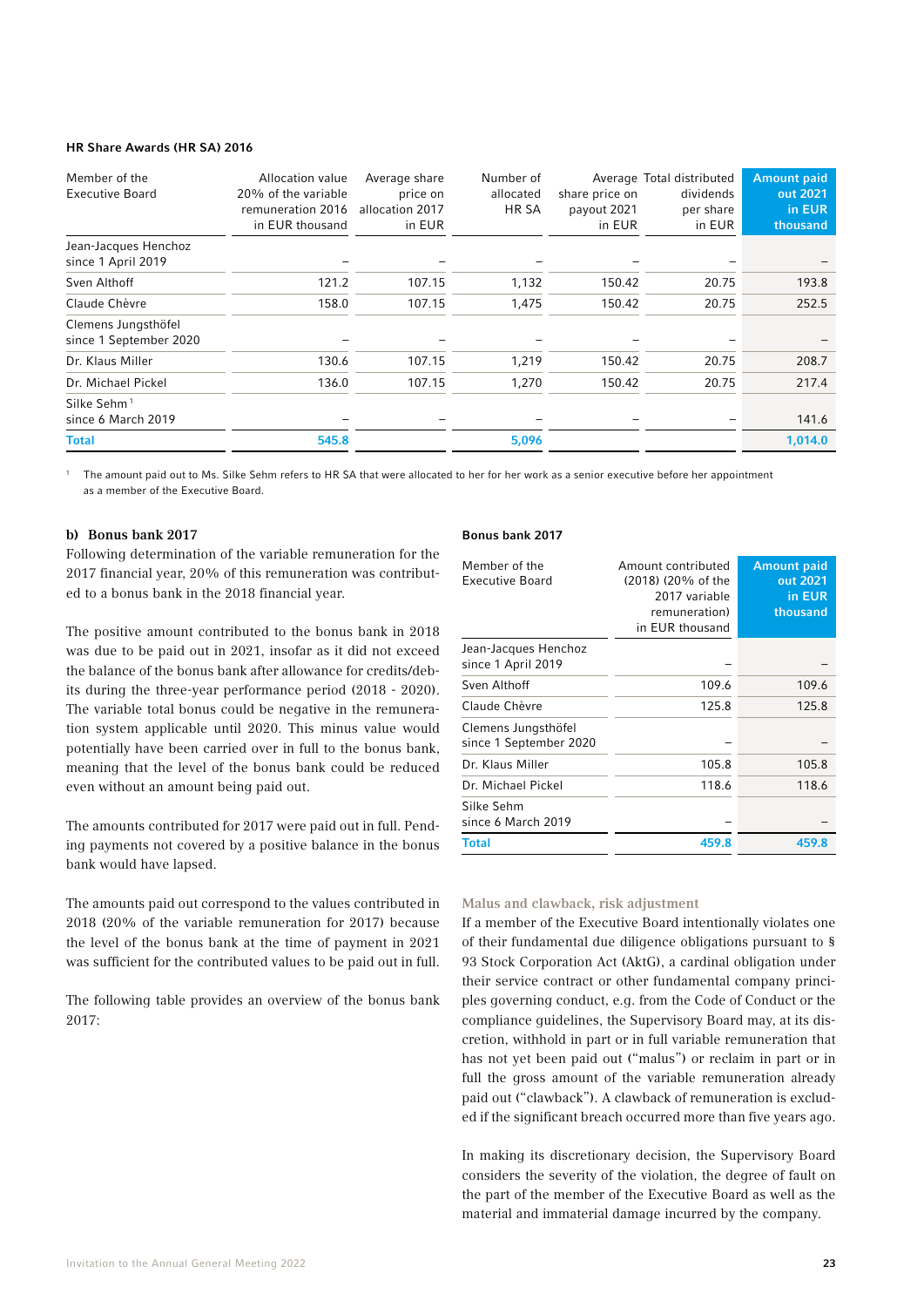Furthermore, a member of the Executive Board shall pay back variable remuneration already paid out to them in the event that, and insofar as, it emerges after payment has been made that the audited and adopted consolidated financial statement used as a basis for the calculation of the amount paid out was incorrect and must therefore be corrected according to pertinent financial reporting standards and a lower amount – or no amount at all – would have been owed from the variable remuneration on the basis of the corrected and audited consolidated financial statement and the relevant remuneration system.

In addition, a restriction or complete omission of payment of the variable remuneration components is permissible in the event of a final or immediately enforceable ruling of the Federal Financial Supervisory Authority (BaFin) in which the payment is prohibited or restricted (such as: if the equity capital is lower or at risk of becoming lower than the solvency capital requirement), and also if this is required in accordance with Art. 275 Para. 2 letter e of the Delegated Regulation (EU) 2015/35 of 10 October 2014.

No clawback or reduction occurred in the 2021 financial year, nor was there any restriction or omission of payment of variable remuneration components.

#### Benefits on leaving the company

#### Retirement provision

The members of the Executive Board, with the exception of Dr. Pickel, have been granted defined contribution pension commitments through retirement, surviving dependants' and

disability benefits. At the request of the member of the Executive Board the retirement benefit is paid as a one-time lump sum. The pension benefits are provided through HDI Unterstützungskasse e.V. The latter takes out insurance covers with HDI Lebensversicherung AG to fund the benefits. The amount of the pension benefits corresponds to the payments under the insurance covers on the basis of the funding contributions rendered annually by the company in an amount of 25% of the pensionable income (annual fixed remuneration). Regular annuities are increased annually by at least 1% of their last (gross) amount.

Dr. Pickel was granted a pension commitment through a lifelong pension and a surviving dependants' benefit. The amount of the pension benefits is calculated according to a length-of-service-based percentage ranging from 25% to at most 50% of the pensionable income (last monthly salary received). In conjunction with the remuneration structure valid from 2011 onwards a non-pensionable fixed remuneration component was implemented. Of the fixed remuneration amounting to altogether EUR 520 thousand, EUR 320 thousand carries a pension entitlement. If the pension is drawn before reaching the age of 65 50% of other income received is counted towards the pension. Regular pensions are adjusted annually according to changes in the consumer price index for Germany.

The pension entitlements pursuant to IAS 19 for the active members of the Executive Board are set out in the following table.

|                             |       |                                                   |         |                   | <b>IAS 19</b> |            |
|-----------------------------|-------|---------------------------------------------------|---------|-------------------|---------------|------------|
|                             | 2021  | 2020                                              | 2021    | 2020              | 2021          | 2020       |
| in EUR thousand             |       | Attainable annual pension<br>(aq <sub>e</sub> 65) |         | Personnel expense |               | DBO 31.12. |
| Jean-Jacques Henchoz        | 58.2  | 52.8                                              | 215.0   | 127.9             | 509.3         | 370.7      |
| Sven Althoff <sup>1,2</sup> | 118.2 | 108.5                                             | 288.7   | 151.8             | 2,290.0       | 2,265.9    |
| Claude Chèvre               | 106.1 | 100.0                                             | 148.7   | 72.4              | 1,473.2       | 1,565.5    |
| Clemens Jungsthöfel         | 46.1  | 26.2                                              | 103.2   | 33.6              | 256.0         | 166.0      |
| Dr. Klaus Miller            | 61.5  | 58.1                                              | 136.1   | 76.5              | 1,150.2       | 1,118.3    |
| Dr. Michael Pickel          | 160.0 | 160.0                                             | 203.9   | 180.5             | 4,087.7       | 4,235.9    |
| Silke Sehm <sup>1, 3</sup>  | 65.8  | 58.6                                              | 188.7   | 326.2             | 1,257.6       | 1,194.5    |
| <b>Total</b>                | 615.9 | 564.2                                             | 1,284.3 | 968.9             | 11,024.0      | 10,916.8   |

<sup>1</sup> Mr. Althoff and Ms. Sehm were first granted a pension commitment prior to 2001 on the basis of their service to the company before their appointment to the Executive Board; the earned portion of the defined benefit obligation is therefore established as a proportion (in the ratio [currently attained service years since entry]/[attainable service years from entry to exit age]) of the final benefit. The values shown include the entitlements prior to appointment to the Executive Board, which in accordance with a resolution of the company's Supervisory Board shall remain unaffected by the pension commitment as a member of the Executive Board.

<sup>2</sup> The personnel expense includes a past service cost due to a premium increase of EUR 88.5 thousand (2020) and EUR 211.9 thousand (2021).

<sup>3</sup> The personnel expense includes a past service cost due to a premium increase and change in measurement of EUR 259.5 thousand (2020) and EUR 144.9 thousand (2021).

#### Pension commitments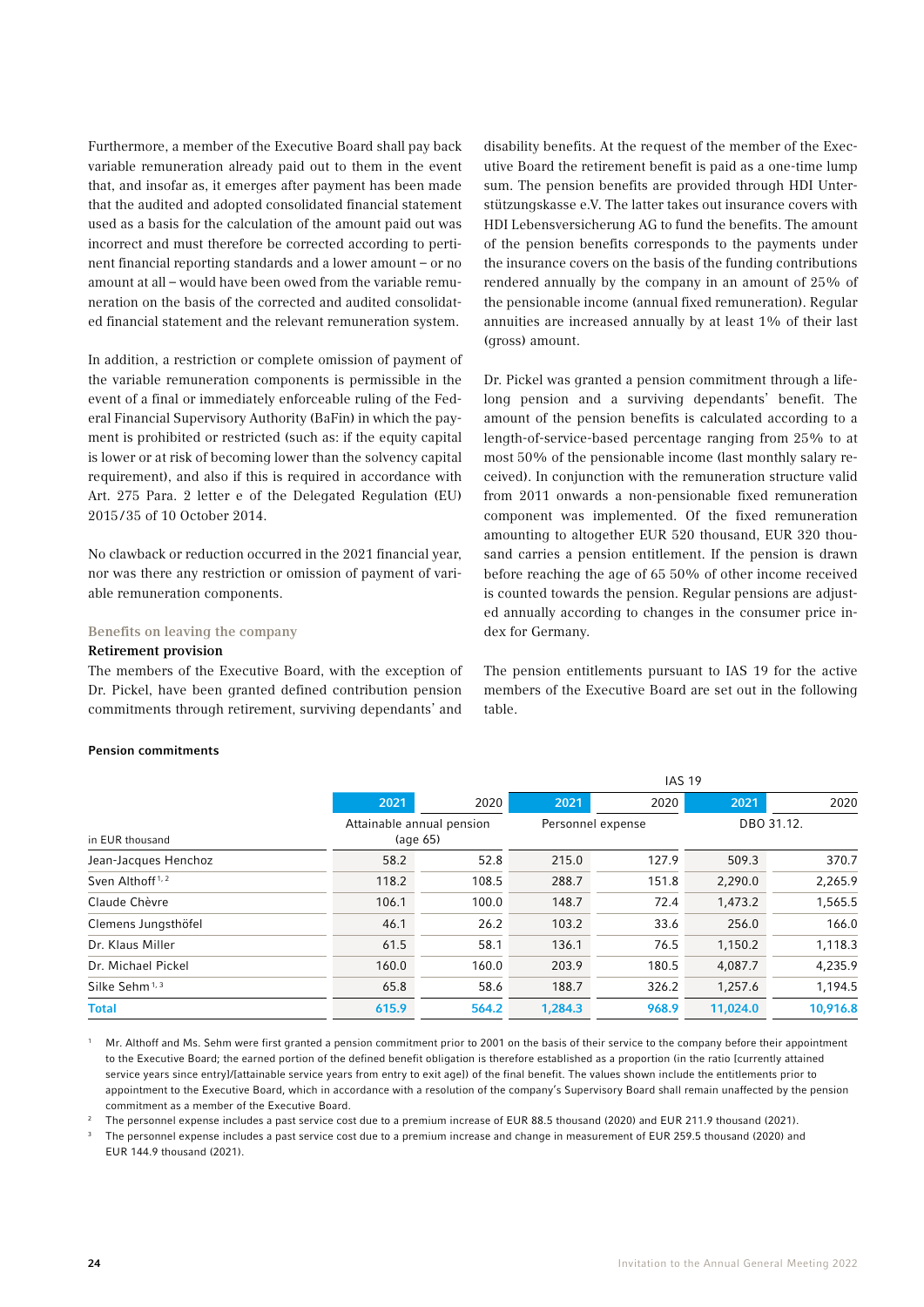### Variable remuneration in case of early termination of the employment relationship

#### I. Short-Term Incentive (STI)

If the employment relationship of a member of the Executive Board ends during a financial year for a compelling reason that is not the responsibility of the member of the Executive Board in accordance with § 626 Para. 1 Civil Code (BGB), the participant in the plan has an entitlement to a pro rata temporis STI for this financial year. If the employment relationship is terminated by the company without notice prior to the end of the financial year for a compelling reason that is the responsibility of the member of the Executive Board in accordance with § 626 Para. 1 Civil Code (BGB), the entitlement to STI for this financial year shall be cancelled without replacement or compensation.

#### II. Long-Term Incentive (LTI)

If the employment relationship or the term of office on the Executive Board ends prior to the end of the performance period for a reason other than those specified below before the end of a financial year, the participant in the plan has an entitlement to a pro rata temporis LTI for this financial year. In this event, the determination and payment of the variable remuneration components is normally made in accordance with the provisions of the plan conditions for the LTI. Early payment prior to the end of the respective performance period of the LTI is not envisaged in such instances. If the employment relationship or the term of office on the Executive Board ends during the financial year due to resignation from office or notice given by the member of the Executive Board (exception: resignation from office or notice given by the member of the Executive Board for a compelling reason), the refusal by the member of the Executive Board to accept an offer of extension on at least equal contractual conditions (exception: the member of the Executive Board has reached the age of 60 and served as a member of the Executive Board for two terms of office), extraordinary termination without notice of the service contract of the member of the Executive Board by the company for a compelling reason or revocation of the appointment of the member of the Executive Board for a compelling reason as defined by § 84 Para. 3 Stock Corporation Act (AktG) (exception: vote of no confidence passed by the General Meeting), all conditionally allocated Hannover Re performance shares shall be cancelled without replacement or compensation.

#### Severance pay

The service contracts of the Executive Board make no provision for claims to severance pay. Commitments to benefits in connection with the early termination of employment on the Executive Board as a consequence of a change of control are similarly not envisaged in the service contracts of the members of the Executive Board.

### Remuneration granted and owing in the 2021 financial year

#### Current members of the Executive Board

The following tables set out the remuneration granted and owing to the individual members of the Executive Board pursuant to § 162 Para. 1 Sentence 2 No. 1 Stock Corporation Act (AktG). Remuneration granted refers to remuneration for which the activity was performed in full in the year under review. Remuneration owing encompasses remuneration that is due but has not yet actually been received. In this context, the disclosure for the 2021 financial year covers:

- the fixed remuneration paid out in the 2021 financial year
- the fringe benefits accruing in the 2021 financial year
- the STI determined for the 2021 financial year with payment in 2022
- the amount contributed to the bonus bank for the 2017 financial year, which was paid out in the 2021 financial year
- the share awards allocated for the 2016 financial year, which were paid out in the 2021 financial year

In addition, the service cost for the pension commitments for the 2021 financial year is disclosed in the tables as part of the Executive Board remuneration.

The tables also show the relative shares of the individual remuneration components in the total remuneration granted and owing.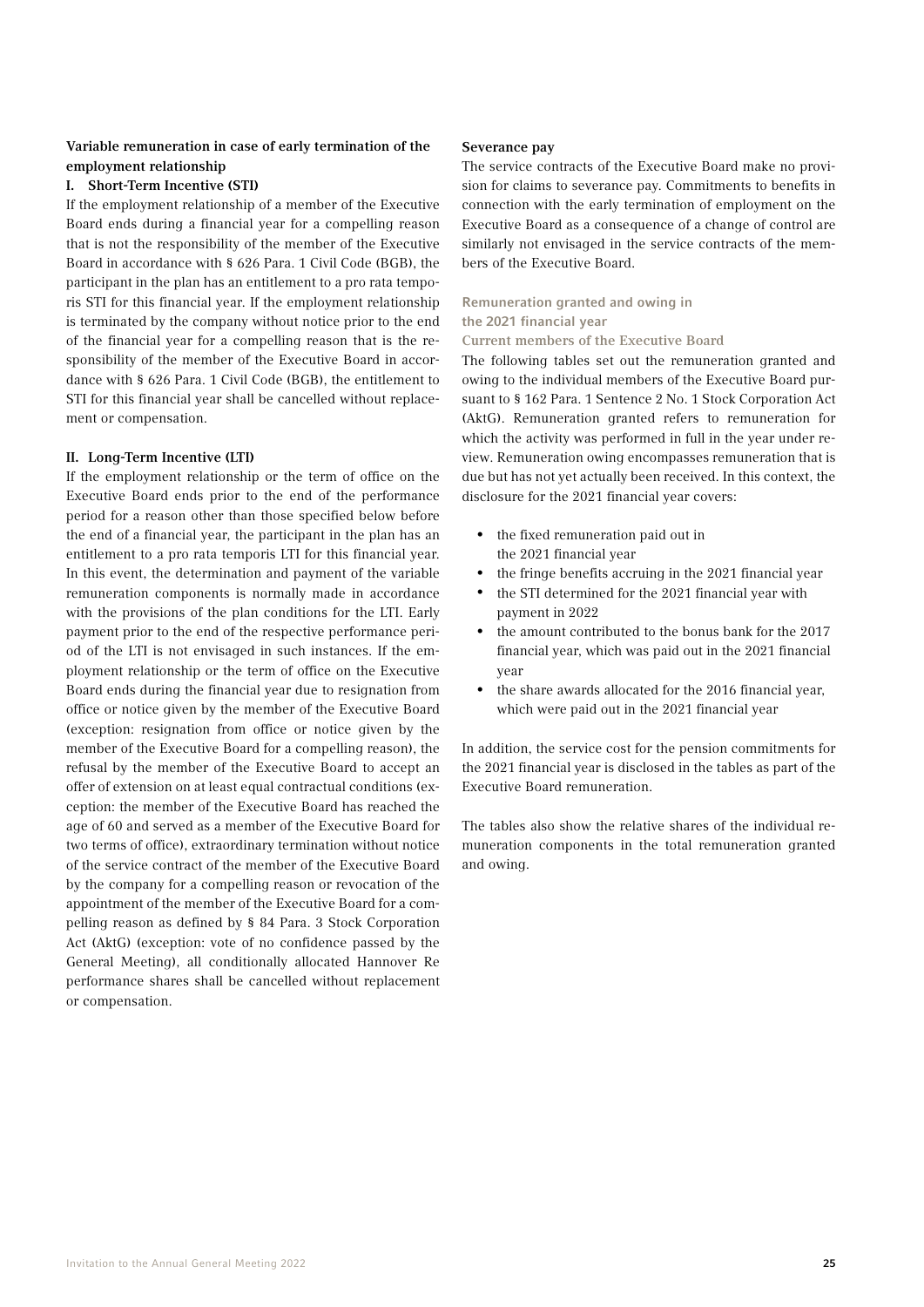#### Remuneration granted and owing in the 2021 financial year

#### Jean-Jacques Henchoz (Chief Executive Officer)

#### Sven Althoff (Board member with divisional responsibility/ Coordinator of the Property & Casualty reinsurance business group)

|                                                   | 2021               |                  | 2020               | 2021               |         | 2020               |
|---------------------------------------------------|--------------------|------------------|--------------------|--------------------|---------|--------------------|
|                                                   | in EUR<br>thousand | in $\frac{9}{6}$ | in EUR<br>thousand | in EUR<br>thousand | in $\%$ | in EUR<br>thousand |
| <b>Basic remuneration</b>                         | 840.0              |                  | 750.0              | 520.0              |         | 408.8              |
| Fringe benefits <sup>1</sup>                      | 14.1               |                  | 30.9               | 16.1               |         | 16.5               |
| Signing bonuses                                   | 130.0              |                  | 130.0              |                    |         |                    |
| <b>Fixed remuneration components</b>              | 984.1              | 59               | 910.9              | 536.1              | 42      | 425.3              |
| One-year variable remuneration (STI) <sup>2</sup> | 682.9              |                  | 805.8              | 422.8              |         | 409.8              |
| Multi-year variable remuneration                  |                    |                  |                    | 303.4              |         | 318.1              |
| Bonus bank 2017/2016 (3 years)                    |                    |                  |                    | 109.6              |         | 121.2              |
| Share Awards 2016/2015 (4 years)                  |                    |                  |                    | 193.8              |         | 196.9              |
| Variable remuneration components                  | 682.9              | 41               | 805.8              | 726.2              | 58      | 727.9              |
| <b>Total remuneration</b>                         | 1,667.0            | 100              | 1,716.7            | 1,262.3            | 100     | 1,153.2            |
| Service cost <sup>3</sup>                         | 215.0              |                  | 127.9              | 288.7              |         | 151.8              |
|                                                   |                    |                  |                    |                    |         |                    |

<sup>1</sup> Excluding insurance under group contracts

<sup>2</sup> The disclosure in the 2020 financial year refers to amounts paid out from the one-year variable remuneration for 2020 that was received in 2021.

<sup>3</sup> For details of the service cost see the table "Pension commitments"

|                                                   |                    | Claude Chèvre<br>(Board member with<br>divisional responsibility) |                    |                    | Clemens Jungsthöfel<br>(Chief Financial Officer)<br>since 1 September 2020 |                    |
|---------------------------------------------------|--------------------|-------------------------------------------------------------------|--------------------|--------------------|----------------------------------------------------------------------------|--------------------|
|                                                   | 2021               |                                                                   | 2020               |                    | 2021                                                                       | 2020               |
|                                                   | in EUR<br>thousand | in $\%$                                                           | in EUR<br>thousand | in EUR<br>thousand | in $\frac{9}{6}$                                                           | in EUR<br>thousand |
| <b>Basic remuneration</b>                         | 520.0              |                                                                   | 440.0              | 400.0              |                                                                            | 106.7              |
| Fringe benefits <sup>1</sup>                      | 15.0               |                                                                   | 15.4               | 8.0                |                                                                            | 2.8                |
| <b>Fixed remuneration components</b>              | 535.0              | 41                                                                | 455.4              | 408.0              | 56                                                                         | 109.5              |
| One-year variable remuneration (STI) <sup>2</sup> | 391.6              |                                                                   | 487.8              | 325.2              |                                                                            | 118.2              |
| Multi-year variable remuneration                  | 378.3              |                                                                   | 409.9              |                    |                                                                            |                    |
| Bonus bank 2017/2016 (3 years)                    | 125.8              |                                                                   | 158.0              |                    |                                                                            |                    |
| Share Awards 2016/2015 (4 years)                  | 252.5              |                                                                   | 251.9              |                    |                                                                            |                    |
| Variable remuneration components                  | 769.9              | 59                                                                | 897.7              | 325.2              | 44                                                                         | 118.2              |
| <b>Total remuneration</b>                         | 1,304.9            | 100                                                               | 1,353.1            | 733.2              | 100                                                                        | 227.7              |
| Service cost <sup>3</sup>                         | 148.7              |                                                                   | 72.4               | 103.2              |                                                                            | 33.6               |

<sup>1</sup> Excluding insurance under group contracts

<sup>2</sup> The disclosure in the 2020 financial year refers to amounts paid out from the one-year variable remuneration for 2020 that was received in 2021.

<sup>3</sup> For details of the service cost see the table "Pension commitments"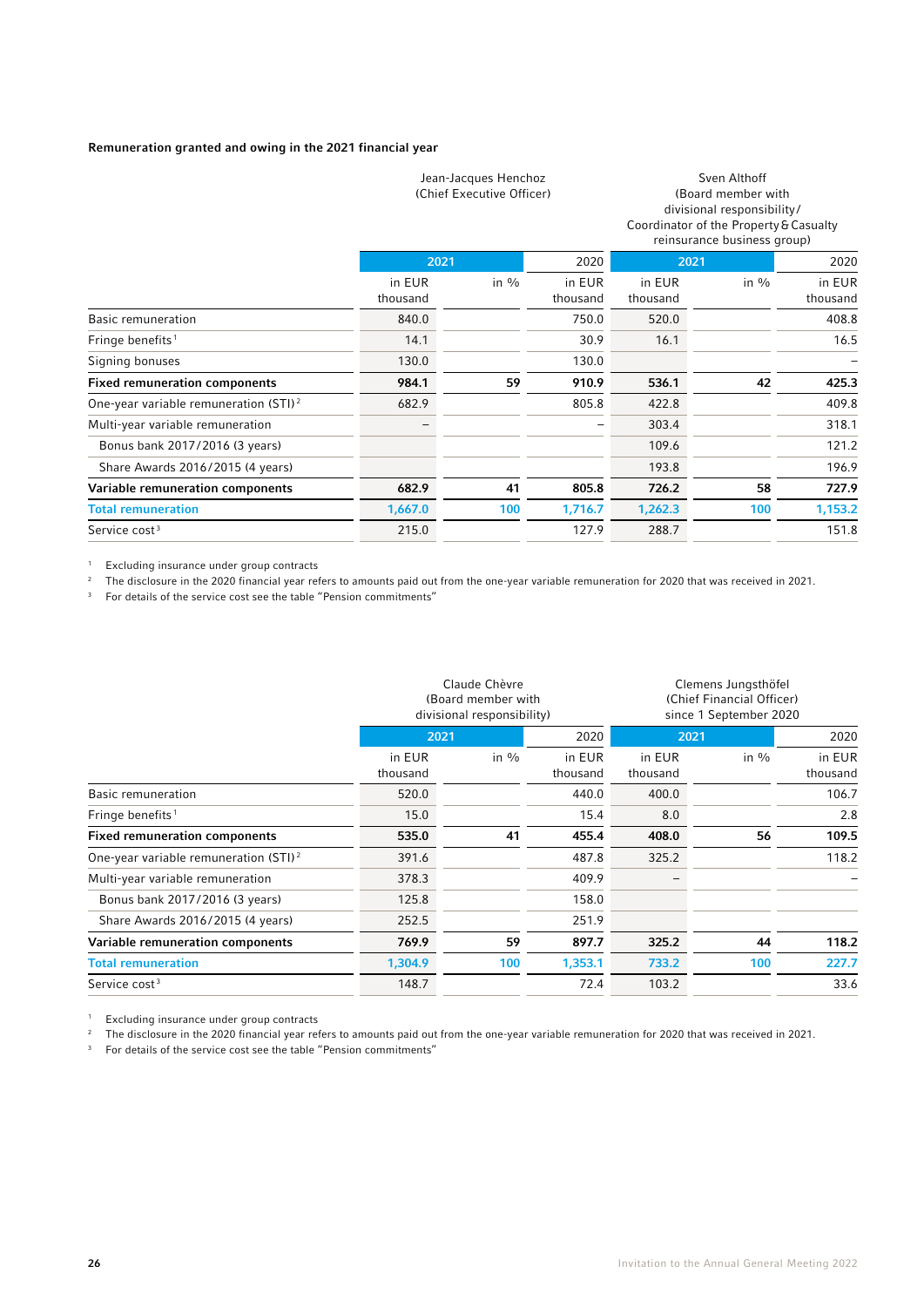|                                                     |                    | Dr. Klaus Miller<br>(Board member with<br>divisional responsibility) |                    |                    | Dr. Michael Pickel<br>(Board member with<br>divisional responsibility) |                    |
|-----------------------------------------------------|--------------------|----------------------------------------------------------------------|--------------------|--------------------|------------------------------------------------------------------------|--------------------|
|                                                     | 2021               |                                                                      | 2020               |                    | 2021                                                                   | 2020               |
|                                                     | in EUR<br>thousand | in $\%$                                                              | in EUR<br>thousand | in EUR<br>thousand | in $\%$                                                                | in EUR<br>thousand |
| Basic remuneration                                  | 520.0              |                                                                      | 420.0              | 520.0              |                                                                        | 440.0              |
| Fringe benefits <sup>1</sup>                        | 0.7                |                                                                      | 0.9                | 7.0                |                                                                        | 5.6                |
| <b>Fixed remuneration components</b>                | 520.7              | 43                                                                   | 420.9              | 527.0              | 42                                                                     | 445.6              |
| One-year variable remuneration (STI) <sup>2,3</sup> | 376.0              |                                                                      | 469.2              | 391.6              |                                                                        | 434.4              |
| Multi-year variable remuneration                    | 314.5              |                                                                      | 342.4              | 336.0              |                                                                        | 360.6              |
| Bonus bank 2017/2016 (3 years)                      | 105.8              |                                                                      | 130.6              | 118.6              |                                                                        | 136.0              |
| Share Awards 2016/2015 (4 years)                    | 208.7              |                                                                      | 211.8              | 217.4              |                                                                        | 224.6              |
| Variable remuneration components                    | 690.5              | 57                                                                   | 811.6              | 727.6              | 58                                                                     | 795.0              |
| <b>Total remuneration</b>                           | 1,211.2            | 100                                                                  | 1,232.5            | 1,254.6            | 100                                                                    | 1,240.6            |
| Service cost <sup>4</sup>                           | 136.1              |                                                                      | 76.5               | 203.9              |                                                                        | 180.5              |

<sup>1</sup> Excluding insurance under group contracts<br><sup>2</sup> The disclosure in the 2020 financial way ref

<sup>2</sup> The disclosure in the 2020 financial year refers to amounts paid out from the one-year variable remuneration for 2020 that was received in 2021, incl. seats held on Group bodies that were counted towards the amount paid out. Allowance for seats on Group bodies: Dr. Miller: EUR 75 thousand, Dr. Pickel EUR 4.4 thousand.

<sup>3</sup> Payments for seats held on Group bodies received in 2021 are counted towards the one-year variable remuneration (STI 2021) to be paid out in April 2022. Allowance for seats on Group bodies: Dr. Miller EUR 75 thousand, Dr. Pickel EUR 5 thousand.

<sup>4</sup> For details of the service cost see the table "Pension commitments"

|                                                   |                    | Silke Sehm<br>(Board member with<br>divisional responsibility) |                    |
|---------------------------------------------------|--------------------|----------------------------------------------------------------|--------------------|
|                                                   | 2021               |                                                                | 2020               |
|                                                   | in EUR<br>thousand | in $\frac{9}{6}$                                               | in EUR<br>thousand |
| Basic remuneration                                | 400.0              |                                                                | 320.0              |
| Fringe benefits <sup>1</sup>                      | 10.4               |                                                                | 14.8               |
| <b>Fixed remuneration components</b>              | 410.4              | 47                                                             | 334.8              |
| One-year variable remuneration (STI) <sup>2</sup> | 325.2              |                                                                | 323.4              |
| Multi-year variable remuneration                  | 141.6              |                                                                | 135.3              |
| Bonus bank 2017/2016 (3 years)                    |                    |                                                                |                    |
| Share Awards 2016/2015 (4 years)                  | 141.6              |                                                                | 135.3              |
| Variable remuneration components                  | 466.8              | 53                                                             | 458.7              |
| <b>Total remuneration</b>                         | 877.2              | 100                                                            | 793.5              |
| Service cost <sup>3</sup>                         | 188.7              |                                                                | 326.2              |

<sup>1</sup> Excluding insurance under group contracts<br><sup>2</sup> The disclosure in the 2020 financial way ref <sup>2</sup> The disclosure in the 2020 financial year refers to amounts paid out from the one-year variable remuneration for 2020 that was received in 2021.

<sup>3</sup> For details of the service cost see the table "Pension commitments"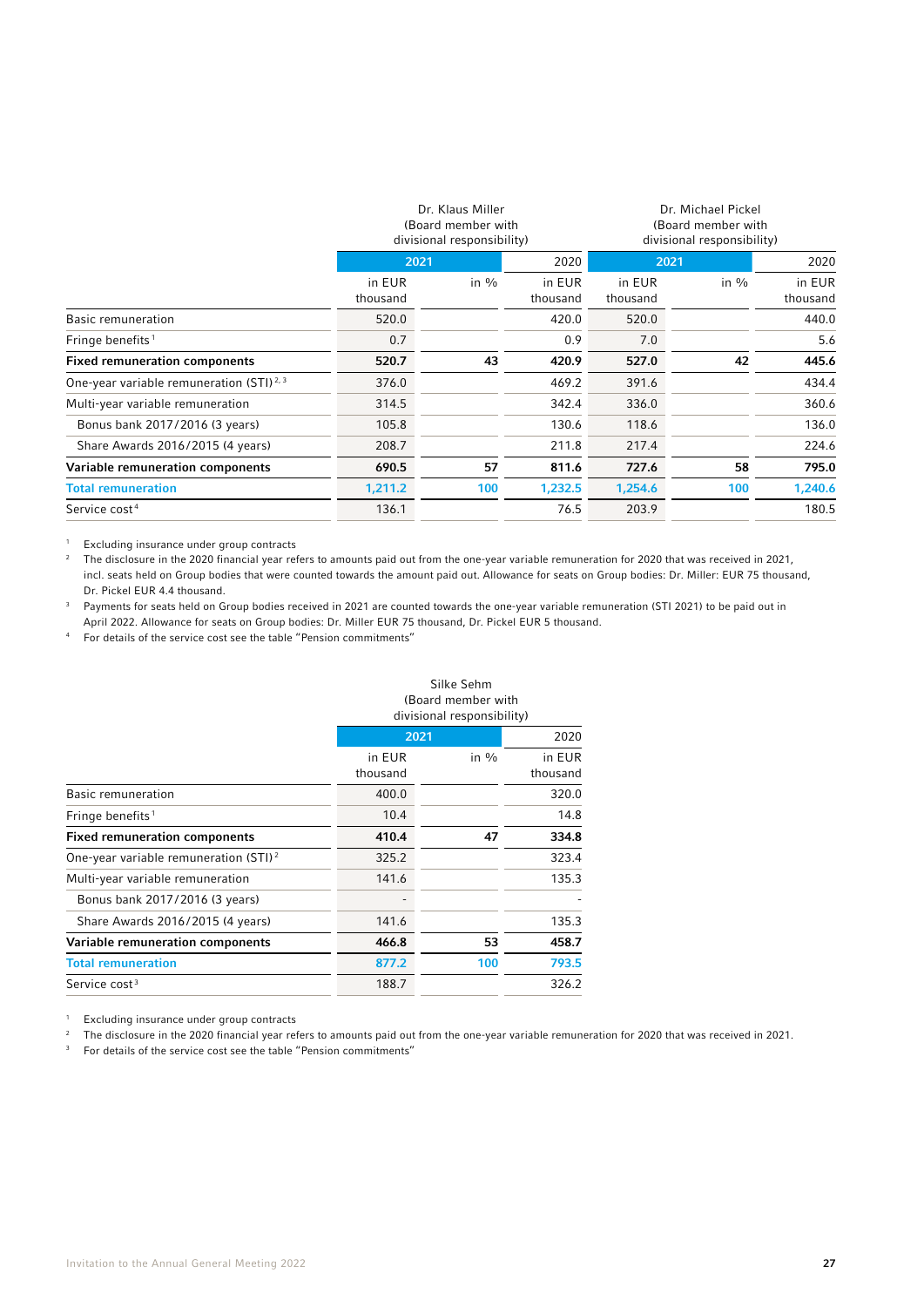#### Former members of the Executive Board

The remuneration granted and owing to former members of the Executive Board of Hannover Re in the 2021 financial year pursuant to § 162 Stock Corporation Act (AktG) is shown below.

#### Former members of the Executive Board – remuneration granted and owing

|                                                            | <b>Roland Vogel</b> | (until 30 September 2020) |                    | Ulrich Wallin<br>(until 5 May 2019) |                    | André Arrago<br>(until 31 August 2014) |
|------------------------------------------------------------|---------------------|---------------------------|--------------------|-------------------------------------|--------------------|----------------------------------------|
|                                                            | 2021                |                           |                    | 2021                                |                    | 2021                                   |
|                                                            | in EUR<br>thousand  | in $\%$                   | in EUR<br>thousand | in $\%$                             | in EUR<br>thousand | in $\frac{9}{6}$                       |
| <b>Fixed remuneration components</b>                       |                     | 0                         |                    | 0                                   |                    |                                        |
| Multi-year variable remuneration <sup>1</sup>              | 386.0               |                           | 608.8              |                                     |                    |                                        |
| Bonus bank 2017 (3 years)                                  | 166.0               |                           | 224.0              |                                     |                    |                                        |
| Share Awards 2016 (4 years)                                | 220.0               |                           | 384.8              |                                     |                    |                                        |
| Variable remuneration components                           | 386.0               | 29                        | 608.8              | 70                                  |                    |                                        |
| Payment to compensate claims under<br>the service contract | 954.6               | 71                        |                    |                                     |                    |                                        |
| <b>Pension payments</b>                                    |                     |                           | 258.3              | 30                                  | 128.9              | 100                                    |
| <b>Total target remuneration</b>                           | 1,340.6             | 100                       | 867.1              | 100                                 | 128.9              | 100                                    |
| Service cost                                               | 66.9                |                           |                    |                                     |                    |                                        |

<sup>1</sup> In the case of Mr. Vogel remuneration for seats held on Group bodies is counted in an amount of EUR 30 thousand.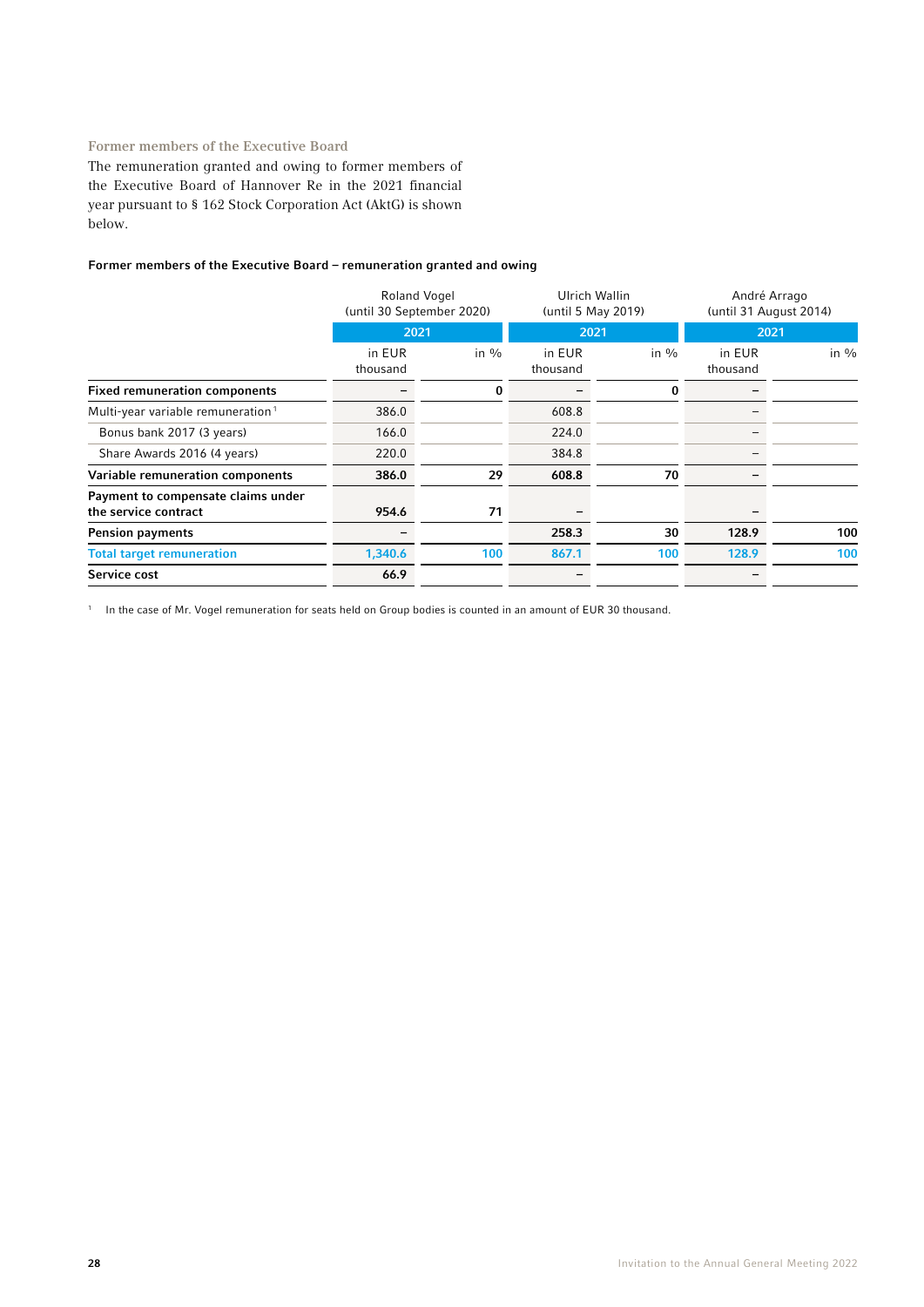## Remuneration of the Supervisory Board

In view of amendments to the Stock Corporation Act, the Annual General Meeting in 2021 was also required to adopt a resolution on the remuneration system of the Supervisory Board. The existing remuneration system of the Supervisory Board dated back to a resolution of the General Meeting in 2011 and had since remained unchanged.

Against this backdrop, the remuneration system was refined and the variable remuneration of the Supervisory Board was eliminated. With a view to strengthening the independence of the Supervisory Board and ensuring the objective performance of its monitoring and advisory role, the members of the Supervisory Board are granted a customary fixed remuneration in the new remuneration system. In addition, the members of the Supervisory Board receive committee remuneration to recompense the increased time required for membership of committees as well as an attendance allowance for participation in meetings.

A new resolution was adopted on the Supervisory Board remuneration with effect from 1 January 2021; in accordance with the amended version of § 14 of the Articles of Association as amended on 5 May 2021, the members of the Supervisory Board receive fixed annual remuneration of EUR 75,000 (until 31 December 2020: EUR 30,000) in addition to reimbursement of their expenses. The Chairman of the Supervisory Board receives two-and-a-half times (until 31 January 2020: twice) the aforementioned remuneration amounts and the Deputy Chairman one-and-a-half times the amounts. Variable remuneration, formerly limited to at most EUR 30,000 annually, is no longer granted under the amendment of § 14 of the Articles of Association with effect from the 2021 financial year onwards.

The members of the Finance and Audit Committee formed by the Supervisory Board additionally receive remuneration of EUR 25,000 (until 31 December 2020: EUR 15,000) for their committee work and the members of the Standing Committee formed by the Supervisory Board receive remuneration of EUR 15,000 (until 31 December 2020: EUR 7,500). The Chair of each Committee receives twice the stated amounts. No remuneration is envisaged for the Nomination Committee.

Members who have only belonged to the Supervisory Board or one of its Committees for part of the financial year receive the remuneration amounts pro rata temporis.

In addition to the specified remuneration for participation in the meetings of the Supervisory Board and the Committees, each member of the Supervisory Board receives an attendance allowance of EUR 1,000 per meeting. If a meeting of the Supervisory Board and one or more Committee meetings fall on the same day, the attendance allowance for this day is only paid once in total.

The individualised presentation of the remuneration shows the remuneration actually due in the respective year under review for the year under review as well as the attendance allowances granted in the year under review. Value-added tax payable on the remuneration, insofar as it accrues, is reimbursed by the company.

In the year under review no remuneration was paid to the members of the Supervisory Board for services provided individually outside the committee work described above, e.g. for consulting or mediation services, with the exception of the remuneration paid to employee representatives on the basis of their employment contract.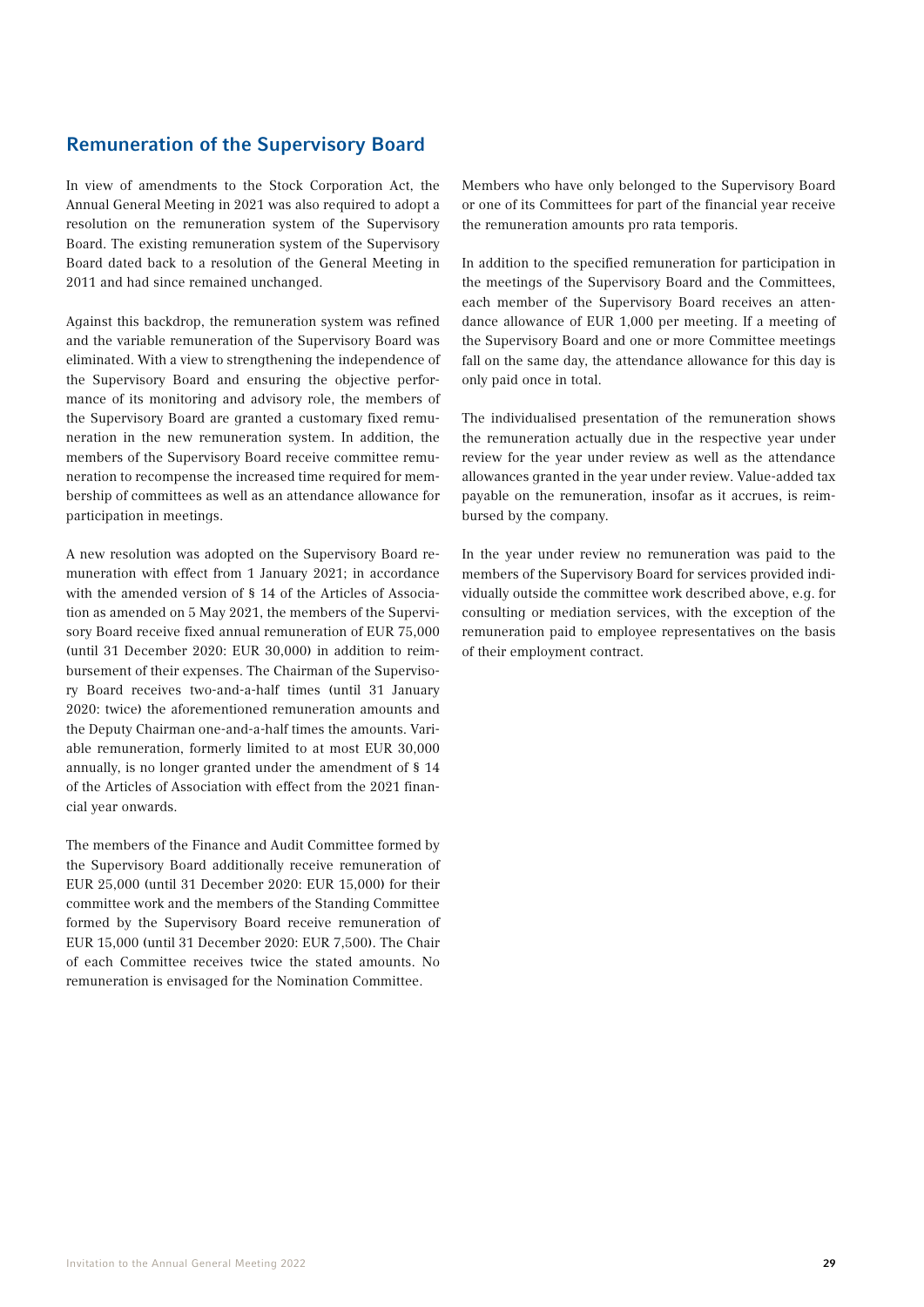### Individual remuneration of the members of the Supervisory Board

|                                      |                                                                                                                                                                         |                                 |                    |        | Remuneration for Supervisory Board work               |                       |                                 |
|--------------------------------------|-------------------------------------------------------------------------------------------------------------------------------------------------------------------------|---------------------------------|--------------------|--------|-------------------------------------------------------|-----------------------|---------------------------------|
|                                      |                                                                                                                                                                         |                                 | Fixed remuneration |        |                                                       | Variable remuneration |                                 |
|                                      |                                                                                                                                                                         | 2021                            |                    | 2020   |                                                       | 2021                  | 2020                            |
|                                      |                                                                                                                                                                         | in EUR<br>thousand <sup>1</sup> | in $\%$            | in EUR | in EUR<br>thousand <sup>1</sup> thousand <sup>1</sup> | in $\frac{0}{0}$      | in EUR<br>thousand <sup>1</sup> |
| Torsten Leue                         | Chairman of the<br>- Supervisory Board<br>- Standing Committee<br>- Nomination Committee<br>Member of the Finance and<br><b>Audit Committee</b>                         | 187.5                           | 55                 | 60.0   |                                                       | $\overline{0}$        | 58.7                            |
| Herbert K. Haas                      | Deputy Chairman of the<br>Supervisory Board<br>Chairman of the Finance and<br><b>Audit Committee</b><br>Member of the<br>- Standing Committee<br>- Nomination Committee | 112.5                           | 60                 | 45.0   |                                                       | $\mathbf 0$           | 44.0                            |
| Natalie Bani Ardalan <sup>2</sup>    | Member of the Supervisory Board                                                                                                                                         | 75.0                            | 95                 | 30.0   | $\overline{\phantom{m}}$                              | $\overline{0}$        | 29.4                            |
| Frauke Heitmüller <sup>2</sup>       | Member of the Supervisory Board                                                                                                                                         | 75.0                            | 95                 | 30.0   | $\equiv$                                              | $\overline{0}$        | 29.4                            |
| Ilka Hundeshagen <sup>2</sup>        | Member of the Supervisory Board                                                                                                                                         | 75.0                            | 95                 | 30.0   | $\equiv$                                              | $\overline{0}$        | 29.4                            |
| Dr. Ursula Lipowsky                  | Member of the<br>- Supervisory Board<br>- Finance and Audit Committee                                                                                                   | 75.0                            | 69                 | 30.0   |                                                       | $\overline{0}$        | 29.4                            |
| Dr. Michael Ollmann                  | Member of the Supervisory Board                                                                                                                                         | 75.0                            | 95                 | 30.0   | $\overline{\phantom{a}}$                              | $\Omega$              | 29.4                            |
| Dr. Andrea Pollak                    | Member of the<br>- Supervisory Board<br>- Nomination Committee                                                                                                          | 75.0                            | 95                 | 30.0   |                                                       | $\overline{0}$        | 29.4                            |
| Dr. Erhard Schipporeit Member of the | - Supervisory Board<br>- Standing Committee                                                                                                                             | 75.0                            | 78                 | 30.0   |                                                       | $\Omega$              | 29.4                            |
| <b>Total</b>                         |                                                                                                                                                                         | 825.0                           | 73                 | 315.0  | $\overline{\phantom{0}}$                              | $\Omega$              | 308.5                           |
|                                      |                                                                                                                                                                         |                                 |                    |        |                                                       |                       |                                 |

<sup>1</sup> Amounts excluding reimbursed VAT

<sup>2</sup> Employee representative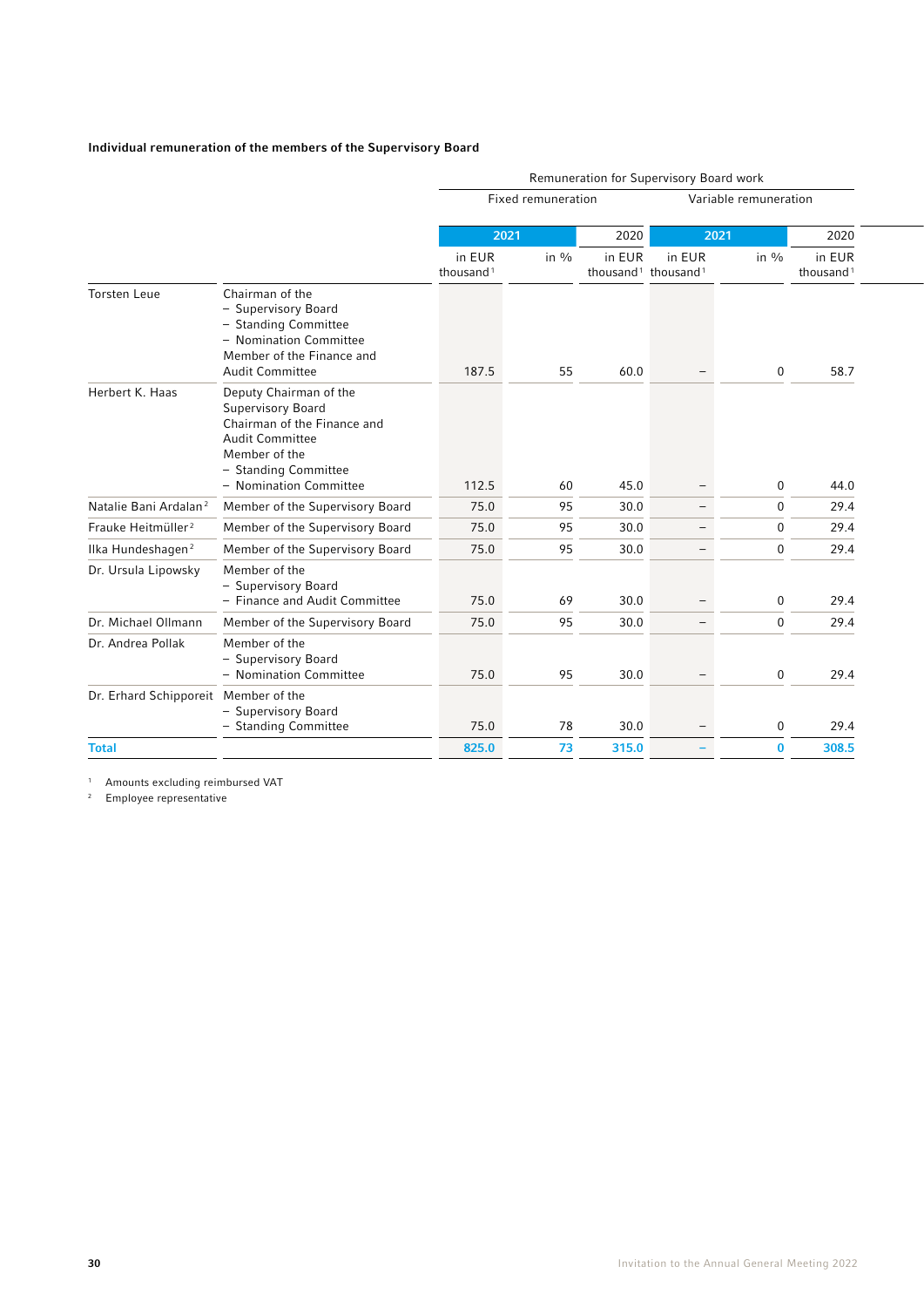| Total remuneration                        |                                                       | from Group entities | Supervisory board remuneration |                                                       | Attendance allowances |        |                                                       |                | Remuneration for committee work |
|-------------------------------------------|-------------------------------------------------------|---------------------|--------------------------------|-------------------------------------------------------|-----------------------|--------|-------------------------------------------------------|----------------|---------------------------------|
| 2021                                      | 2020                                                  |                     | 2021                           | 2020                                                  |                       | 2021   | 2020                                                  |                | 2021                            |
| in EUR<br>in EUR<br>thousand <sup>1</sup> | in EUR<br>thousand <sup>1</sup> thousand <sup>1</sup> | in $\%$             | in EUR                         | in EUR<br>thousand <sup>1</sup> thousand <sup>1</sup> | in %                  | in EUR | in EUR<br>thousand <sup>1</sup> thousand <sup>1</sup> | in %           | in EUR<br>thousand <sup>1</sup> |
|                                           |                                                       |                     |                                |                                                       |                       |        |                                                       |                |                                 |
|                                           |                                                       |                     |                                |                                                       |                       |        |                                                       |                |                                 |
| 351.5                                     | 92.0                                                  | 28                  | 100.0                          | 9.0                                                   | $\mathbf{3}$          | 9.0    | 30.0                                                  | 16             | 55.0                            |
|                                           |                                                       |                     |                                |                                                       |                       |        |                                                       |                |                                 |
| 186.5                                     | $ \,$                                                 | $\overline{0}$      | $\qquad \qquad -$              | 9.0                                                   | 5                     | 9.0    | 37.5                                                  | 35             | 65.0                            |
|                                           | $\overline{\phantom{0}}$                              | $\overline{0}$      | $ \,$                          | 4.0                                                   | $5\overline{)}$       | 4.0    | $\overline{\phantom{0}}$                              | $\mathbf 0$    | $\sim$                          |
| 79.0                                      | $\overline{\phantom{0}}$                              | $\overline{0}$      | $ \,$                          | 4.0                                                   | 5                     | 4.0    | $ \,$                                                 | $\mathbf 0$    | $\sim$                          |
| 79.0                                      | $ \,$                                                 | $\overline{0}$      | $ \,$                          | 4.0                                                   | $5\overline{)}$       |        | $-$                                                   | $\overline{0}$ | $\sim$                          |
|                                           |                                                       |                     |                                |                                                       |                       | 4.0    |                                                       |                |                                 |
| 108.0                                     | $ \,$                                                 | $\overline{0}$      | $ \,$                          | 7.0                                                   | $\overline{7}$        | 8.0    | 15.0                                                  | 23             | 25.0                            |
| 79.0                                      | $\overline{\phantom{0}}$                              | $\overline{0}$      | $ \,$                          | 4.0                                                   | $5\overline{)}$       | 4.0    | $\equiv$                                              | $\overline{0}$ | $\sim$                          |
|                                           |                                                       |                     |                                |                                                       |                       |        |                                                       |                |                                 |
| 79.0                                      | $\overline{\phantom{m}}$                              | $\Omega$            | $\overline{\phantom{m}}$       | 4.0                                                   | 5                     | 4.0    | $\overline{\phantom{a}}$                              | $\Omega$       | $\overline{\phantom{0}}$        |
|                                           |                                                       |                     |                                |                                                       |                       |        |                                                       |                |                                 |
| 96.0                                      | $\qquad \qquad -$                                     | $\Omega$            | $ \,$                          | 5.0                                                   | 6                     | 6.0    | 7.5                                                   | 16             | 15.0                            |
|                                           | 92.0 1,137.0                                          | 9                   | 100.0                          | 50.0                                                  |                       | 52.0   | 90.0                                                  |                | 160.0                           |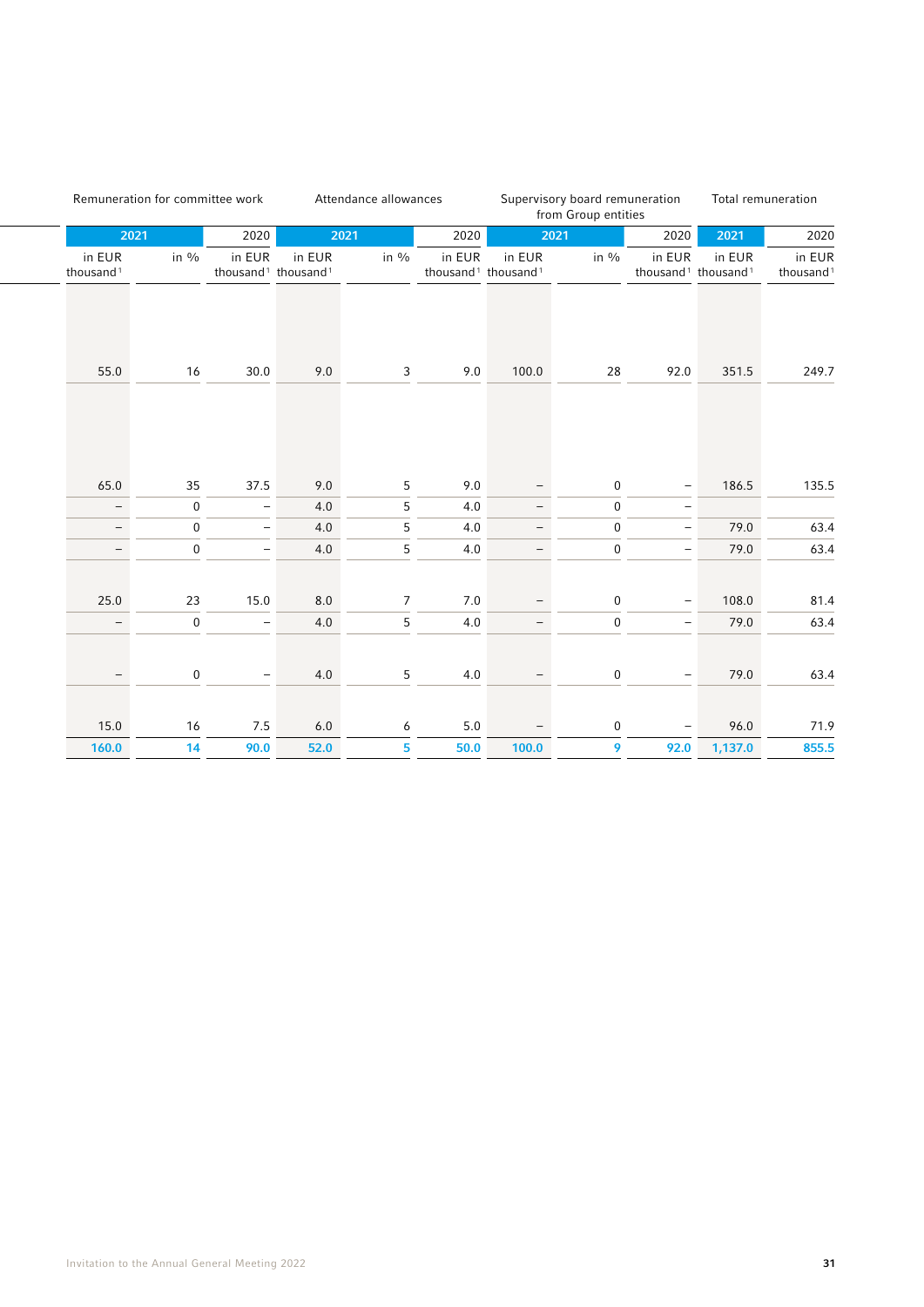## Comparative presentation of the change in remuneration and earnings trend

In conformity with the requirements of § 162 Para. 1 Sentence 2 No. 2 Stock Corporation Act (AktG), the following table presents a comparison of the change in the remuneration of the members of the Executive Board, the members of the Supervisory Board as well as the employees and the earnings trend of the company.

The presentation of the remuneration of the Executive Board and the Supervisory Board is geared to the remuneration granted and owing pursuant to § 162 Stock Corporation Act (AktG).

The presentation of the average remuneration of the employees is geared to the workforce of Hannover Re in Germany. The employee remuneration shown encompasses the personnel expense (excluding the expense for Executive Board remuneration) for wages and salaries, employer contributions to social security, the variable remuneration components allocable to the financial year as well as – in the case of sharebased payment – the amounts received in the financial year.

#### Comparative presentation

|                                                                         | 2021     | 2020     | Change    |
|-------------------------------------------------------------------------|----------|----------|-----------|
|                                                                         | in EUR   | in EUR   | 2020/2021 |
|                                                                         | thousand | thousand | in $%$    |
| Active members of the Supervisory Board <sup>1</sup>                    |          |          |           |
| <b>Torsten Leue</b>                                                     | 351.5    | 249.7    | 40.8      |
| Herbert K. Haas                                                         | 186.5    | 135.5    | 37.6      |
| Natalie Bani Ardalan <sup>2</sup>                                       | 79.0     | 63.4     | 24.6      |
| Frauke Heitmüller <sup>2</sup>                                          | 79.0     | 63.4     | 24.6      |
| Ilka Hundeshagen <sup>2</sup>                                           | 79.0     | 63.4     | 24.6      |
| Dr. Ursula Lipowsky                                                     | 108.0    | 81.4     | 32.7      |
| Dr. Michael Ollmann                                                     | 79.0     | 63.4     | 24.6      |
| Dr. Andrea Pollak                                                       | 79.0     | 63.4     | 24.6      |
| Dr. Erhard Schipporeit                                                  | 96.0     | 71.9     | 33.5      |
| <b>Active members of the Executive Board</b>                            |          |          |           |
| Jean-Jacques Henchoz                                                    | 1,667.0  | 1,716.7  | $-2.9$    |
| Sven Althoff                                                            | 1,262.3  | 1,153.2  | 9.5       |
| Claude Chèvre                                                           | 1,304.9  | 1,353.1  | $-3.6$    |
| Clemens Jungsthöfel (since 1 September 2020)                            | 733.2    | 227.7    | 222.0     |
| Dr. Klaus Miller                                                        | 1,211.2  | 1,232.5  | $-1.7$    |
| Dr. Michael Pickel                                                      | 1,254.6  | 1,240.6  | 1.1       |
| Silke Sehm                                                              | 877.2    | 793.5    | 10.5      |
| Former members of the Executive Board                                   |          |          |           |
| André Arrago (until 31 August 2014)                                     | 128.9    | 130.4    | $-1.2$    |
| Roland Vogel (until 30 September 2020)                                  | 1,340.6  | 1,320.3  | 1.5       |
| Ulrich Wallin (until 5. May 2019)                                       | 867.1    | 889.0    | $-2.5$    |
| <b>Employees in Germany</b>                                             |          |          |           |
| Average                                                                 | 108.5    | 107.7    | 0.8       |
| <b>Earnings trend</b>                                                   |          |          |           |
| Profit for the year of Hannover Rück SE according to HGB in EUR million | 701.2    | 386.8    | 81.3      |
| Group net income in EUR million                                         | 1,231.3  | 883.1    | 39.4      |

<sup>1</sup> Amounts excluding reimbursed VAT

<sup>2</sup> Employee representative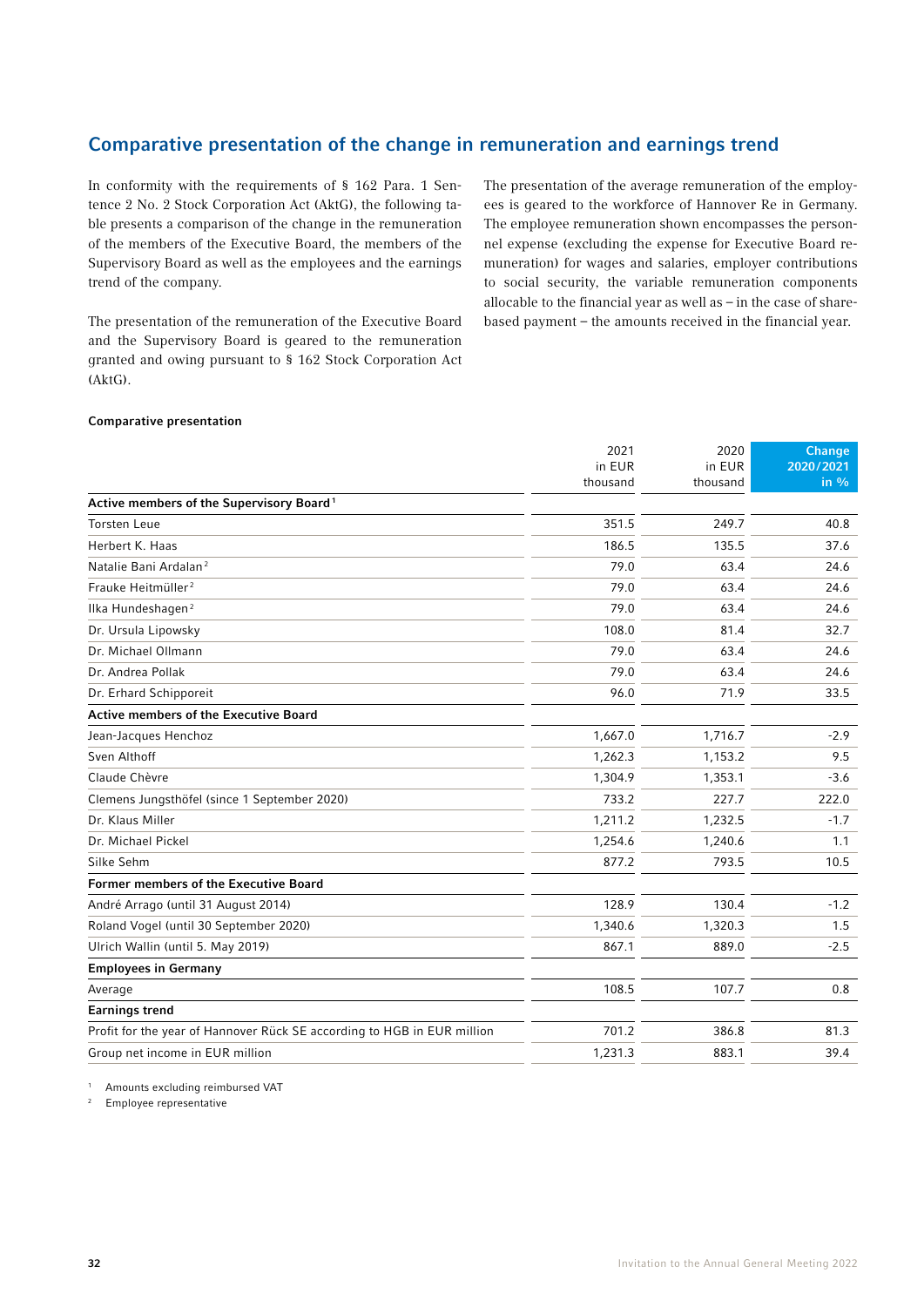## Report of the independent auditor on the formal audit of the remuneration report pursuant to § 162 Abs. 3 AktG

To Hannover Rück SE, Hanover

## **Opinion**

We have formally audited the remuneration report of the Hannover Rück SE, Hanover, for the financial year from January 1 through December 31, 2021 to determine whether the disclosures pursuant to § [Article] 162 Abs. [paragraphs] 1 and 2 AktG [Aktiengesetz: German Stock Corporation Act] have been made in the remuneration report. In accordance with § 162 Abs. 3 AktG, we have not audited the content of the remuneration report.

In our opinion, the information required by § 162 Abs. 1 and 2 AktG has been disclosed in all material respects in the accompanying remuneration report. Our opinion does not cover the content of the remuneration report.

## Basis for the opinion

We conducted our formal audit of the remuneration report in accordance with § 162 Abs. 3 AktG and IDW [Institut der Wirtschaftsprüfer: Institute of Public Auditors in Germany] Auditing Standard: The formal audit of the remuneration report in accordance with § 162 Abs. 3 AktG (IDW AuS 870). Our responsibility under that provision and that standard is further described in the "Auditor's Responsibilies" section of our auditor's report. As an audit firm, we have complied with the requirements of the IDW Quality Assurance Standard: Requirements to quality control for audit firms [IDW Qualitätssicherungsstandard - IDW QS 1]. We have complied with the professional duties pursuant to the the Professional Code for German Public Auditors and German Chartered Auditors [Berufssatzung für Wirtschaftsprüfer und vereidigte Buchprüfer - BS WP/vBP], including the requirements for independence.

## Responsibility of the Management Board and the Supervisory Board

The management board and the supervisory board are responsible for the preparation of the remuneration report, including the related disclosures, that complies with the requirements of § 162 AktG. They are also responsible for such internal control as they determine is necessary to enable the preparation of a remuneration report, including the related disclosures, that is free from material misstatement, whether due to fraud or error.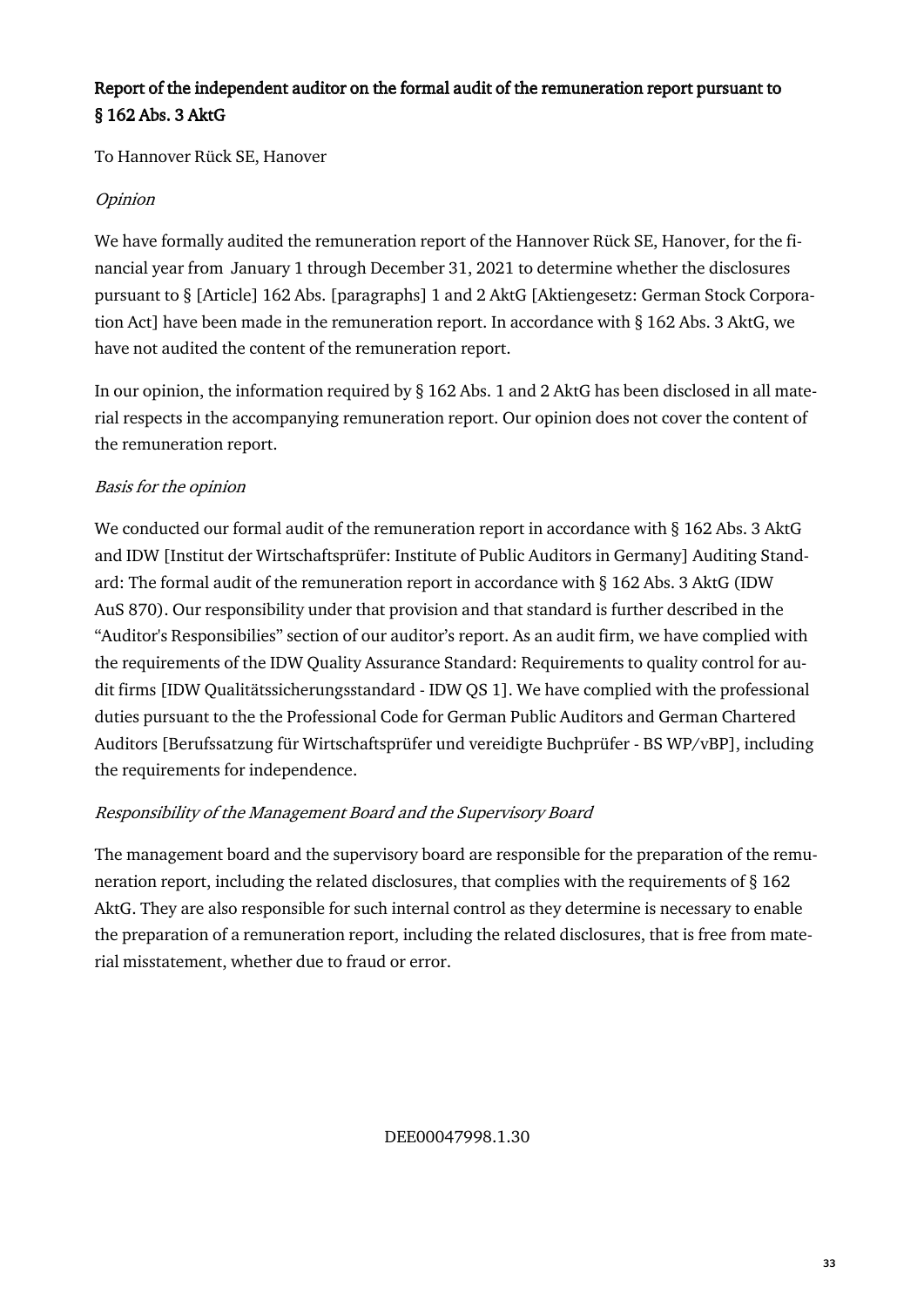## Auditor's Responsibilities

Our objective is to obtain reasonable assurance about whether the information required by § 162 Abs. 1 and 2 AktG has been disclosed in all material respects in the remuneration report and to express an opinion thereon in an auditor's report.

We planned and performed our audit to determine, through comparisson of the disclosures made in the remuneration report with the disclosures required by § 162 Abs. 1 and 2 AktG, the formal completeness of the remuneration report. In accordance with § 162 Abs 3 AktG, we have not audited the accuracy of the disclosures, the completeness of the content of the individual disclosures, or the appropriate presentation of the remuneration report.

Hanover, March 9, 2022

PricewaterhouseCoopers GmbH Wirtschaftsprüfungsgesellschaft

Mathias Röcker Dennis Schnittger

(German Public Auditor) (German Public Auditor)

DEE00047998.1.30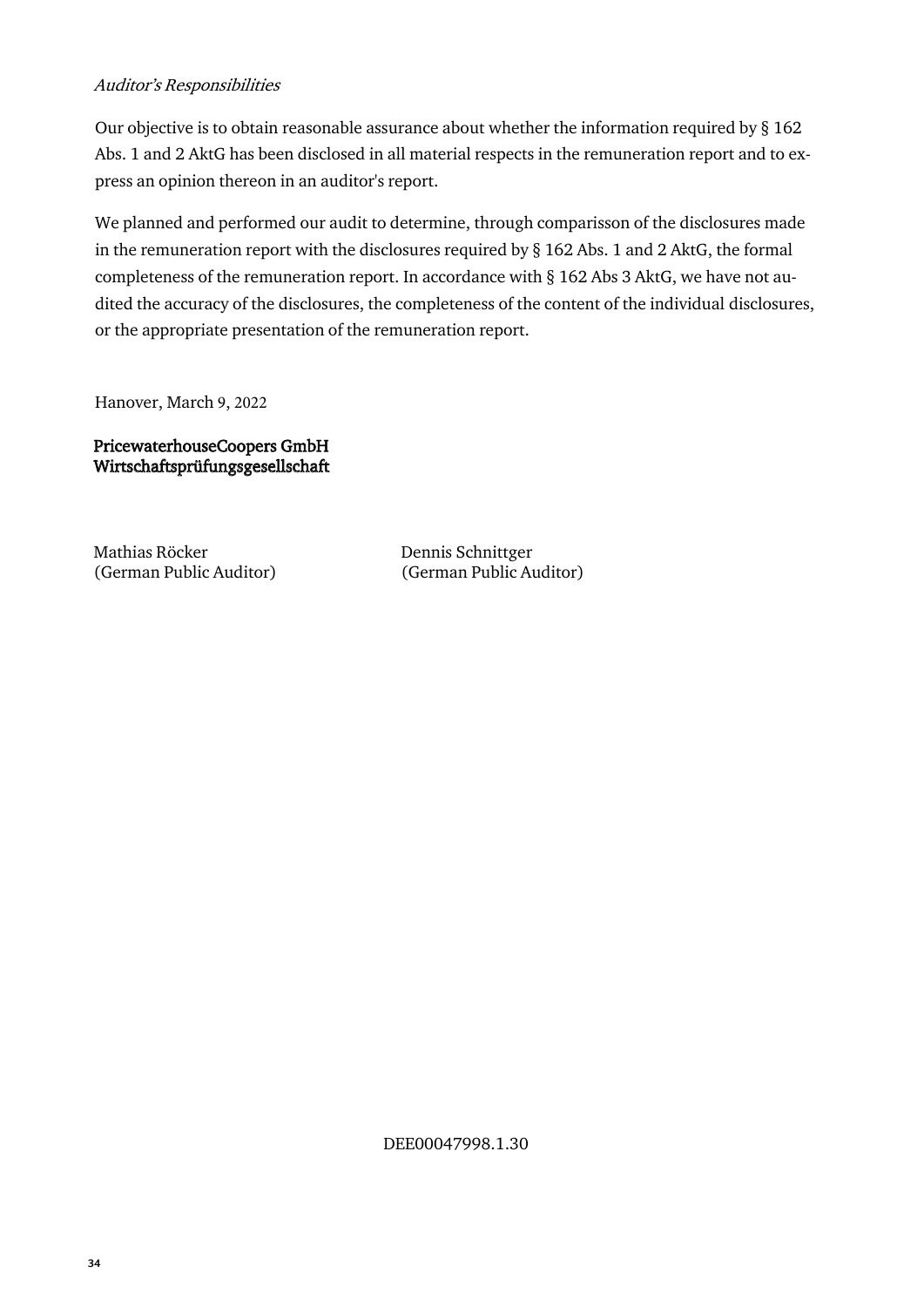## <span id="page-34-0"></span>Information regarding the holding of the virtual Annual General Meeting

The Annual General Meeting shall, with the approval of the Supervisory Board, pass a resolution in accordance with the Act on Measures in Corporate, Cooperative, Association, Foundation and Condominium Law to Combat the Effects of the COVID-19 Pandemic (Article 2 of the Act to Mitigate the Consequences of the COVID-19 Pandemic in Civil, Insolvency and Criminal Procedure Law, Federal Law Gazette I 2020, p. 569, last amended by Article 16 of the Act on the Establishment of a "Reconstruction Assistance 2021" Special Fund and on the Temporary Suspension of the Obligation to File an Insolvency Application due to Heavy Rainfall and Floods in July 2021, and on the Amendment of Other Acts (AufbhG 2021) of 10 September 2021, Federal Law Gazette I 2021, p. 4147; hereinafter also referred to as the "COVID-19 Act") as a virtual Shareholders' General Meeting without the physical attendance of shareholders or their authorised representatives.

The Annual General Meeting will be broadcast live in video and audio on 4 May 2022, from 11:00 a.m. (CEST) on our Shareholder Portal at https://hv-hannover-rueck.link-apps.de/ imeet. Shareholders wishing to participate in the virtual Annual General Meeting must register in advance (see "Registration for the virtual Annual General Meeting"). The opening of the Annual General Meeting by the Chair of the meeting and the presentation given by the Executive Board will also be broadcast live in audio and video on the Hannover Re SE website at [www.hannover-re.com/286045/2022-annual](https://www.hannover-re.com/286045/2022-annual-general-meetin)[general-meetin](https://www.hannover-re.com/286045/2022-annual-general-meetin)g. A video recording of these excerpts will be made available at the same web address following the Annual General Meeting.

The physical attendance of shareholders or their authorised representatives is not possible. The voting rights of shareholders or their authorised representatives may consequently be exercised solely by way of postal voting or by granting authority to the proxies designated by the company.

## Information about shareholders' rights

in accordance with Article 56 Clauses 2 and 3 SE Regulation (SE-VO), Section 50 (2) SE Implementation Act (SEAG), Sections 122 (2), 126 (1), 127, 131 (1) AktG in conjunction with Article 2 Section 1 COVID-19 Act

## Applications to amend the agenda at the request of a minority pursuant to Article 56 Clauses 2 and 3 SE Regulation (SE-VO), Section 50 (2) SE Implementation Act (SEAG), Section 122 (2) AktG

Shareholders whose interests jointly reach one twentieth (5 %) of the share capital or the pro rata amount of EUR 500,000.00 may request that items be placed on the agenda and published. This quorum is required for applications to amend the agenda by shareholders of a European company (SE) pursuant to Article 56 Clause 3 of the SE Regulation (SE-VO) in conjunction with Section 50 (2) of the SE Implementation Act (SEAG). Each new item must be accompanied by a justification and a proposed resolution. The request must be addressed to the Executive Board and the company must receive it by no later than 3 April 2022, 24:00 (CEST) at the address indicated below in the paragraph "Shareholder motions and nominations pursuant to Sections126 (1) and 127 AktG".

Applications to amend the agenda that must be announced – unless they were already made public at the time when notice of the meeting was given – are to be published in the Bundesanzeiger (German Federal Gazette) without delay upon receipt of the motion. They are also published on the website at [www.hannover-re.com/286045/2022-annual-general-meeting](https://www.hannover-re.com/286045/2022-annual-general-meeting%20and%20communicated%20pursuant%20to%20Section%20125%20(1)%20Clause%203%20AktG) [and communicated pursuant to Section 125 \(1\) Clause 3 AktG](https://www.hannover-re.com/286045/2022-annual-general-meeting%20and%20communicated%20pursuant%20to%20Section%20125%20(1)%20Clause%203%20AktG).

## Shareholder motions and nominations pursuant to Sections 126 (1) and 127 AktG in conjunction with Article 2 Sec. 1 (2) Clause 3 COVID-19 Act

Countermotions – including reasons – to proposals made by the Executive and Supervisory boards with respect to a particular agenda item and shareholder proposals for the election of Supervisory Board members are to be sent exclusively to the following address by no later than 19 April 2022, 24:00 (CEST) (time of receipt):

Hannover Rück SE, Attn. Investor Relations (Annual General Meeting)

- by post: Karl-Wiechert-Allee 50, 30625 Hannover, Germany
- electronically: hauptversammlung@hannover-re.com

Countermotions and nominations from shareholders that are made public can be accessed exclusively on the Internet at [www.hannover-re.com/286045/2022-annual-general-meeting](https://www.hannover-re.com/286045/2022-annual-general-meeting). If no countermotions or nominations are received, this will be indicated online.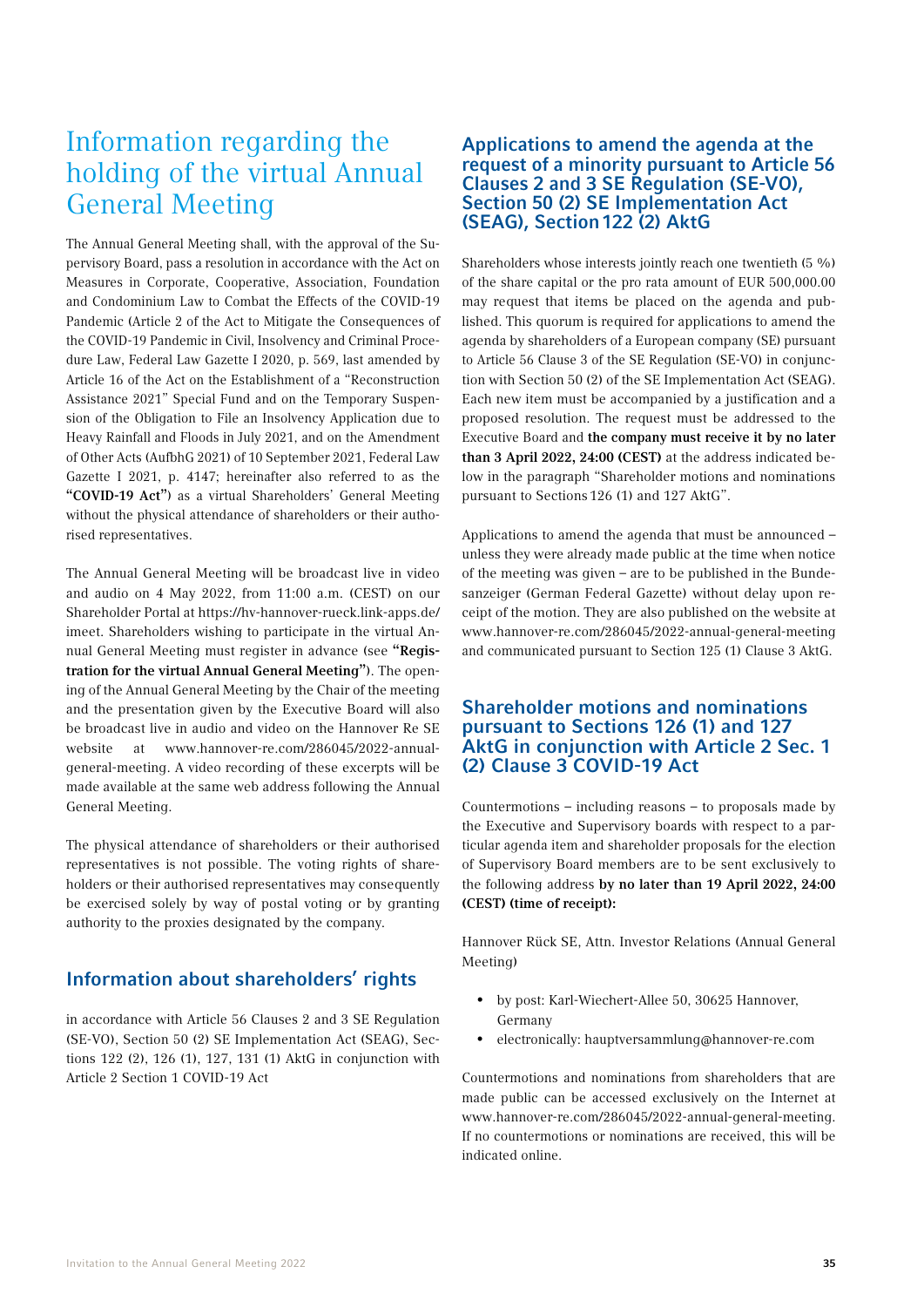No countermotions or nominations can be put forward during the virtual Annual General Meeting. Motions and nominations from shareholders that are made accessible in accordance with Section 126 or Section 127 AktG will be deemed to have submitted to the AGM if the shareholder submitting the motion or nomination has had their identity duly verified and is registered for the Annual General Meeting.

## Shareholders' right to ask questions pursuant to Section 131 (1) AktG in conjunction with Article 2 Section 1 para. 2 sentence 1 no. 3, sentence 2 COVID-19 Act

Shareholders have the opportunity to ask questions using electronic communication. Shareholders must register in advance to take advantage of this opportunity (see under "Registration for the virtual Annual General Meeting"). This includes the right to receive an answer. The Executive Board will decide at its own discretion how to respond to questions. The Executive Board may summarise questions and their answers as it deems appropriate. Questions asked in foreign languages will not be taken into consideration. The Executive Board reserves the right to answer questions in advance on the company's website.

Shareholder questions are to be submitted using electronic communication – including specification of the shareholder number – by no later than 2 May 2022, 24:00 (CEST) (time of receipt) via the Shareholder Portal at [https://hv-hannover](https://www.hannover-re.com/286045/2022-annual-general-meeting)[rueck.link-apps.de/imeet](https://www.hannover-re.com/286045/2022-annual-general-meeting) .

No questions may be asked during the virtual Annual General Meeting.

## Possibility to submit comments

In the case of a virtual shareholders' meeting without physical attendance, shareholders do not have the opportunity to comment on the agenda by making speeches, as a matter of principle. However, the Executive Board has decided, with the consent of the Supervisory Board, to go beyond the requirements of the COVID-19 Act and to open up the possibility of submitting comments relating to the agenda.

Shareholders who are registered in the share register and have duly registered to attend the Annual General Meeting (see below under "Registration for the virtual Annual General Meeting"), or their authorised representatives, may submit comments to the company in text form or as a video in German no later than Saturday, 30 April 2022, 24:00 (CEST), via the Shareholder Portal. For online access, please see the instructions in the section "Registration for the virtual Annual General Meeting", whereby shareholders' authorised representatives are requested to use the access data sent to them. Only one statement in text form or as a video message is permitted per shareholder.

The length of a statement may not exceed 10,000 characters or – in the case of a statement by video – two minutes. Statements by video are only permissible if shareholders or their authorised representatives appear and speaks in the video themselves.

No legal claim exists to the publication of an opinion. In particular, the company reserves the right not to publish statements if they bear no identifiable relevance to the agenda of the Annual General Meeting, do not correspond in content and presentation to a permissible speech at the Annual General Meeting, or include insulting, discriminatory, criminally relevant, obviously false or misleading content. The same applies to comments in languages other than German as well as to comments exceeding 10,000 characters or – in the case of comments submitted by video – two minutes in length, or which have not been submitted by the aforementioned deadline.

Insofar as comments duly submitted in accordance with the above provisions are made accessible in ahead of the Annual General Meeting, this shall be done on the Shareholder Portal. In addition, it is intended that the video statements made available will also be played during the Annual General Meeting broadcast for shareholders and their authorised representatives. However, the Executive Board may, at its sole discretion, decide not to record any statements overall if this would jeopardize the holding of the Annual General Meeting within a reasonable period of time. The Executive Board may also decide, at its sole discretion, that only individual video statements that have been made available will be played. In making its decision, the Supervisory Board may take into particular account the relevance to the agenda, the time required for the recording, the number of video statements submitted and the number of shares represented by the submitting shareholder or authorised representative and may, for example, give preferential treatment to shareholders' associations or investment companies. No legal claim exists to the recording of a video statement.

After due examination, comments will be made available on the Shareholder Portal until the end of the Annual General Meeting, disclosing the name and place of residence or registered office of the submitting shareholder or authorised representative, or will be posted during the Annual General Meeting. The prerequisite for this is in each case that the respective shareholders or authorised representatives declare their agreement to this.

Any motions, nominations, questions and objections to resolutions of the Annual General Meeting in the submitted statements will not be taken into consideration. These are to be submitted exclusively by the means described in this convening document.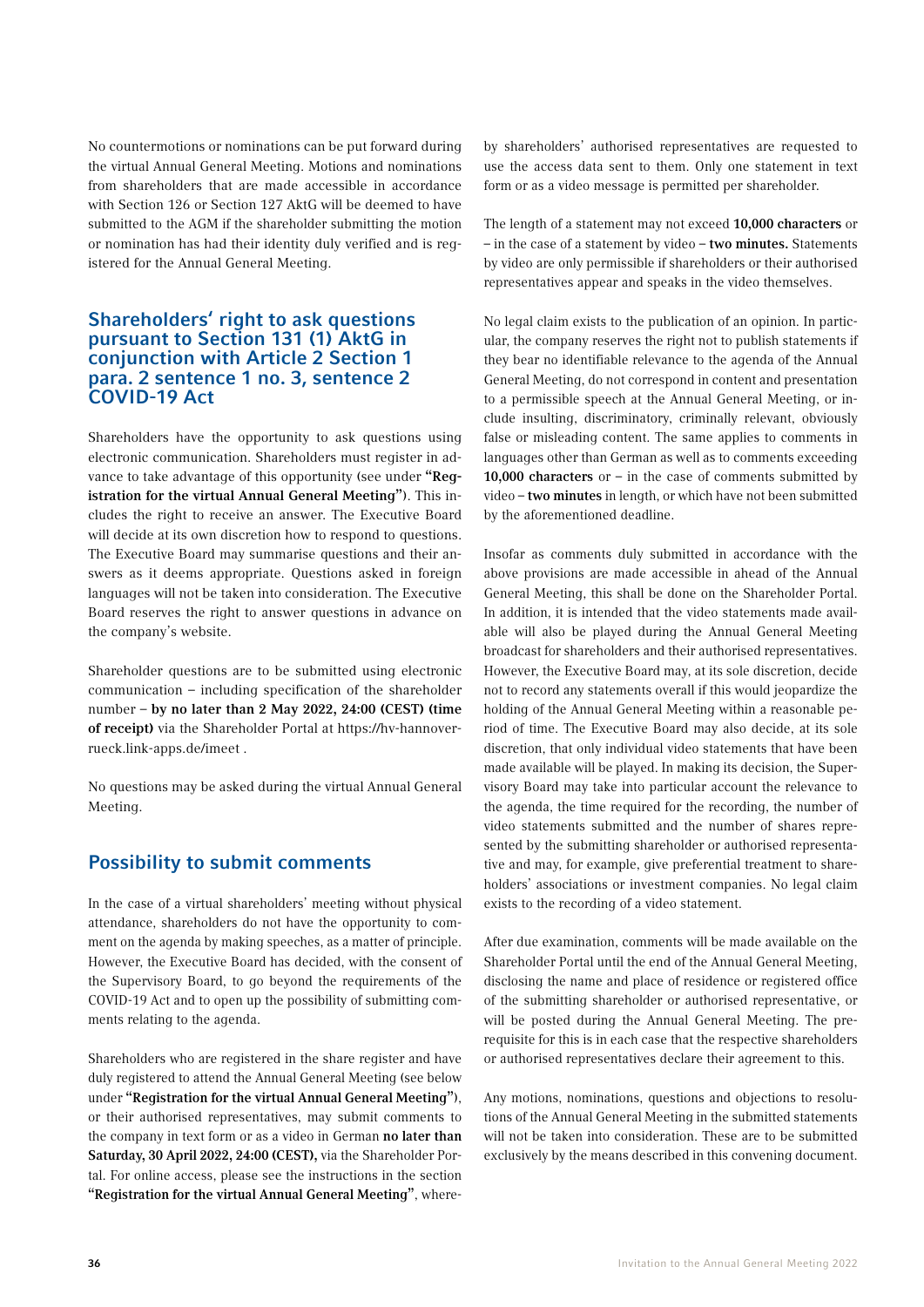## <span id="page-36-0"></span>Information about shareholders' rights

More detailed explanations concerning shareholders' rights pursuant to Article 56 Clauses 2 and 3 of the SE Regulation (SE-VO), Section 50 (2) of the SE Implementation Act (SEAG), Sections 122 (2), 126 (1), 127, 131 (1) in conjunction with Article 2 Section 1 of the COVID-19 Act can also be found on the Internet at [www.hannover-re.com/286045/2022-annual](https://www.hannover-re.com/286045/2022-annual-general-meeting)[general-meeting.](https://www.hannover-re.com/286045/2022-annual-general-meeting)

## Information regarding participation

## Registration for the virtual Annual General Meeting

Pursuant to Article 16 (1) of the Articles of Association, shareholders who have registered by no later than 27 April 2022, 24:00 (CEST) (time of receipt) with the company's registered office

#### in writing at the postal address:

Hannover Rück SE c/o Link Market Services GmbH Landshuter Allee 10 80637 Munich

#### or electronically in the Shareholder Portal at the web address: (from 24 March 2022) https://hv-hannover-rueck.link-apps.de/imeet

or under the link:

[www.hannover-re.com/286045/2022-annual-general-meeting](https://www.hannover-re.com/286045/2022-annual-general-meeting)

#### or electronically at the e-mail address:

hannoverrueck.hv@linkmarketservices.de

and who are entered in the share register for the registered shares at the time of the virtual Annual General Meeting are entitled to participate in the virtual Annual General Meeting and to exercise their voting rights.

Shares are not blocked as a consequence of registration for the virtual Annual General Meeting; shareholders consequently remain free to dispose of their shares even after registration. Disposal may, however, have implications for the right to virtual participation and the entitlement to exercise voting rights as the rights to participate and vote are determined by the shareholding according to the share register at the time of the virtual Annual General Meeting. This shareholding will correspond to the shareholding registered in the share register as of 27 April 2022, 24:00 (CEST) (= technical

record date) as, for technical reasons, no further transfer entries will be made in the share register between the expiry of the registration deadline and the end of the virtual Annual General Meeting, i.e. between 27 April 2022, 24:00 (CEST) and 4 May 2022, 24:00 (CEST) inclusive.

If intermediaries are registered in the share register, such intermediaries may only exercise the voting right attached to shares they do not own on the basis of authorisation from the shareholder.

## Procedure for voting by an authorised representative

In accordance with statutory provisions, shareholders have the option of having their voting right be exercised through an authorised representative, such as an intermediary or a shareholder association. In this case, too, care must be taken to ensure timely registration by the shareholder or the authorised representative in accordance with the conditions specified under "Registration for the virtual Annual General Meeting".

The granting of power of attorney, its revocation and proof of authorisation must be provided to the company in text form. A power of attorney can be realised by post or e-mail to the address or e-mail address indicated under "Registration for the virtual Annual General Meeting". Please use the reply form enclosed with the registration documents for this purpose. In addition, the Shareholder Portal is available to you at [https://hv-hannover-rueck.link-apps.de/imeet.](https://hv-hannover-rueck.link-apps.de/imeet/login.php)

In cases where an intermediary, shareholder association or other person or institution specified in Section 135 (8) AktG is authorised, the procedure, form and revocation of the power of attorney are subject to special rules. Please consult with the relevant intermediary, the relevant shareholder association or other person or institution specified in Section 135 (8) AktG for further details.

Authorised representatives cannot physically attend the Annual General Meeting. They can only exercise the voting right for shareholders whom they represent by way of postal voting or by granting a (sub-)proxy to the company's designated proxies.

Pursuant to Article 16 (3) of the Articles of Association, the company has designated Mr. Axel Bock, Investor Relations, and Mr. Rainer Filitz, Group Legal Services, both employees of the company, as proxies each with the right to authorise a subproxy who can similarly be authorised to cast votes. The proxies designated by the company exercise the voting right solely on the basis of the instructions issued by the shareholder or authorised representative. The granting of as well as changes to the power of attorney and instructions issued to the company's designated proxies can be effected by post or e-mail until no later than 3 May 2022, 24:00 (CEST) (time of receipt)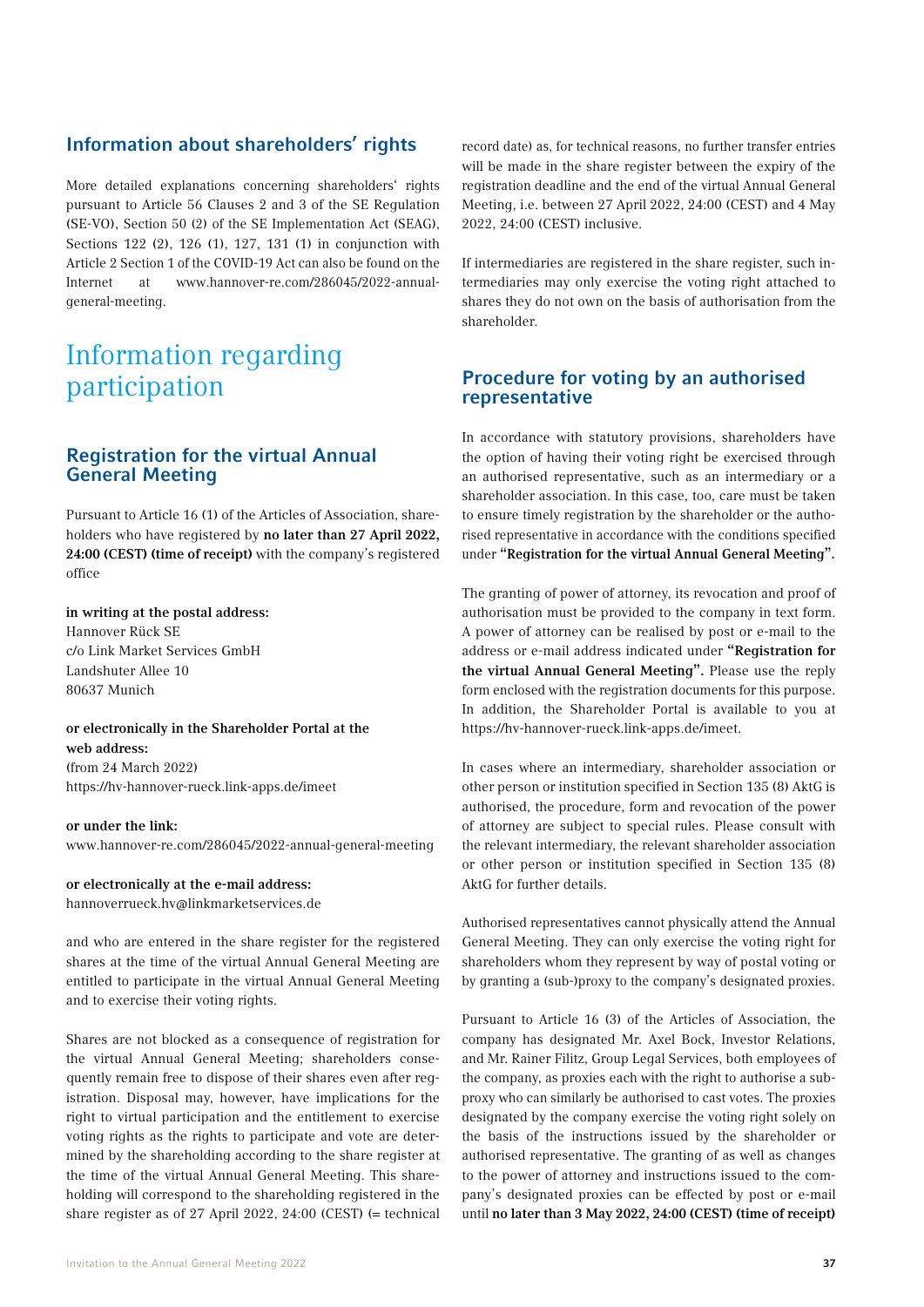at the address or e-mail address indicated under "Registration for the virtual Annual General Meeting", provided you have registered by no later than 27 April 2022, 24:00 (CEST) (time of receipt). If multiple declarations are received the most recently received declaration takes precedence. The Shareholder Portal is also available for this purpose at https://hv-hannoverrueck.link-apps.de/imeet , through which it will be possible to grant and make changes to the power of attorney and instructions issued to the company's designated proxies until directly prior to the beginning of voting in the virtual Annual General Meeting on 4 May 2022.

If separate votes are held on a single agenda item without this having been notified in advance of the virtual Annual General Meeting, an instruction issued for this agenda item as a whole will also be deemed to comprise a corresponding instruction for each of the separate votes.

Please note that the company's designated proxies cannot accept instructions regarding procedural motions in advance of or during the virtual Annual General Meeting. Equally, the company's designated proxies cannot accept requests or instructions to speak, lodge objections to resolutions of the Annual General Meeting or raise questions or put forward motions.

## Procedure for voting by postal vote

Shareholders may cast their votes by postal vote. Only those shareholders who are entered in the share register on the date of the virtual Annual General Meeting and who have registered in due time according to the conditions specified under "Registration for the virtual Annual General Meeting" are eligible to exercise voting rights by postal vote. Votes may be cast by postal vote and changes can be made to your postal votes until no later than 3 May 2022, 24:00 (CEST) (time of receipt) by post or e-mail or by using the registration form directed to the address or e-mail address indicated under "Registration for the virtual Annual General Meeting", provided you have registered by no later than 27 April 2022, 24:00 (CEST) (time of receipt). If multiple declarations are received the most recently received declaration takes precedence. In addition, the Shareholder Portal is also available for this purpose at https://hv-hannover-rueck.link-apps.de/imeet, through which it will be possible to exercise voting rights by way of postal voting until directly prior to the beginning of voting in the virtual Annual General Meeting on 4 May 2022.

If separate votes are held on a single agenda item without this having been notified in advance of the virtual Annual General Meeting, a vote cast on this agenda item as a whole shall also be deemed to be a vote cast for each of the separate votes.

## Information about the Shareholder Portal

As a shareholder of record, you can also use the Internet to issue your power of attorney and instructions for the exercise of your voting right, as well as exercise your voting right via postal voting. Detailed information is provided in the registration form and on our website at. [www.hannover-re.](https://www.hannover-re.com/286045/2022-annual-general-meeting) [com/286045/2022-annual-general-meeting.](https://www.hannover-re.com/286045/2022-annual-general-meeting)

## Objections to a resolution of the Annual General Meeting

Objections to a resolution of the Annual General Meeting may recorded pursuant to Section 245 No. 1 AktG in conjunction with Article 2 Section 1 (2) Clause 1 No. 4 COVID-19 Act by shareholders or authorised representatives who have exercised their voting right from the beginning of the virtual Annual General Meeting until the end of the virtual Annual General Meeting on 4 May 2022 using electronic means of communication – including specification of the shareholder number – via the Shareholder Portal at [https://hv-hannover-rueck.link](https://hv-hannover-rueck.link-apps.de/imeet/login.php)[apps.de/imeet](https://hv-hannover-rueck.link-apps.de/imeet/login.php).

## Details of the shareholder hotline for shareholders and banks

Shareholders and intermediaries may raise questions regarding our virtual Annual General Meeting via e-mail by writing to hannoverrueck.hv@linkmarketservices.de. In addition, you can contact the shareholder hotline from Monday to Friday between 9:00 a.m. and 5:00 p.m. by calling 0800 7823200 from Germany (toll-free) or +49 89 21027 333 from abroad.

Further information can also be obtained from our website at: [www.hannover-re.com/286045/2022-annual-general-meetin](https://www.hannover-re.com/286045/2022-annual-general-meetin)g

## Number of shares and voting rights

The total number of shares on the date when the virtual Annual General Meeting is convened amounts to 120,597,134. The total number of voting rights on the convening date is 120,597,134.

## Provision of information

The information pursuant to Section124a AktG, and in particular the documents pursuant to Section 175 (2) Clauses 1 and 3 AktG, can be accessed via the following website: [www.han](https://www.hannover-re.com/286045/2022-annual-general-meeting)[nover-re.com/286045/2022-annual-general-meeting](https://www.hannover-re.com/286045/2022-annual-general-meeting)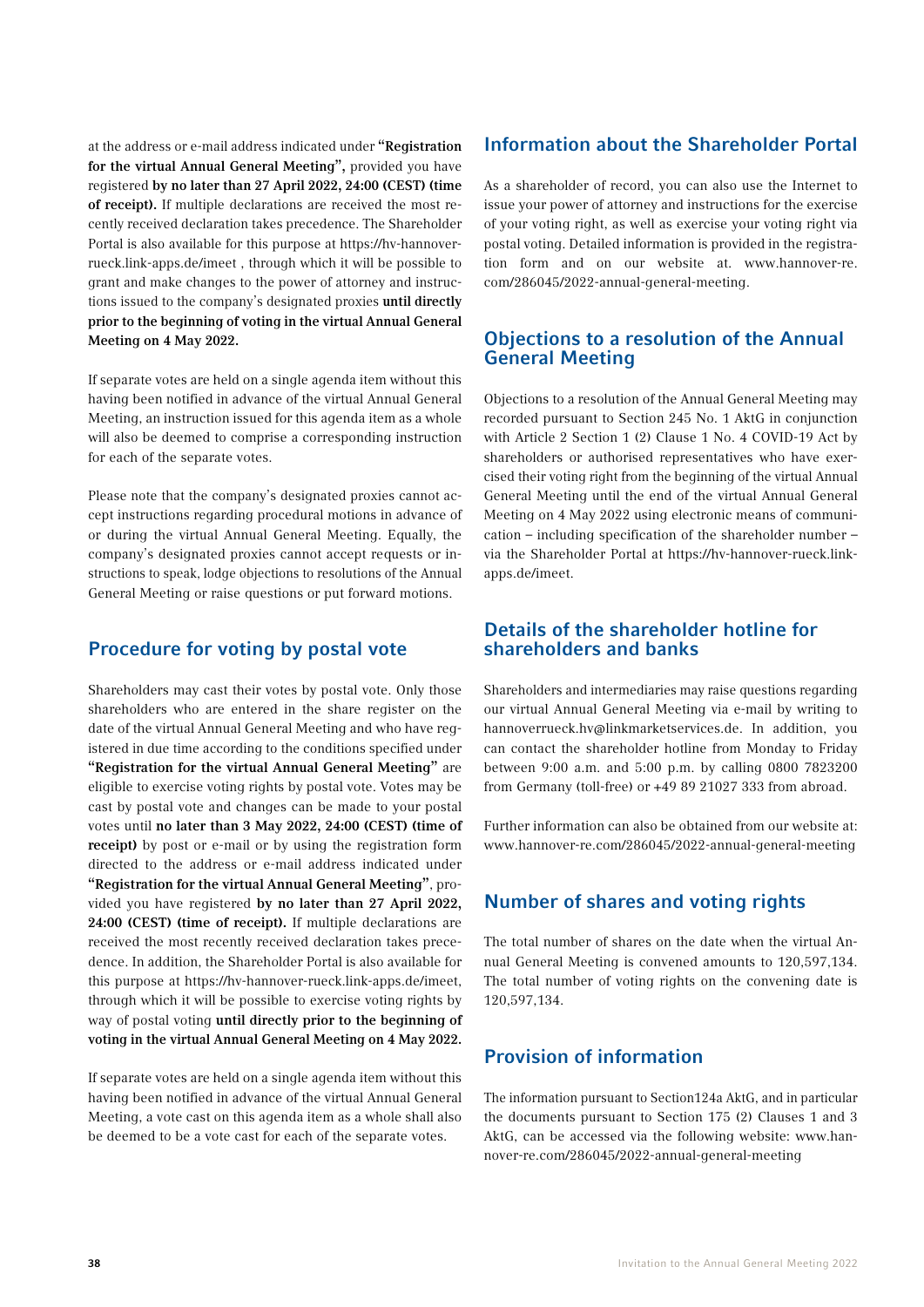## Data privacy statement for shareholders of Hannover Rück SE

Our full Data Privacy Statement for shareholders and their representatives can be accessed via the following web address: www.hannover-re.com/182774/data-privacy. You may also request this information to be sent by post. Our Data Protection Officer can be reached at our postal address (please include the additional address line "Group Data Protection Officer") or by e-mail at datenschutz@hannover-re.com.

## Which personal data are processed by Hannover Rück SE and where do they come from?

We process details of the name, date of birth, postal address, electronic address as well as the number of shares and shareholder number of our shareholders. These data are to be entered in the share register for registered shares and are communicated to us by Clearstream Banking AG.

## For what purposes does Hannover Rück SE process your personal data?

The data processing is carried out on the legal basis of Article 6 (1) c) and (4) GDPR in conjunction with the German Stock Corporation Act (AktG). As a consequence, the legal basis for the processing of shareholders' personal data for the purposes of identification, communication with shareholders, the exercise of shareholders' rights, the maintenance of the share register and for cooperation with shareholders is Article 6 (1) c) GDPR in conjunction with Section 67e (1) AktG. In specific cases, Hannover Re also processes your data in order to protect legitimate interests pursuant to Article 6 (1) f) GDPR. This is the case, for example, if personal data are processed for statistical purposes, such as changes in shareholder structure or trading volumes, or if, in the case of capital increases, individual shareholders must be excluded from information on subscription offers due to their nationality or place of residence in order to comply with such countries' securities regulations. If you utilise the electronic registration procedure for the Annual General Meeting via our Shareholder Portal, we will process your data with your consent pursuant to Article 6 (1) a) in conjunction with Article 7 GDPR. Your consent is voluntary. You can revoke your consent at any time with effect for the future. However, we would like to draw your attention to the fact that in the event of your revocation, it may no longer be possible for us to provide you with the Shareholder Portal, whether in whole or in part. If the intention exists to process your personal data for another purpose, you will be informed in advance in the context of statutory provisions.

## Which categories of recipients might we share your data with?

We communicate personal data to the following categories of recipients: providers of services in connection with the share register, the Annual General Meeting, IT, and printing and mailing. If you participate in the Annual General Meeting, your name and place of residence as well as the number of shares you hold are included in a list of attendees that is accessible to the other participants at the Annual General Meeting. In addition, your data are communicated to authorities that are entitled to receive such information.

## Are personal data transmitted to third countries?

Processing of your data outside the European Economic Area occurs only if the third country has been confirmed by the European Commission as having an appropriate level of data protection, or if other appropriate data protection guarantees pursuant to Article 44-49 GDPR are in place.

## What are your data protection rights?

You have the following rights with respect to the data that we hold concerning you:

- right to information about the data stored relating to you
- right to correction or erasure
- right to restrict processing and/or object to processing
- right to data portability
- right to withdraw consent

In addition, you have the right to lodge a complaint with the respective data protection regulator, namely the Data Protection Commissioner for Lower Saxony (Landesbeauftragte für Datenschutz Niedersachsen), Prinzenstrasse 5, 30159 Hannover, Germany.

Hannover, March 2022

Hannover Rück SE The Executive Board